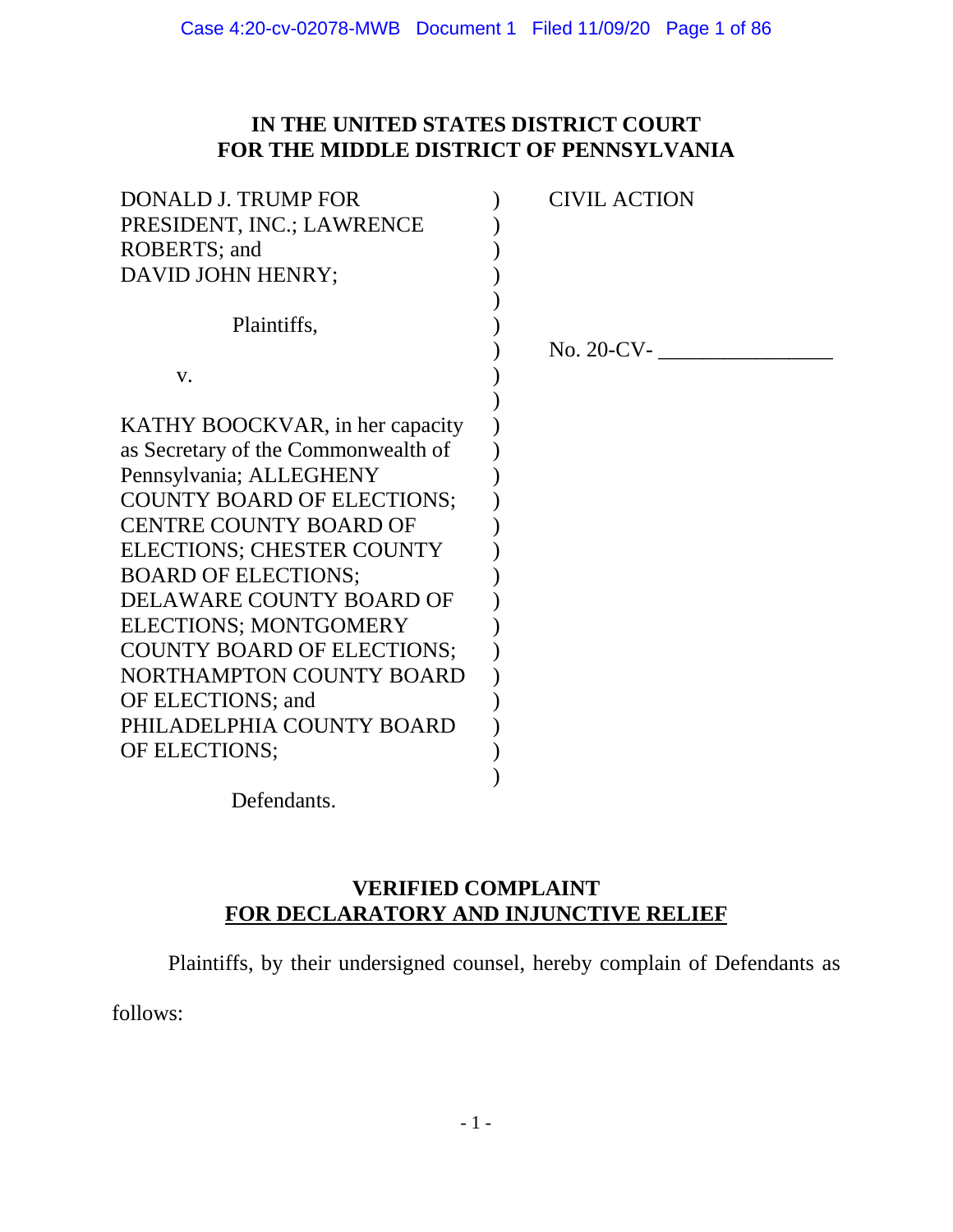#### **INTRODUCTION**

1. American citizens deserve fair elections. Every legal – not illegal – vote should be counted. And no government power, be it state or federal, may deny American citizens the right to observe the process by which votes are cast, processed, and tabulated. We must protect our democracy with complete transparency.

2. Nothing less than the integrity of the 2020 Presidential election is at stake in this action. Defendants, the very officials charged with ensuring the integrity of the election in Pennsylvania, have so mismanaged the election process that no one – not the voters and not President Trump's campaign – can have any faith that their most sacred and basic rights under the United States Constitution are being protected. The evidence is plain that Defendants have been and are blatantly violating the protections and procedures, including those enacted by the Pennsylvania General Assembly, vitally necessary to ensure that the votes of the citizens of Pennsylvania are not illegally diluted by invalid ballots and that the election is free and fair.

3. While the bedrock of American elections has been transparency, almost every critical aspect of Pennsylvania's November 3, 2020 General Election was effectively shrouded in secrecy. Democrat-majority counties provided political parties and candidates, including the Trump Campaign, no meaningful access or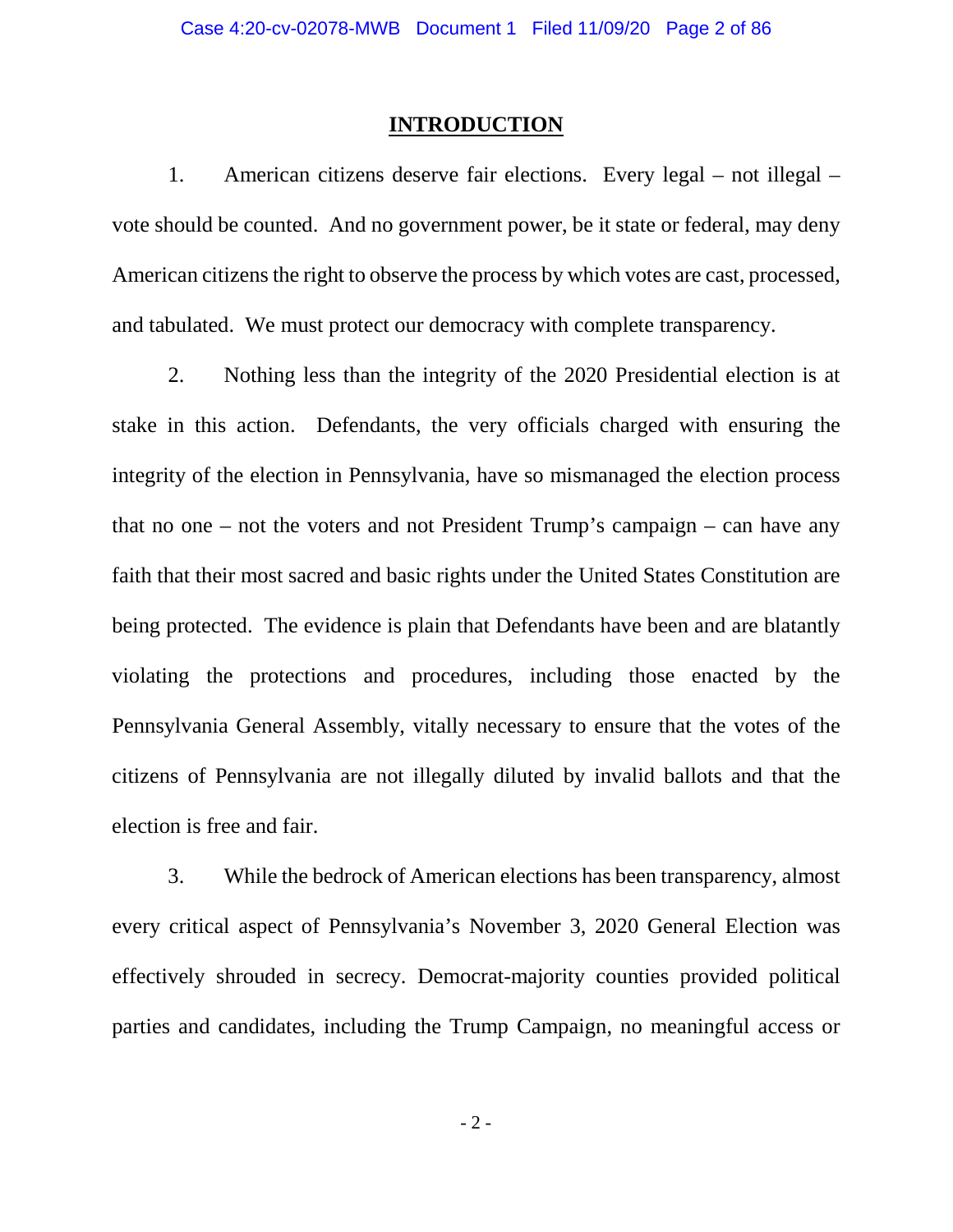#### Case 4:20-cv-02078-MWB Document 1 Filed 11/09/20 Page 3 of 86

actual opportunity to review and assess mail-in ballots during the pre-canvassing meetings.

4. Allegheny and Philadelphia Counties alone received and processed 682,479 mail-in and absentee ballots without review by the political parties and candidates. These are unprecedented numbers in Pennsylvania's elections history. Rather than engaging in an open and transparent process to give credibility to Pennsylvania's brand-new voting system, the processes were hidden during the receipt, review, opening, and tabulation of those 682,479 votes in direct contravention of the Election Code.

5. Allegheny and Pennsylvania counties conducted the canvassing and tabulation in convention center rooms and placed observers far away from the action. In the case of Philadelphia County, when an emergency order was issued requiring them to provide meaningful access to representatives, Philadelphia failed to comply.

6. Worse, Democratic-heavy counties violated the mandates of the Election Code and the determinations of the Pennsylvania Supreme Court, advantaging voters in Democratic-heavy counties as compared to those in Republican-heavy counties. Democratic-heavy counties engaged in pre-canvass activities prior to November 3, 2020, by reviewing received mail-in ballots for deficiencies, such as lacking the inner secrecy envelope or lacking a signature of the elector on the outer declaration envelope. Those offending Counties then would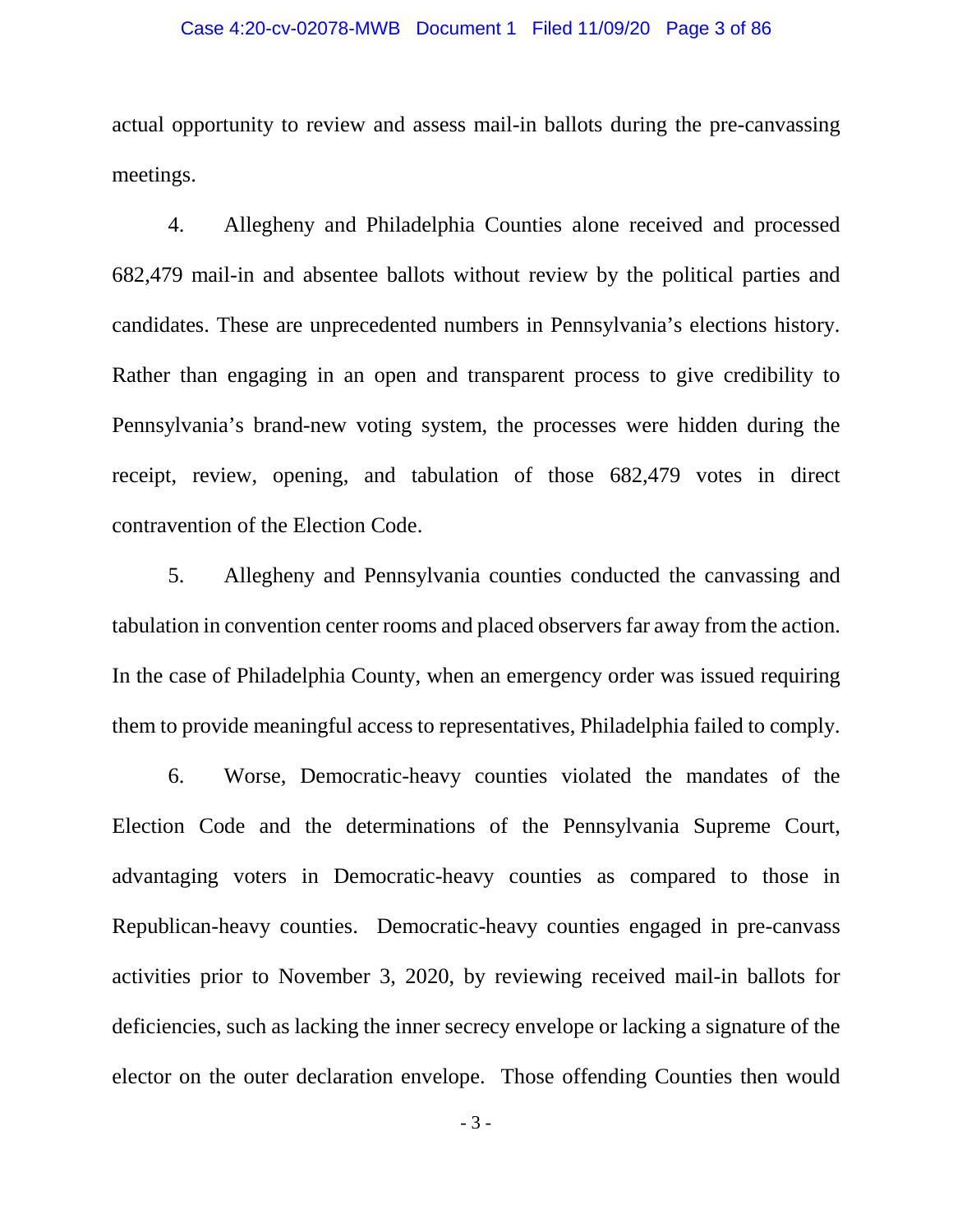#### Case 4:20-cv-02078-MWB Document 1 Filed 11/09/20 Page 4 of 86

notify those voters in order to allow them to cure their ballot deficiencies by voting provisionally on Election Day or cancelling their previously mailed ballot and issuing a replacement. In other words, those counties provided their mail-in voters with the opportunity to cure mail-in and absentee ballot deficiencies, while Republican-heavy counties followed the law and did not provide a notice and cure process, disenfranchising those that themselves complied with the Election Code to case legal votes.

7. The commonality and statewide nature of these irregularities impacts the elections.

8. "The right to vote is protected in more than the initial allocation of the franchise. Equal protection applies as well to the manner of its exercise. Having once granted the right to vote on equal terms, the State may not, by later arbitrary and disparate treatment, value one person's vote over that of another." *Bush v. Gore*, 531 U.S. 98, 104-05 (2000). All citizens, including Pennsylvanians, have rights under the United States Constitution to the full, free, and accurate elections built upon transparency and verifiability. Citizens are entitled – and deserve – to vote in a transparent system that is designed to protect against vote dilution.

9. As evidenced by numerous sworn statements, Defendants egregious misconduct has included ignoring legislative mandates concerning mail-in ballots – which amounted to over 2.6 million of the approximately 6.75 million votes in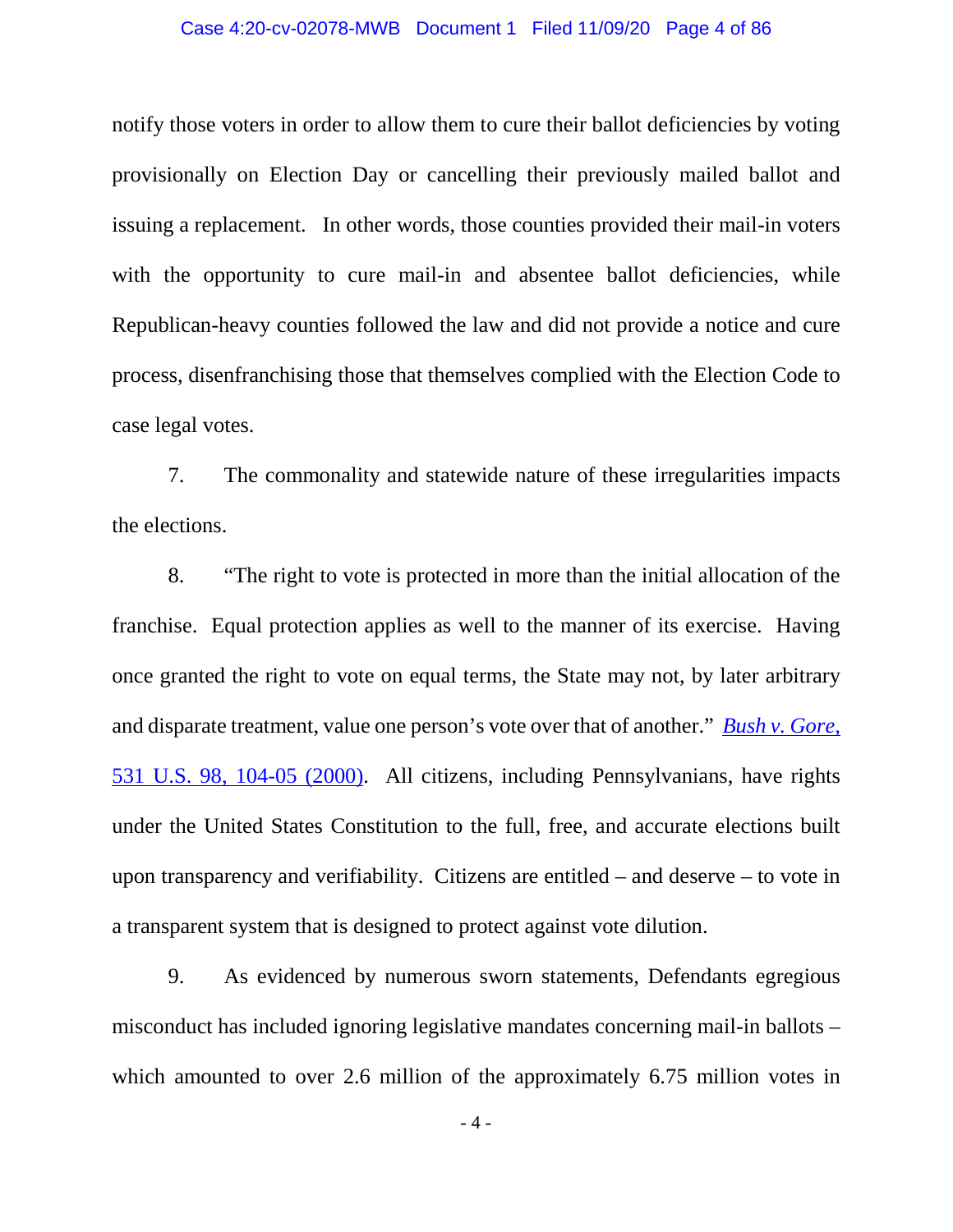#### Case 4:20-cv-02078-MWB Document 1 Filed 11/09/20 Page 5 of 86

Pennsylvania – including the mandate that mail-in ballots be post-marked on or before Election Day, and critically, preventing Plaintiff's poll watchers from observing the receipt, review, opening, and tabulation of mail-in ballots. Those mail-in ballots are evaluated on an entirely parallel track to those ballots cast in person.

10. On Election Day, when the Trump Campaign's poll watchers were present and allowed to observe in various polling locations throughout the Commonwealth, they observed and reported numerous instances of election workers failing to follow the statutory mandates relating to two critical requirements, among other issues: (1) a voter's right to spoil their mail-in ballot at their polling place on election day and to then vote in-person, and (2) the ability for voters to vote provisionally on election day when a mail-in ballot has already been received for them, but when they did not cast those mail-in ballots.

11. Additionally, Plaintiffs have learned that certain County Election Boards were mailing unsolicited mail-in ballots to voters despite the fact that they had not applied for a mail-in ballot for the General Election, thus resulting in voters who received two ballots. The offending counties also failed to undertake any effort to ensure destruction of the duplicate ballots.

12. The right to vote includes not just the right to cast a ballot, but also the right to have it fairly counted if it is legally cast. The right to vote is infringed if a

- 5 -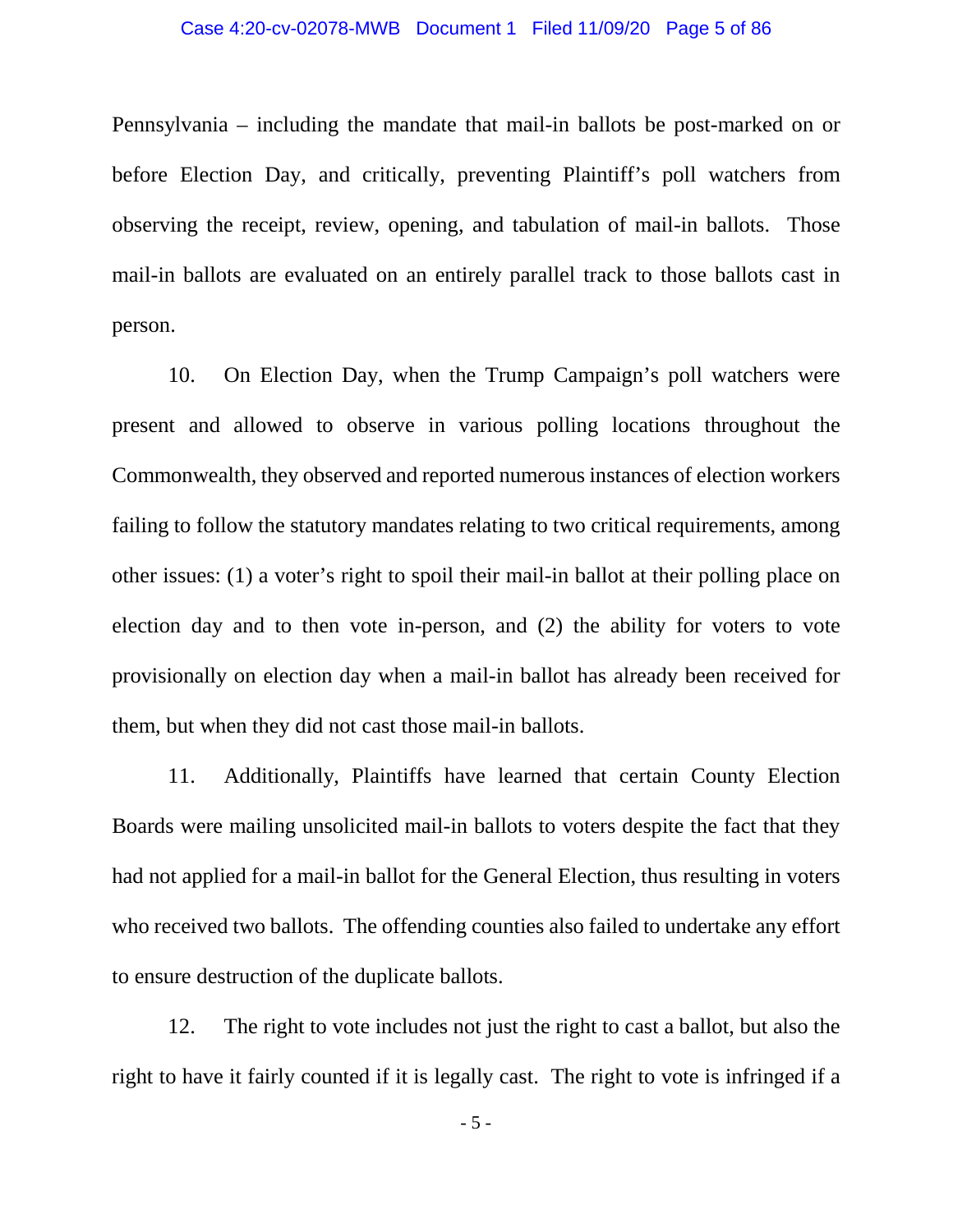#### Case 4:20-cv-02078-MWB Document 1 Filed 11/09/20 Page 6 of 86

vote is cancelled or diluted by a fraudulent or illegal vote, including without limitation when a single person votes multiple times. The Supreme Court of the United States has made this clear in case after case. *See, e.g., Gray v. Sanders*, 372 U.S. 368, 380 (1963) (every vote must be "protected from the diluting effect of illegal ballots."); *Crawford v. Marion Cnty. Election Bd.,* 553 U.S. 181, 196 (2008) (plurality op. of Stevens, J.) ("There is no question about the legitimacy or importance of the State's interest in counting only the votes of eligible voters."); *accord Reynolds v. Sims*, 377 U.S. 533, 554-55 & n.29 (1964). The disparate treatment of Pennsylvania voters, in subjecting one class of voters to greater burdens or scrutiny than another, violates Equal Protection guarantees because "the right of suffrage can be denied by a debasement or dilution of the weight of a citizen's vote just as effectively as by wholly prohibiting the free exercise of the franchise." *Reynolds,* 377 U.S. at 555.

13. In a rush to count mail ballots and ensure Democrat Joe Biden is elected, Pennsylvania has created an illegal two-tiered voting system for the 2020 General Election, devaluing in-person votes. For voters that appeared at the polls, those citizens were required to sign voter registrations, have those signatures checked against voter rolls, vote in a polling place monitored by statutorilyauthorized poll observers, and have their votes counted in a transparent and verifiable open and observed manner. By contrast, due to the arbitrary,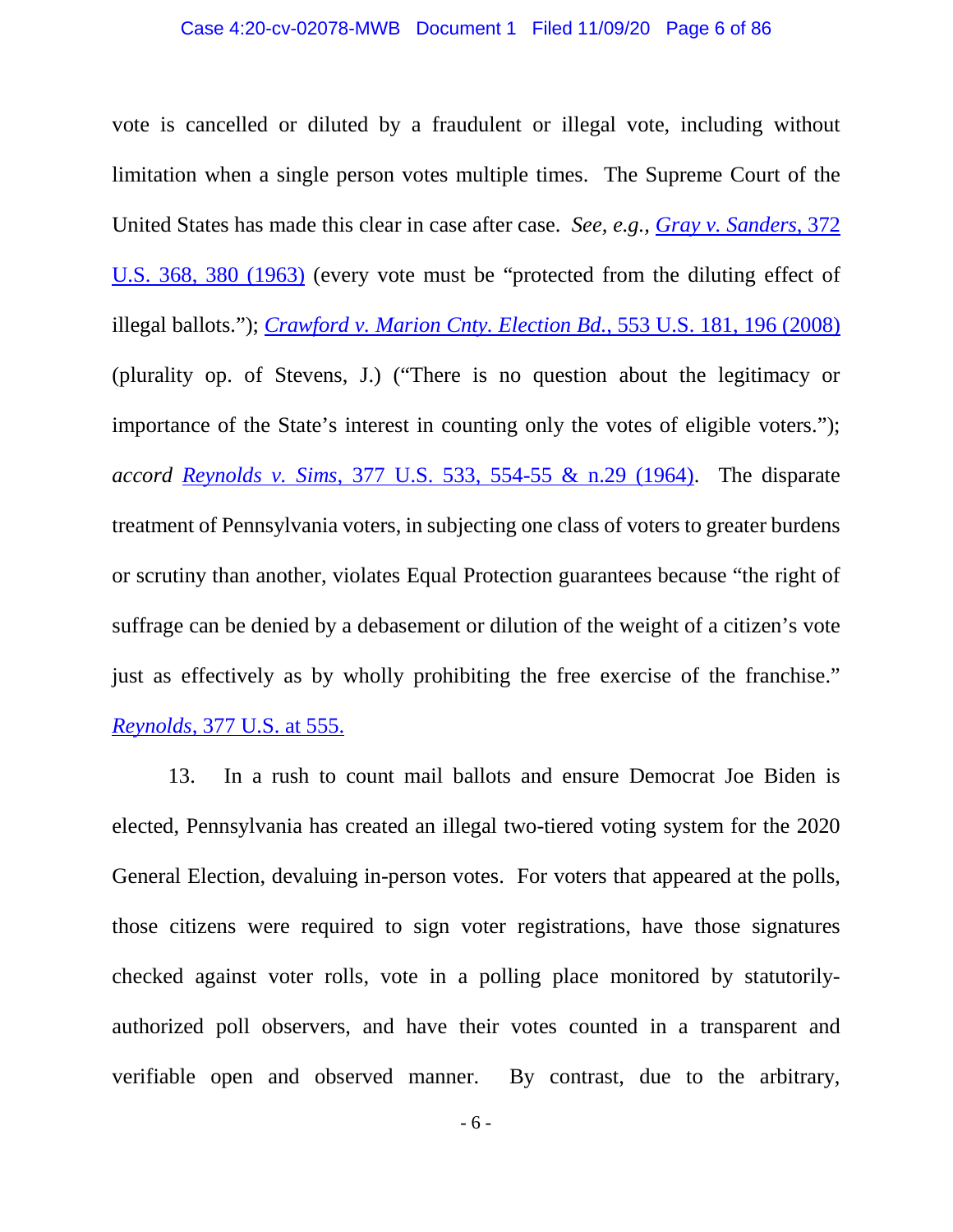#### Case 4:20-cv-02078-MWB Document 1 Filed 11/09/20 Page 7 of 86

unauthorized, and standardless actions of the Secretary of the Commonwealth of Pennsylvania, Kathy Boockvar, nearly 2.65 million votes were cast through a "mailin" process that lacked all of the hallmarks of transparency and verifiability that were present for in-person voters. In fact, Secretary Boockvar affirmatively excised nearly every element of transparency and verifiability. Among other things, the Secretary refused to require adequate verification of the voter's identity. Rather than require votes to be received on the day of election, the Secretary permitted ballots received up to three days after the election to be counted without any evidence of timely mailing, such as a postmark. Finally, contrary to the in-person voting that is open and transparent to the parties and the candidates, Defendants permitted the review and counting of mail-in ballots largely in secret with no monitoring.

14. Through the arbitrary and illegal actions of the Secretary, Pennsylvania created a two-track system of voting resulting in voters being treated differently depending on how they chose to exercise their franchise. The first, marked by voters appearing personally at the polls complied with transparency and verifiability requirements of Pennsylvania Election Code. The second, marked by a mass of paper ballots received through the mail, was cloaked in darkness and complied with none of those transparency and verifiability requirements. This two-track election system not only violates Plaintiffs' rights guaranteed by the United States Constitution, but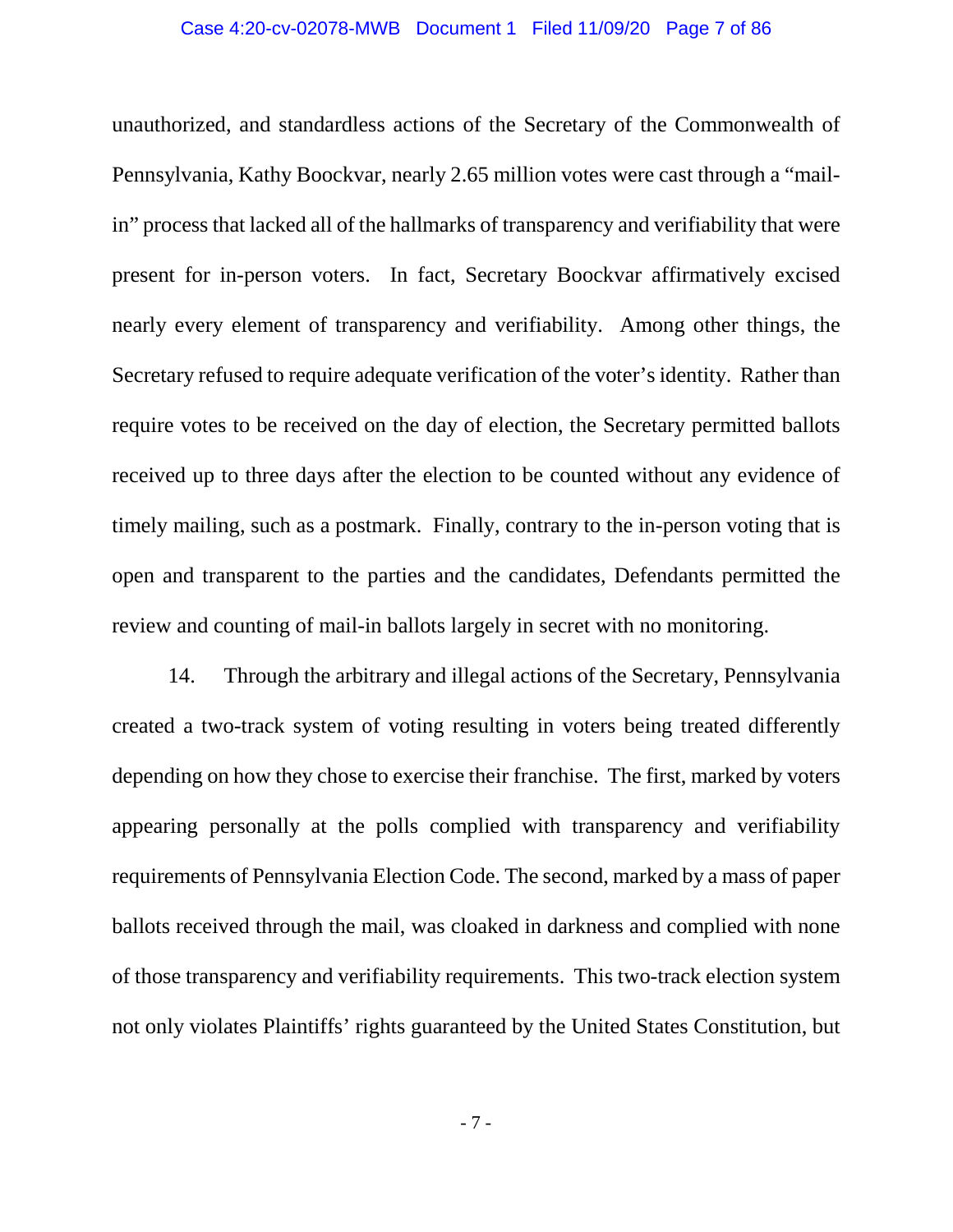#### Case 4:20-cv-02078-MWB Document 1 Filed 11/09/20 Page 8 of 86

also violates the structure of the Constitution that elections in the States must be carried out as directed by their respective legislatures.

15. Accordingly, Plaintiffs seek an emergency order prohibiting Defendants from certifying the results of the General Election. In the alternative, Plaintiffs seek an emergency order prohibiting Defendants from certifying any results from the General Election that included the tabulation of absentee and mailin ballots which do not comply with the Election Code, including, without limitation, the tabulation of absentee and mail-in ballots Trump Campaign's watchers were prevented from observing or based on the tabulation of invalidly cast absentee and mail-in ballots which (i) lack a secrecy envelope, or contain on that envelope any text, mark, or symbol which reveals the elector's identity, political affiliation, or candidate preference, (ii) do not include on the outside envelope a completed declaration that is dated and signed by the elector, or (iii) are delivered in-person by third parties for non-disabled voters. Lastly and in addition to the alternative requests for relief, Plaintiffs seek a permanent injunction requiring the County Election Boards to invalidate ballots cast by voters who were notified and given an opportunity to cure their invalidly cast mail-in ballot.

### **JURISDICTION AND VENUE**

16. Under 28 U.S.C. §§ 1331 & 1343, this Court has subject matter jurisdiction because this action arises under the Constitution and laws of the United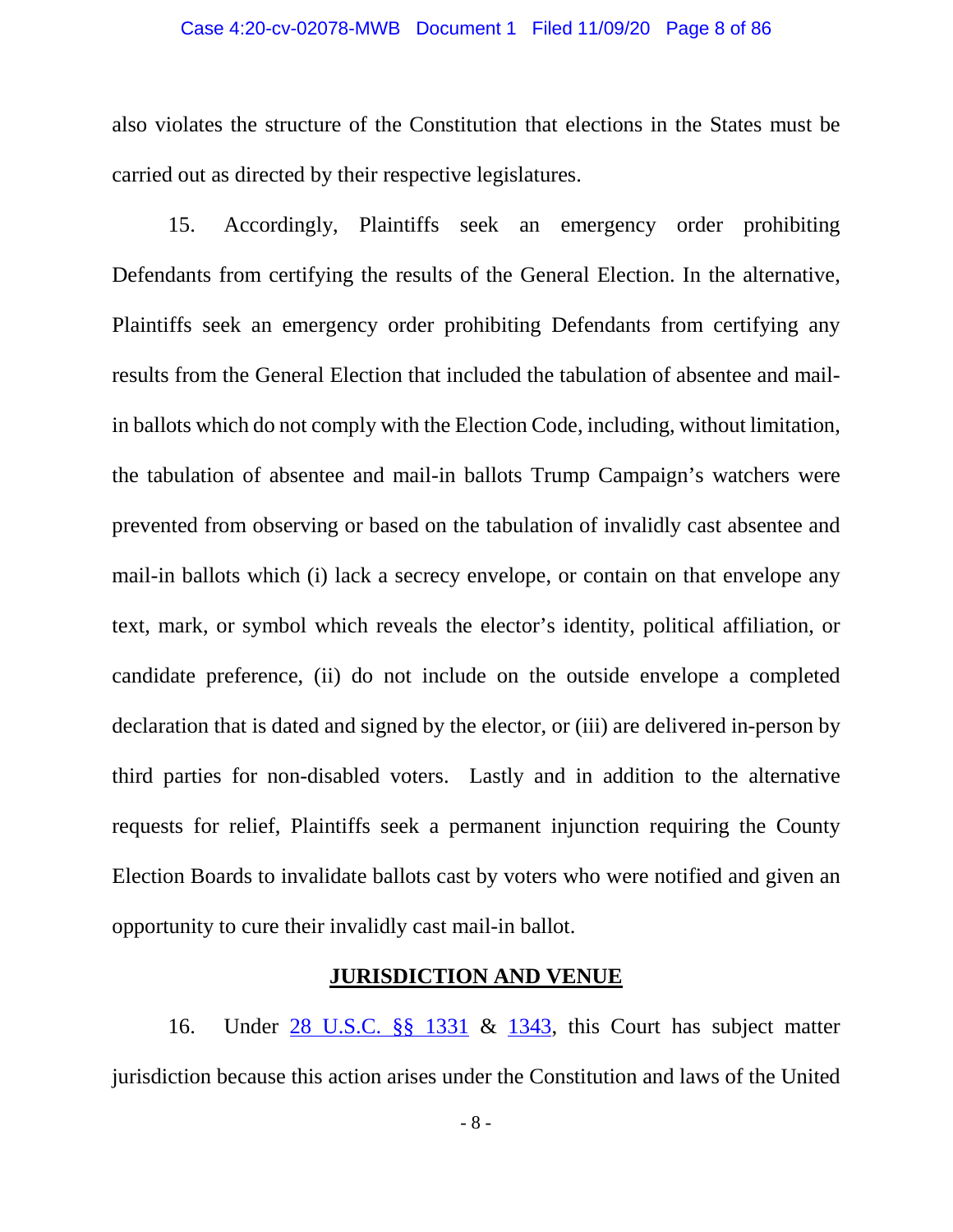#### Case 4:20-cv-02078-MWB Document 1 Filed 11/09/20 Page 9 of 86

States and involves a federal election for President of the United States. "A significant departure from the legislative scheme for appointing Presidential electors presents a federal constitutional question." *Bush*, 531 U.S. at 113 (Rehnquist, C.J., concurring); *Smiley v. Holm*, 285 U.S. 355, 365 (1932). Also, this Court has supplemental jurisdiction over any state law claims under 28 U.S.C. § 1367.

17. Venue is proper because a substantial part of the events giving rise to the claims occurred in this District, and certain of the Defendants reside in this District and all of the Defendants are residents of the Commonwealth of Pennsylvania in which this District is located. 28 U.S.C. § 1391(b) & (c).

#### **PARTIES**

18. Plaintiff Donald J. Trump for President, Inc. (hereinafter, the "Trump Campaign"), is the principal committee for the reelection campaign of Donald J. Trump, the 45th President of the United States of America (hereinafter, "President Trump"). President Trump is the Republican nominee for the office of the President of the United States of America in the November 3, 2020 General Election. The Trump Campaign brings this action for itself and on behalf of its candidate, President Trump. As a political committee for a federal candidate, the Trump Campaign has Article III standing to bring this action. *See, e.g., Orloski v. Davis*, 564 F. Supp. 526, 530-31 (M.D. Pa. 1983). *See also Tex. Democratic Party v. Benkiser,* 459 F.3d 582, 587-588 (5th Cir. 2006) ("[A]fter the primary election, a candidate steps into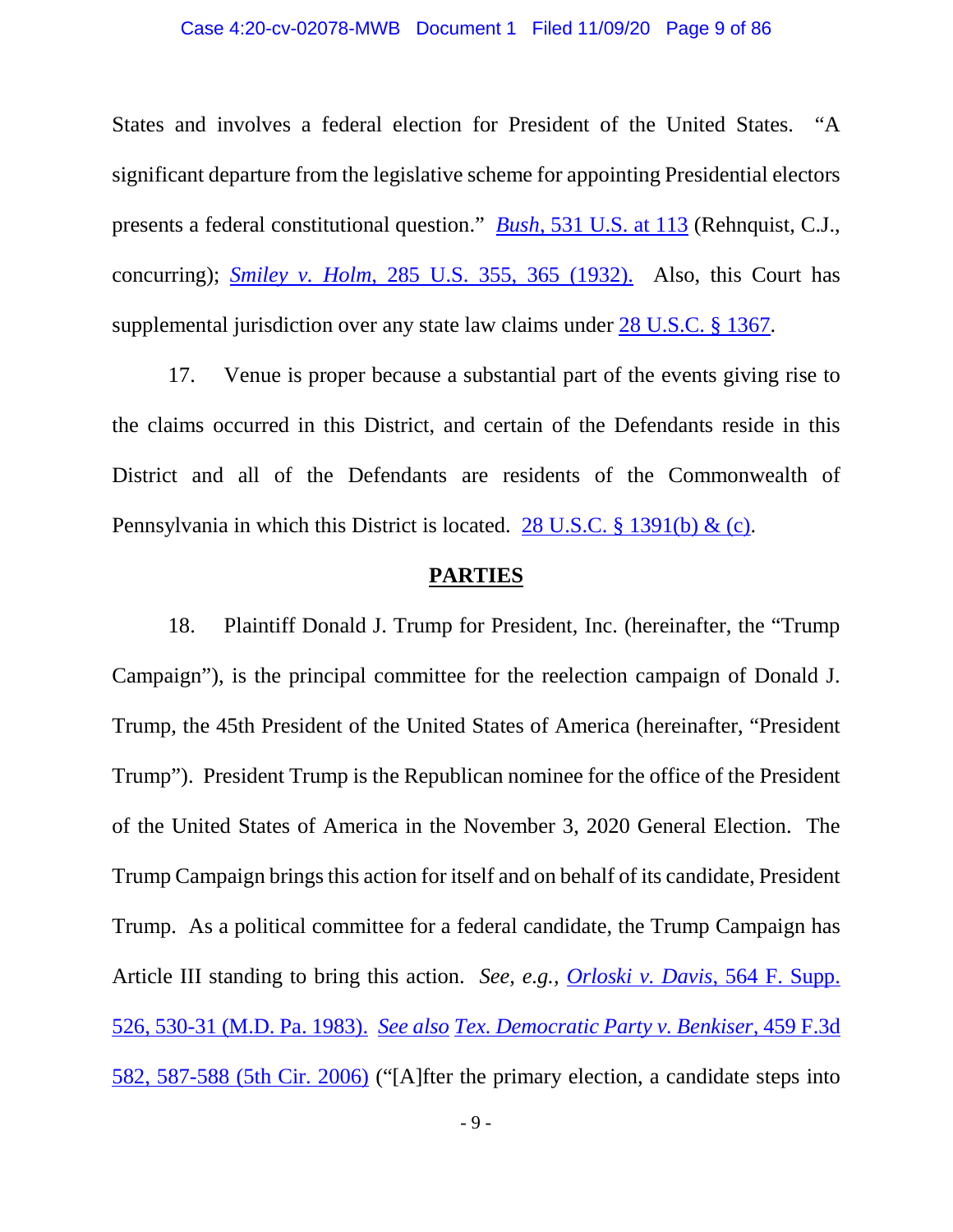#### Case 4:20-cv-02078-MWB Document 1 Filed 11/09/20 Page 10 of 86

the shoes of his party, and their interests are identical."); *In re General Election-1985*, 531 A.2d 836, 838 (Pa. Commw. Ct. 1987) (A candidate for office in the election at issue suffers a direct and substantial harm sufficient for standing to contest the manner in which an election will be conducted).

19. Plaintiff David John Henry (hereinafter, "Mr. Henry") is an adult individual who is a qualified registered elector residing in West Hempfield Township, Lancaster County, Pennsylvania. Mr. Henry constitutes a "qualified elector" as that term is defined in Election Code Section 102(t), 25 P.S. § 2602(t). Mr. Henry brings this suit in his capacity as a private citizen. As a qualified elector and registered voter, Mr. Henry has Article III standing to bring this action. *See Orloski*, 564 F. Supp. at 530; *Pierce*, 324 F. Supp. 2d at 692-93.

20. Plaintiff Lawrence Roberts (hereinafter, "Mr. Roberts") is an adult individual who is a qualified registered elector residing in Uniontown, Fayette County, Pennsylvania. Mr. Roberts constitutes a "qualified elector" as that term is defined in Election Code Section 102(t),  $25$  P.S. § 2602(t). Mr. Roberts brings this suit in his capacity as a private citizen. As a qualified elector and registered voter, Mr. Roberts has Article III standing to bring this action. *See Orloski*, 564 F. Supp. at 530; *Pierce*, 324 F. Supp. 2d at 692-93.

21. Defendant Secretary Boockvar is the Secretary of the Commonwealth. In this role, Secretary Boockvar leads the Pennsylvania Department of State. As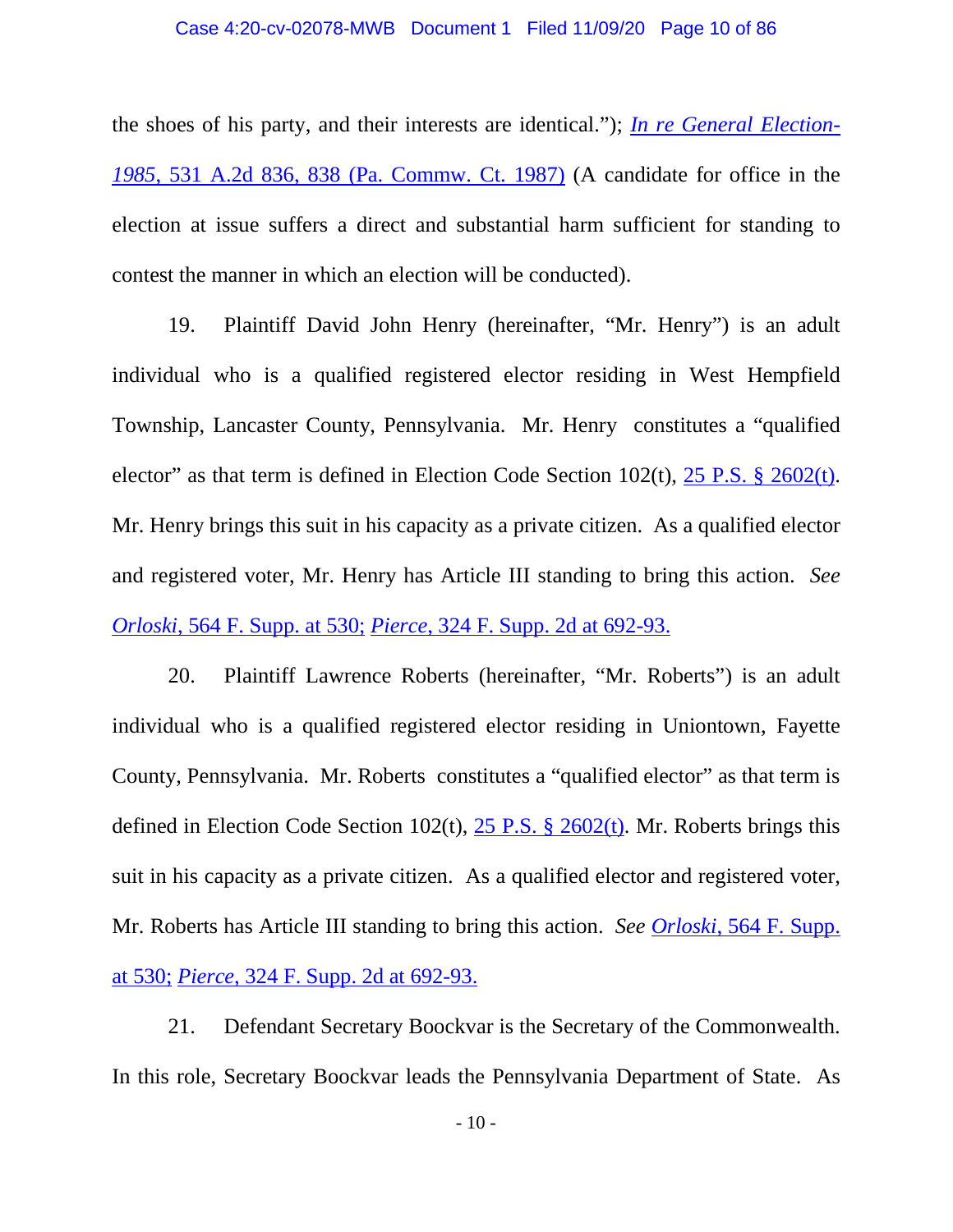Secretary, she is Pennsylvania's Chief Elections Officer and a member of the Governor's Executive Board. The Pennsylvania Constitution vests no powers or duties in Secretary Boockvar. *Perzel v. Cortes,* 870 A.2d 759, 764 (Pa. 2005). Instead, her general powers and duties concerning elections are set forth in Election Code Section 201, 25 P.S. § 2621. Under the Election Code, Secretary Boockvar acts primarily in a ministerial capacity and has no power or authority to intrude upon the province of the Pennsylvania General Assembly. *Perzel*, 870 A.2d at 764; *Hamilton v. Johnson*, 141 A. 846, 847 (Pa. 1928). Secretary Boockvar is sued in her official capacity.

22. Defendants Allegheny, Centre, Chester, Delaware, Philadelphia, Montgomery, and Northampton County Board of Elections (collectively hereinafter, the "County Election Boards") are the county boards of elections in and for the aforementioned counties of the Commonwealth of Pennsylvania as provided by Election Code Section 301, 25 P.S. § 2641. The County Election Boards "have jurisdiction over the conduct of primaries and elections in such count [ies], in accordance with the provision of [the Election Code.]" *Id.* at § 2641(a). The County Election Boards' general powers and duties are set forth in Election Code Section 302, 25 P.S. § 2642. The County Election Boards are executive agencies that carry out legislative mandates, and their duties concerning the conduct of elections are purely ministerial with no exercise of discretion. *Shroyer v. Thomas*, 81 A.2d 435,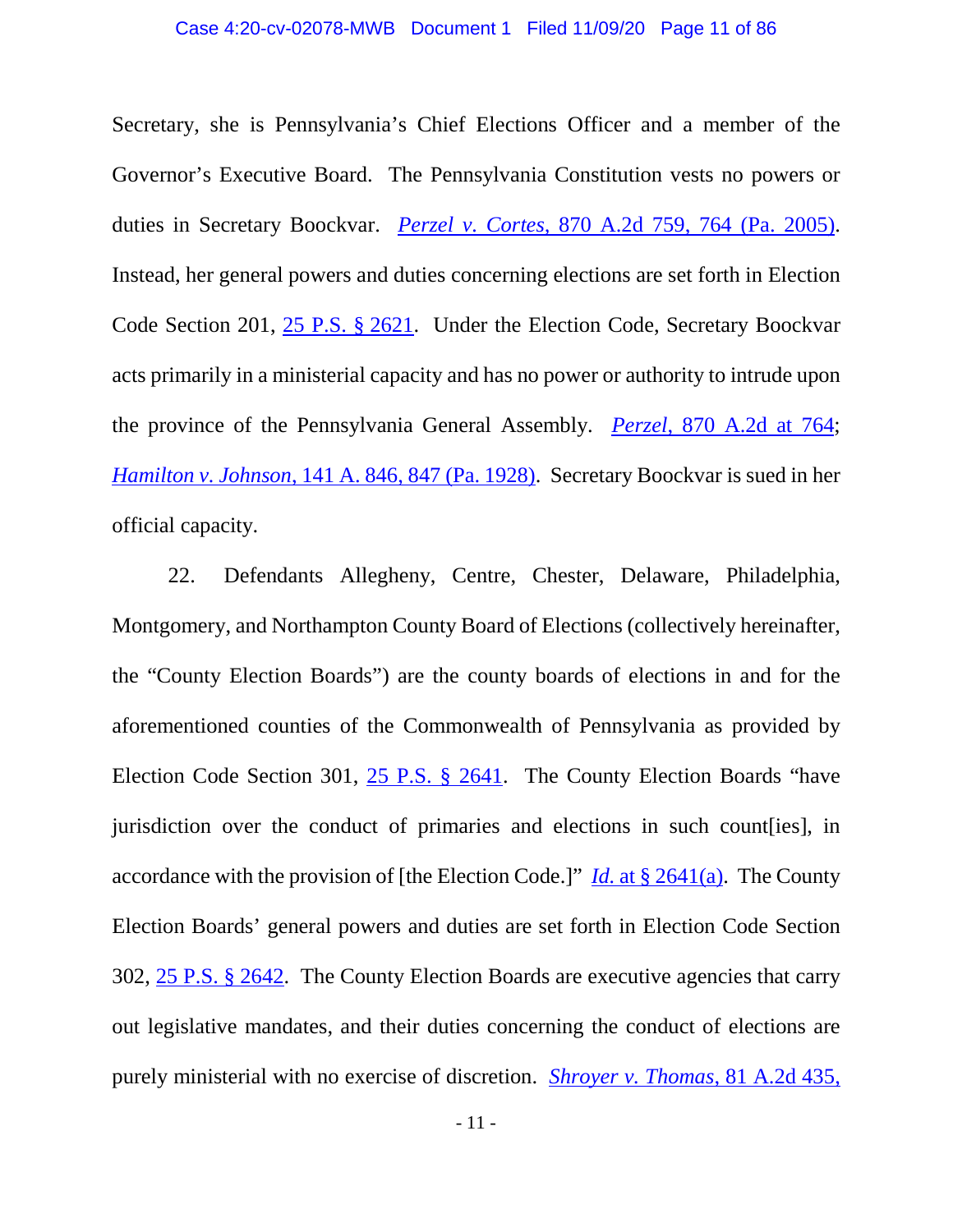437 (Pa. 1951); *Perles v. Hoffman*, 213 A.2d 781, 786 (Pa. 1965) (Cohen, J., concurring). *See also Deer Creek Drainage Basin Authority v. County Bd. of Elections,* 381 A.2d 103, 109 (Pa. 1977) (Pomeroy, J., dissenting) ("A board of elections, it has been well said, "does not sit as a quasi-judicial body adjudicating contending forces as it wishes, but rather as an executive agency to carry out legislative mandates. Its duties are ministerial only."); *In re Municipal Reapportionment of Township of Haverford*, 873 A.2d 821, 833, n.18 (Pa. Commw. Ct. 2005) ("The duties of a board of elections under the Election Code are ministerial and allow for no exercise of discretion."), *appeal denied* 897 A.2d 462 (Pa. 2006).

# **FACTUAL ALLEGATIONS**

## **I. Federal Constitutional Protections for Free and Fair Public Elections.**

23. Free, fair, and transparent public elections are crucial to democracy – a government of the people, by the people, and for the people.

24. In statewide elections involving federal candidates, "a State's regulatory authority springs directly from the United States Constitution." *Project Vote v. Kelly*, 805 F. Supp. 2d 152, 174 (W.D. Pa. 2011) (citing *Cook v. Gralike*, 531 U.S. 510, 522-23 (2001); *U.S. Term Limits, Inc. v. Thornton,* 514 U.S. 779, 805  $(1995)$ ).

25. The Elections Clause of the United States Constitution states that "[t]he Times, Places, and Manner of holding Elections for Senators and Representatives,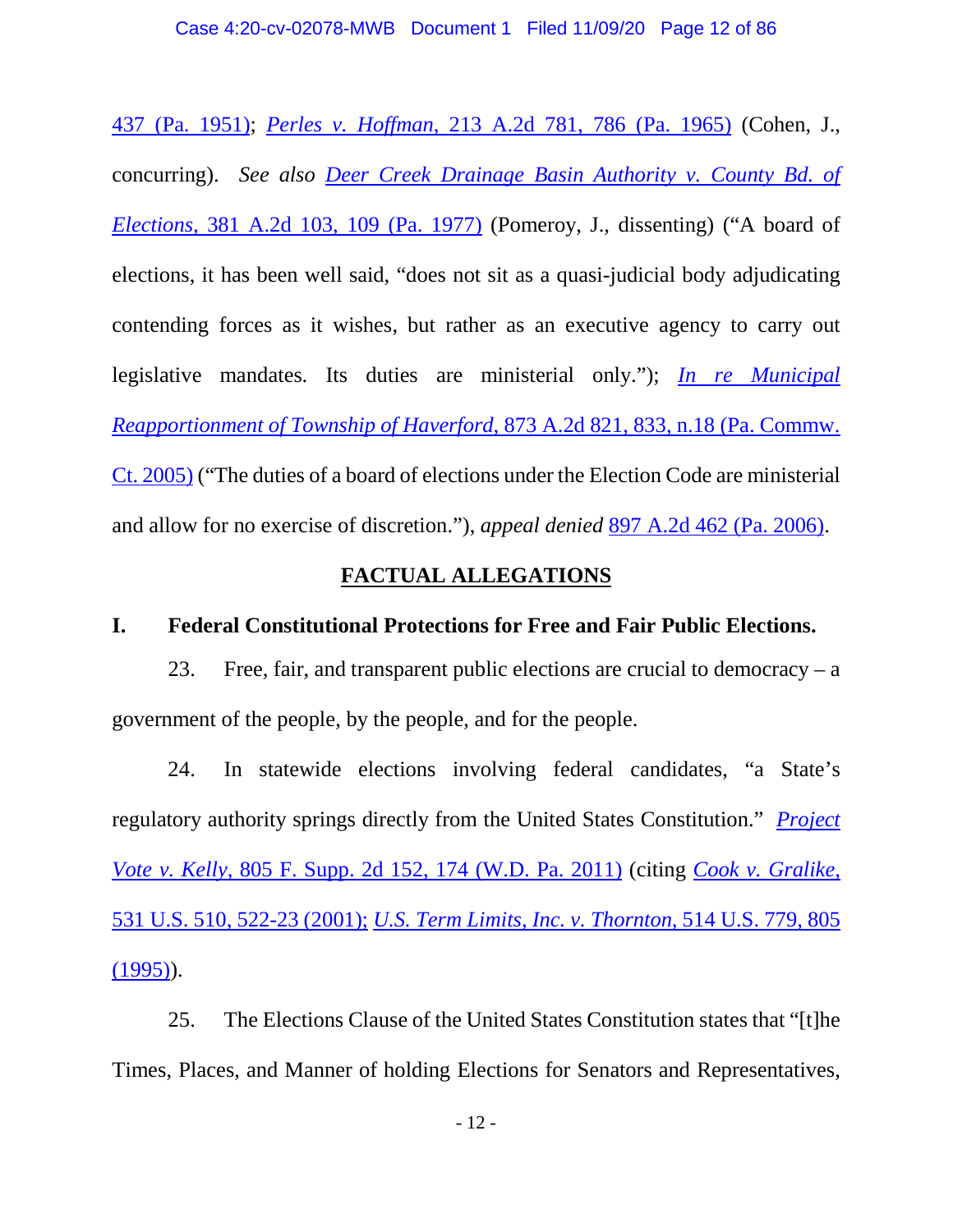#### Case 4:20-cv-02078-MWB Document 1 Filed 11/09/20 Page 13 of 86

shall be prescribed in each State by *the Legislature* thereof." U.S. Const. Art. I, § 4, cl. 1 (emphasis added). Likewise, the Electors Clause of the United States Constitution states that "[e]ach State shall appoint, in such Manner as *the Legislature* thereof may direct, a Number of Electors" for President. U.S. Const. Art. II, § 1, cl. 2 (emphasis added).

26. The Legislature is "'the representative body which ma[kes] the laws of the people.'" *Smiley* 285 U.S. 365. Regulations of congressional and presidential elections, thus, "must be in accordance with the method which the state has prescribed for legislative enactments." *Id*. at 367; *see also Ariz. State Legislature v. Ariz. Indep. Redistricting Comm'n*, 576 U.S. 787, 135 S. Ct. 2652, 2668 (U.S. 2015).

27. In Pennsylvania, the "legislature" is the General Assembly. Pa. Const. Art. II, § 1. *See also Winston v. Moore,* 91 A. 520, 522 (Pa. 1914) ("The power to regulate elections is legislative, and has always been exercised by the lawmaking branch of the government."); *Patterson v. Barlow,* 60 Pa. 54, 75 (1869) ("It is admitted that the Constitution cannot execute itself, and that the power to regulate elections is a legislative one, which has always been exercised by the General Assembly since the foundation of the government.").

28. Because the United States Constitution reserves for state legislatures the power to set the time, place, and manner of holding elections for Congress and the President, state executive officers, including but not limited to Secretary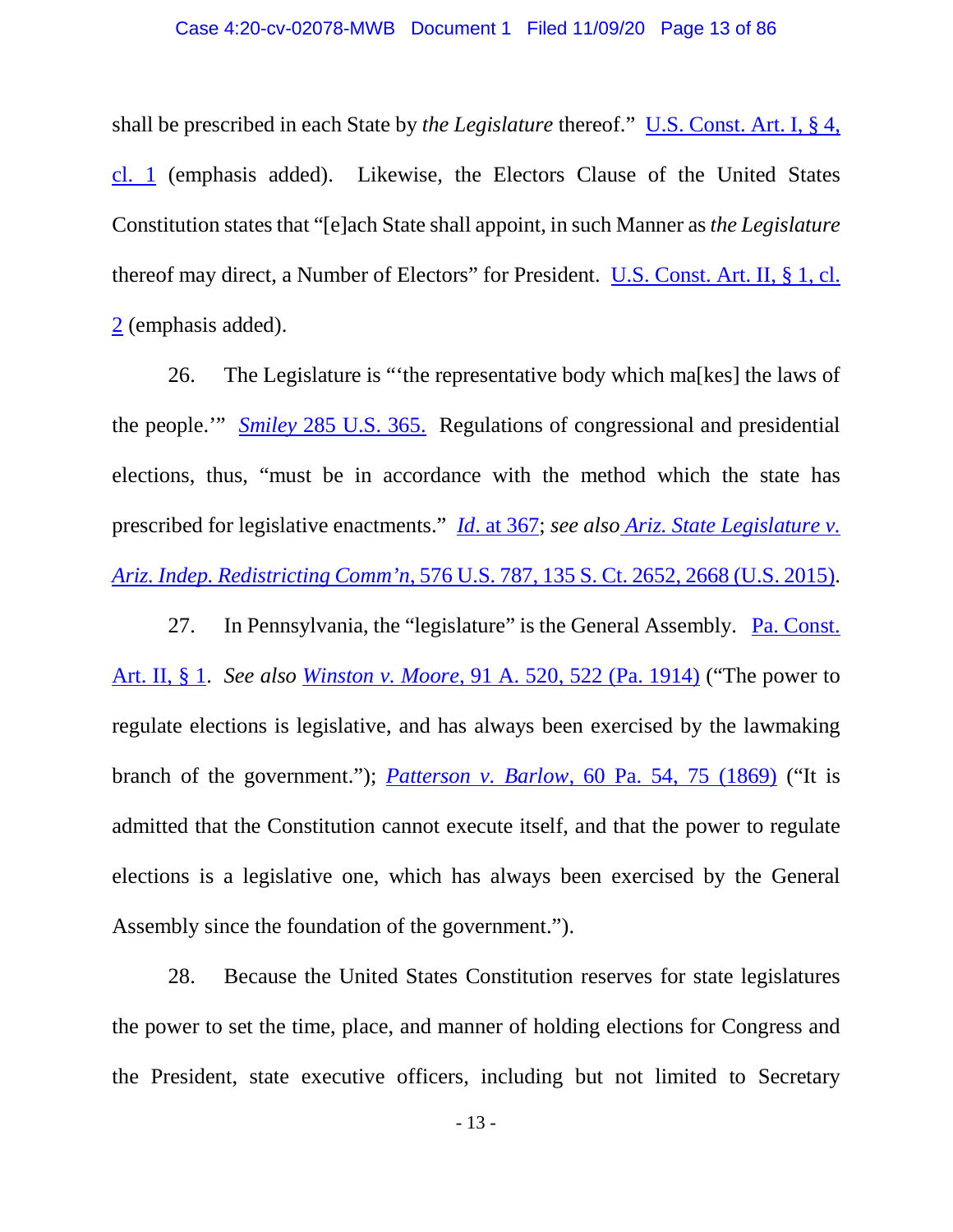#### Case 4:20-cv-02078-MWB Document 1 Filed 11/09/20 Page 14 of 86

Boockvar, have no authority to unilaterally exercise that power, much less flout existing legislation.

29. Nor can the authority to ignore existing legislation be delegated to an executive officer. While the Elections Clause "was not adopted to diminish a State's authority to determine its own lawmaking processes," *Ariz. State Legislature*, 135 S. Ct. at 2677, it does hold states accountable to their chosen processes when it comes to regulating federal elections. *Id.* at 2668. A significant departure from the legislative scheme for appointing Presidential electors presents a federal constitutional question." *Bush*, 531 U.S. at 113 (Rehnquist, J., concurring); *Smiley*, 285 U.S. at 365.

# **II. Actual Observation by Watchers and Representatives Ensures Free and Fair Public Elections.**

30. Elections in Pennsylvania are governed and regulated by the Pennsylvania Election Code. "Although the [Commonwealth] is ultimately responsible for the conduct and organization of elections, the statutory scheme [promulgated by the Election Code] delegates aspects of that responsibility to the political parties. This delegation is a legislative recognition of 'the critical role played by political parties in the process of selecting and electing candidates for state and national office.'" *Tiryak v. Jordan*, 472 F. Supp. 822, 823-24 (E.D. Pa. 1979) (quoting *Marchioro v. Chaney*, 442 U.S. 191, 195 (1979)). "Pennsylvania's election laws apply equally to federal and state elections." *Project Vote*, 805 F. Supp. 2d at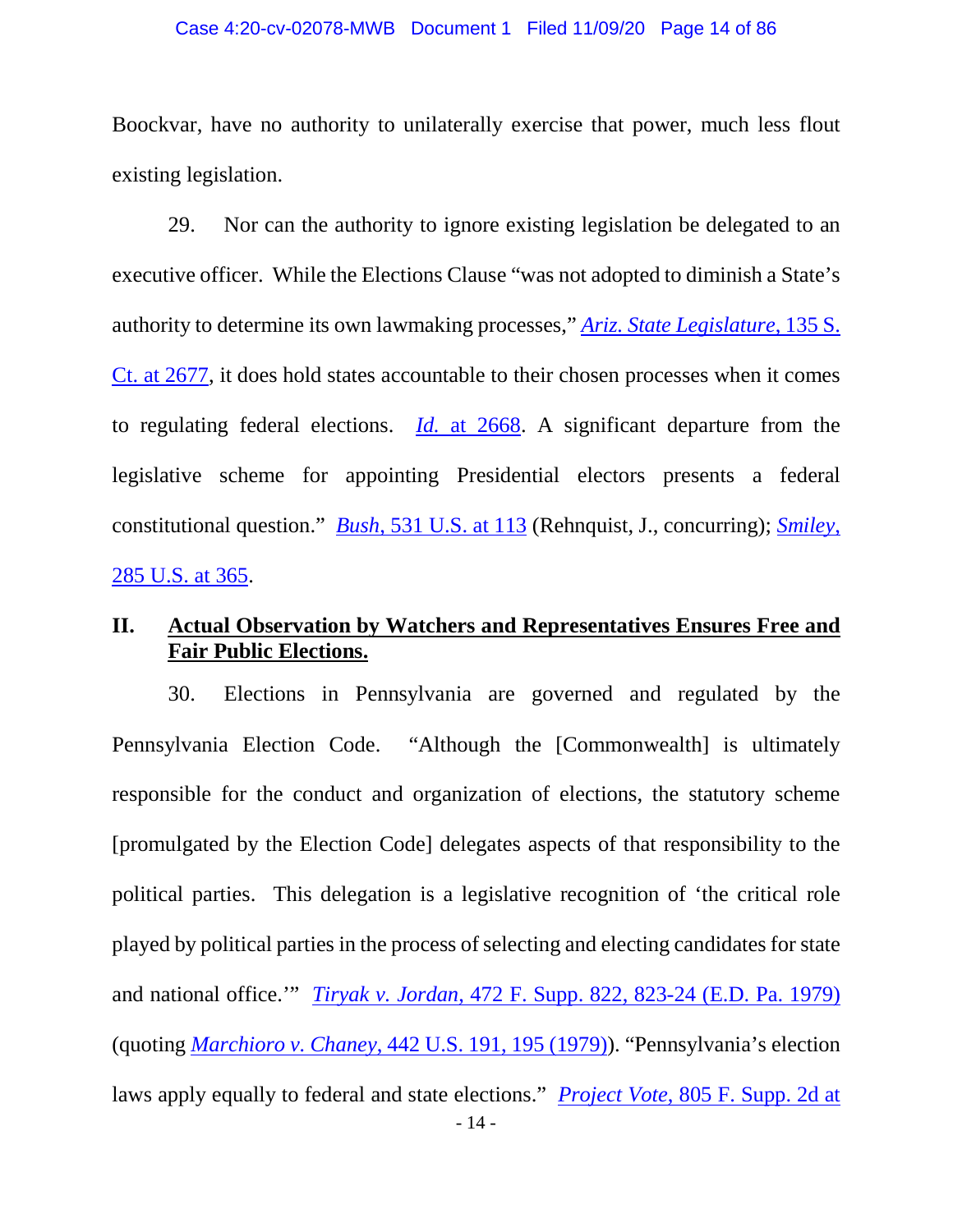# 174 (citing *Kuznik v. Westmoreland County Board of Elections*, 902 A.2d 476, 490- 93 (Pa. 2006)).

31. The United States Supreme Court has noted: "[S]unlight," as has so often been observed, "is the most powerful of all disinfectants." *N.Y. Times Co. v. Sullivan*, 376 U.S. 254, 305 (1964).

32. The Pennsylvania General Assembly understood that sentiment long ago and intertwined the concept of watching with the act of voting, enshrining transparency and accountability into the process in which Pennsylvanians choose elected officials. After all, reasonable people cannot dispute that "openness of the voting process helps prevent election fraud, voter intimidation, and various other kinds of electoral evils." *PG Publishing Co. v. Aichele*, 705 F.3d 91, 111 (3d Cir. 2013).

33. As long as Pennsylvania has had an Election Code, it has had watchers. In 1937, the Pennsylvania General Assembly included the concept of "watchers" in the then-newly enacted Pennsylvania Election Code, a statutory scheme addressing the administration of elections in the Commonwealth. *See* 25 P.S. §§ 2600, *et. seq*.

34. As it exists today, Election Code Section 417, codified at 25 P.S. § 2687, creates the position of watcher and entrusts to each candidate for nomination or election at any election, and each political party and each political body which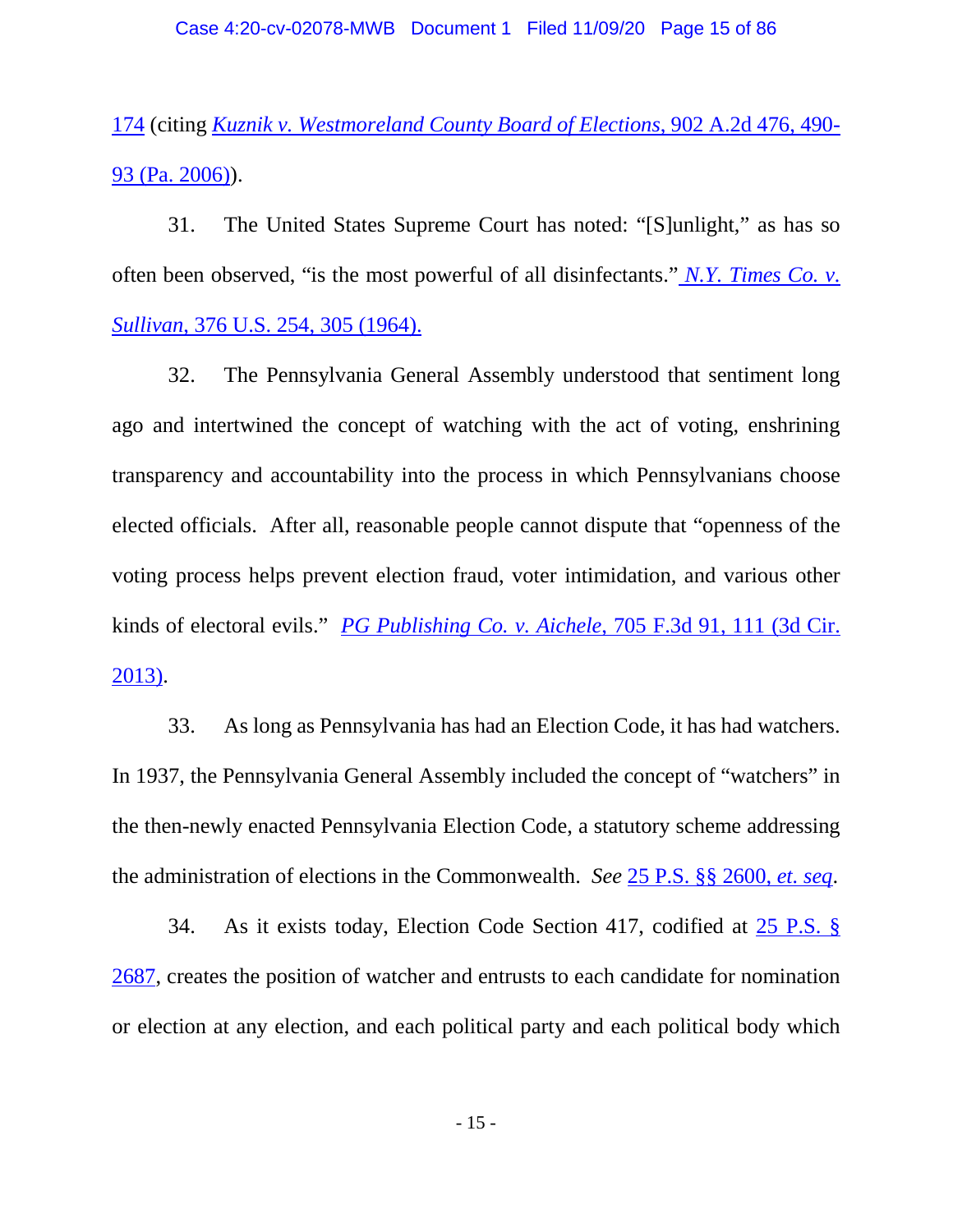#### Case 4:20-cv-02078-MWB Document 1 Filed 11/09/20 Page 16 of 86

has nominated candidates for such elections, the power to appoint watchers to serve in each election district in the Commonwealth. *See* 25 P.S. § 2687(a).

35. Under the Election Code, "poll watcher[s] perform[] a dual function on Election Day. On the one hand, because [watchers] are designated and paid by [candidates, political parties, and/or political bodies], [their] job is to guard the interests of [their] candidates [or political parties or bodies]. On the other hand, because the exercise of [their] authority promotes a free and fair election, poll watcher[s] serve to guard the integrity of the vote. Protecting the purity of the electoral process is a state responsibility and [watchers'] statutory role in providing that protection involves [them] in a public activity, regardless of [their] private political motives." *Tiryak*, 472 F. Supp. at 824.

36. Under Election Code Section 417(b), watchers may observe the election process from the time the first polling place official appears in the morning to open the polling place until the time the polls are closed and the election returns are counted and posted at the polling place entrance. 25 P.S. § 2687(b). However, until the polls close, only one watcher representing each political party and its candidates at a general, municipal, or special election can be present in the polling place outside the enclosed space from the time that the election officers meet to open the polls and until the counting of the votes is complete. *Id*. *See also* Election Code Section 1220,  $25$  P.S. § 3060(a) & (d). Once the polls close and while the ballots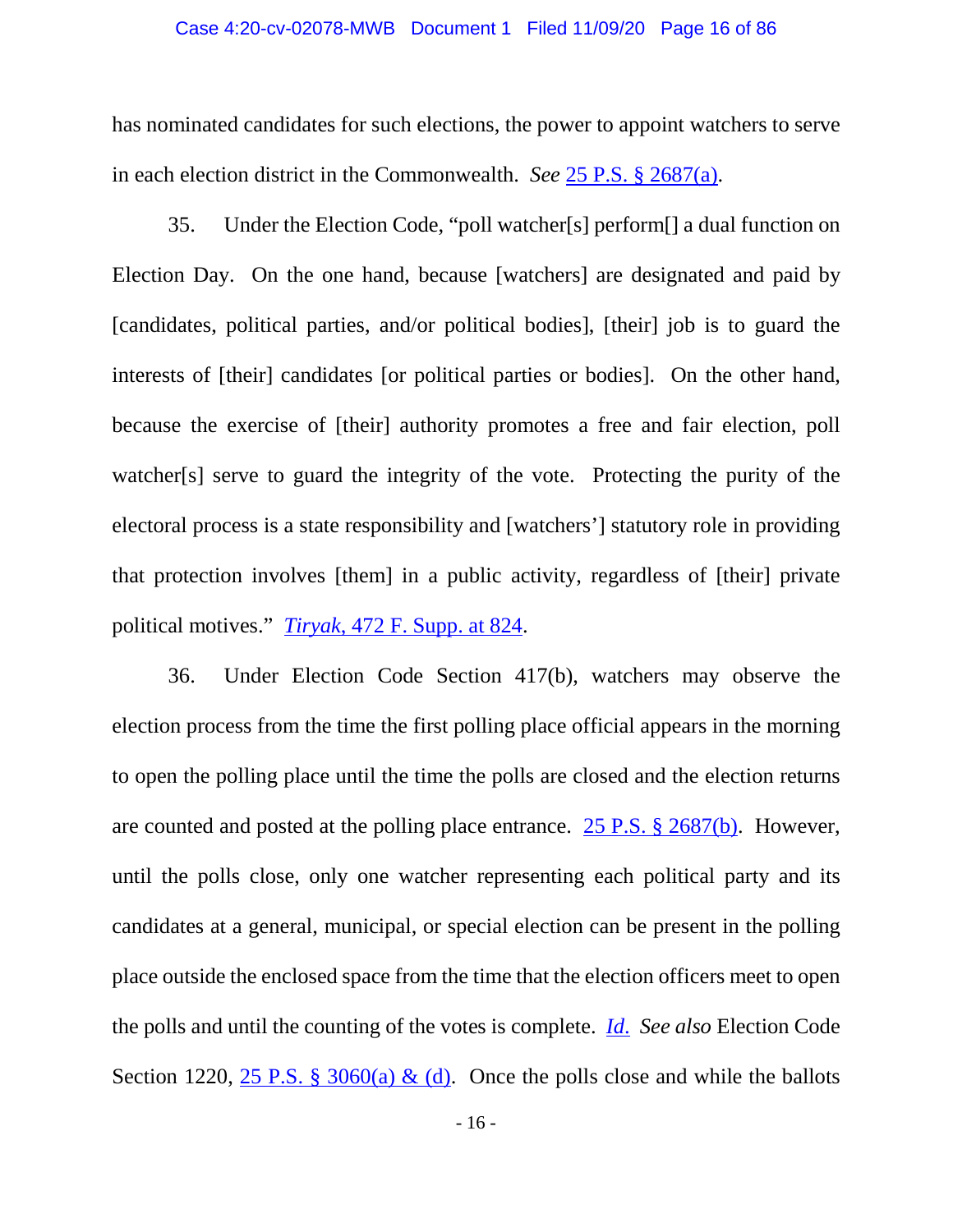#### Case 4:20-cv-02078-MWB Document 1 Filed 11/09/20 Page 17 of 86

are being counted, then all the watchers for candidates and political parties or bodies are permitted to be in the polling place outside the enclosed space. 25 P.S. § 2687(b).

37. In addition to the activities authorized by Election Code Section 417(b), watchers are among those who are authorized under Election Code Section 1210(d), 25 P.S. § 3050(d), to challenge any person who presents himself or herself to vote at a polling place on Election Day concerning the voter's identity, continued residence in the election district, or registration status. *See* 25 P.S. § 3050(d) ("any person, although personally registered as an elector, may be challenged by any qualified elector, election officer, overseer, or *watcher* at any primary or election as to his identity, as to his continued residence in the election district or as to any alleged violation of the provisions of section 1210 of this act, …") (emphasis added).

38. Also, watchers are authorized under Election Code Section 1308(b), 25 P.S. § 3146.8(b), to be present when the envelopes containing absentee and mail-in ballots are opened, counted, and recorded. 25 P.S. § 3146.8(b).

39. Moreover, watchers' functions go beyond the activities authorized under Election Code Sections 417(b) and 1210(d) on Election Day.

40. For example, under Election Code Section 310, 25 P.S. § 2650, watchers appointed by parties, political bodies, or bodies of citizens may appear "at any public session or sessions of the county board of elections," and "at any computation and canvassing of returns of any primary or election and recount of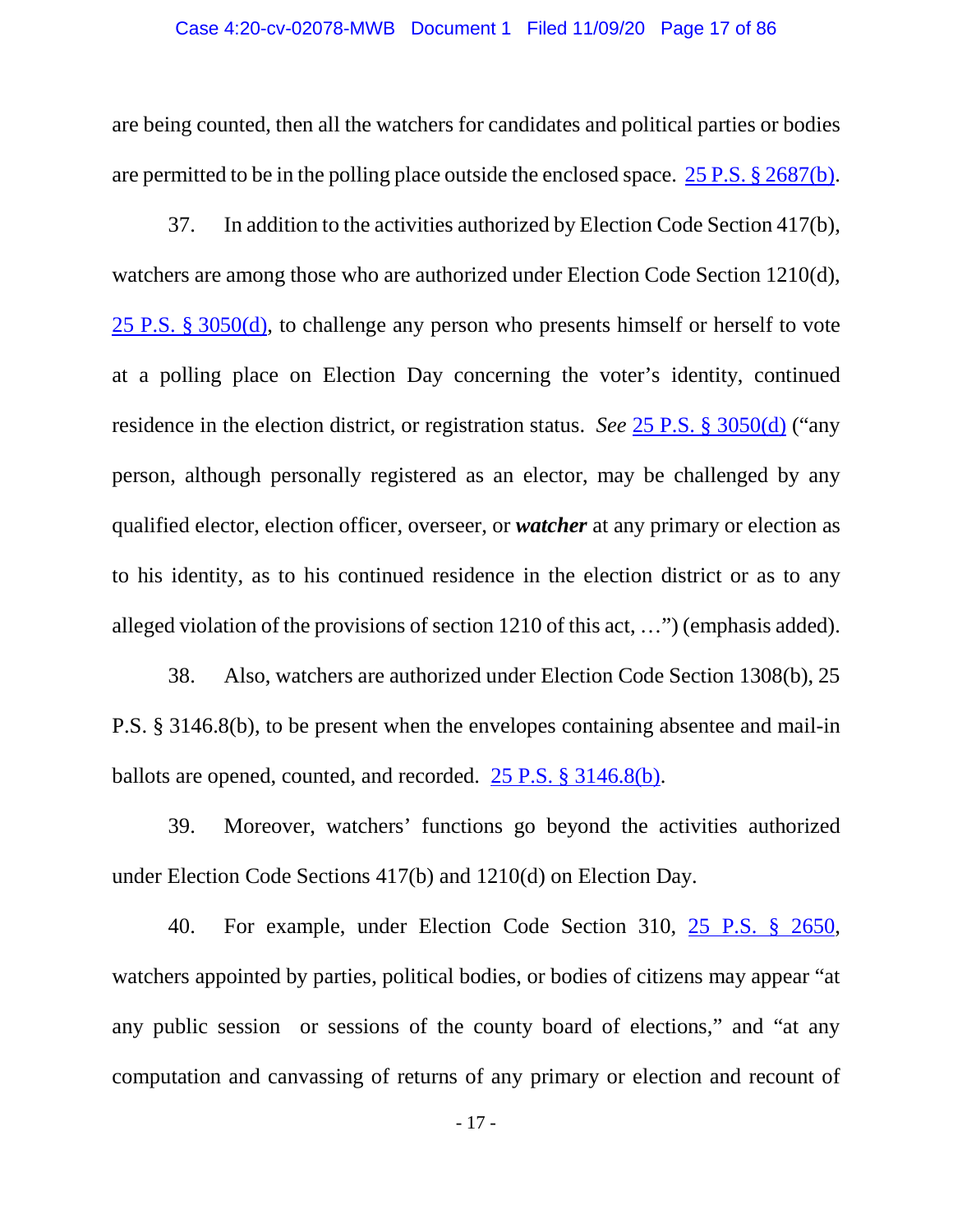#### Case 4:20-cv-02078-MWB Document 1 Filed 11/09/20 Page 18 of 86

ballots or recanvass of voting machines," in which case such poll watchers may exercise the same rights as watchers at polling places and may raise objections to any ballots or machines for subsequent resolution by the county board of elections and appeal to the courts. 25 P.S.  $\S$  2650(a) & (c).

41. In addition to watchers, the Election Code permits "representatives" of candidates and political parties to be involved in the pre-canvassing and canvassing of absentee and mail-in ballots. *See* 25 P.S. § 3146.8(g)(1.1) & (2).

42. The Election Code also authorizes "representatives" of candidates and political parties to be present when provisional ballots are examined to determine if the individuals voting such ballots are entitled to vote at the election districts in the election. *See* 25 P.S. § 3050(a.4)(4).

43. Election Code Section 417(b) provides that to be a watcher, a person must be "a qualified registered elector of the county in which the election district for which the watcher [is] appointed is located." 25 P.S. § 2687(b).

44. Without watchers and representatives, the integrity of the vote in elections is threatened and the constitutional right to free and fair public elections under the United States Constitution is denied.

45. Watchers and representatives serve as an important check to ensure transparency and guard against inconsistencies and other wrongdoing by election officials. The need for watchers and representatives is demonstrated by the case of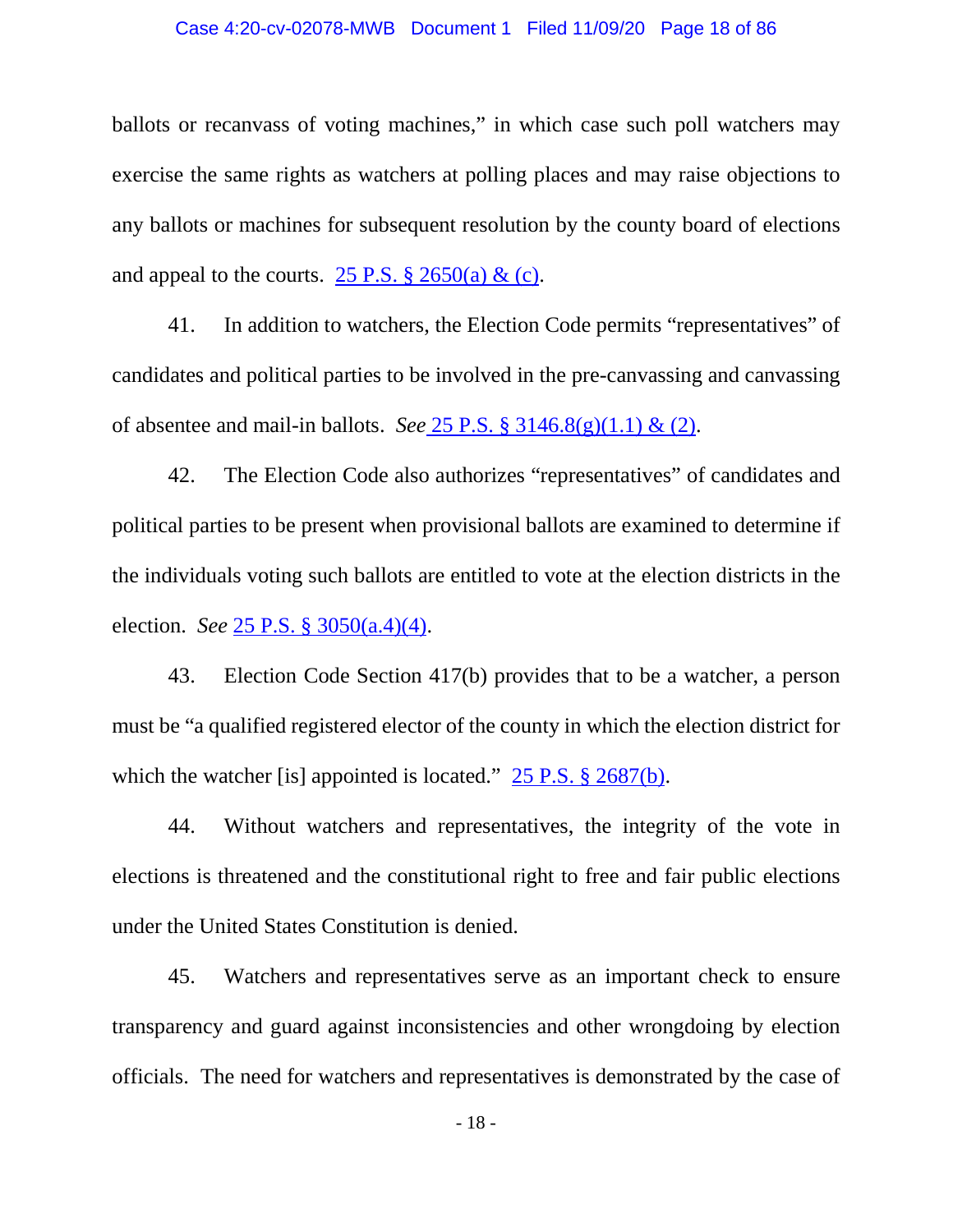*United States v. DeMuro*, Criminal No. 20-112 (E.D. Pa. unsealed May 21, 2020). In that case, a former Judge of Elections in South Philadelphia pled guilty to adding fraudulent votes to the voting machines during Election Day – also known as "ringing up" votes – and then falsely certifying that the voting machine results were accurate for specific federal, state, and local Democratic candidates in the 2014, 2015, and 2016 primary elections. The scheme involved a political consultant who purportedly solicited monetary payments from the candidates as "consulting fees," and then used portions of those funds to pay election board officials, including DeMuro, in return for ringing up votes. DeMuro was able to commit the fraud because there were no poll watchers at his precinct. *See United States v. DeMuro*, Criminal No. 20-112, Information (Doc. #1) (E.D. Pa Mar. 03, 2020); M. Cavacini, *"*U.S. Attorney William M. McSwain Announces Charges and Guilty Plea of Former Philadelphia Judge of Elections Who Committed Election Fraud," U.S. Attys. Office – Pa., Eastern (May 21, 2020) (available at *https://www.justice.gov/usao-edpa/pr/us-attorney-william-m-mcswain-announcescharges-and-guilty-plea-former-philadelphia*.

46. The importance of watchers and representatives serving as an important check in elections is recognized internationally. The International Institute for Democracy and Electoral Assistance issued a publication in 2002 called the *International Electoral Standards: Guidelines for Review the Legal Framework of*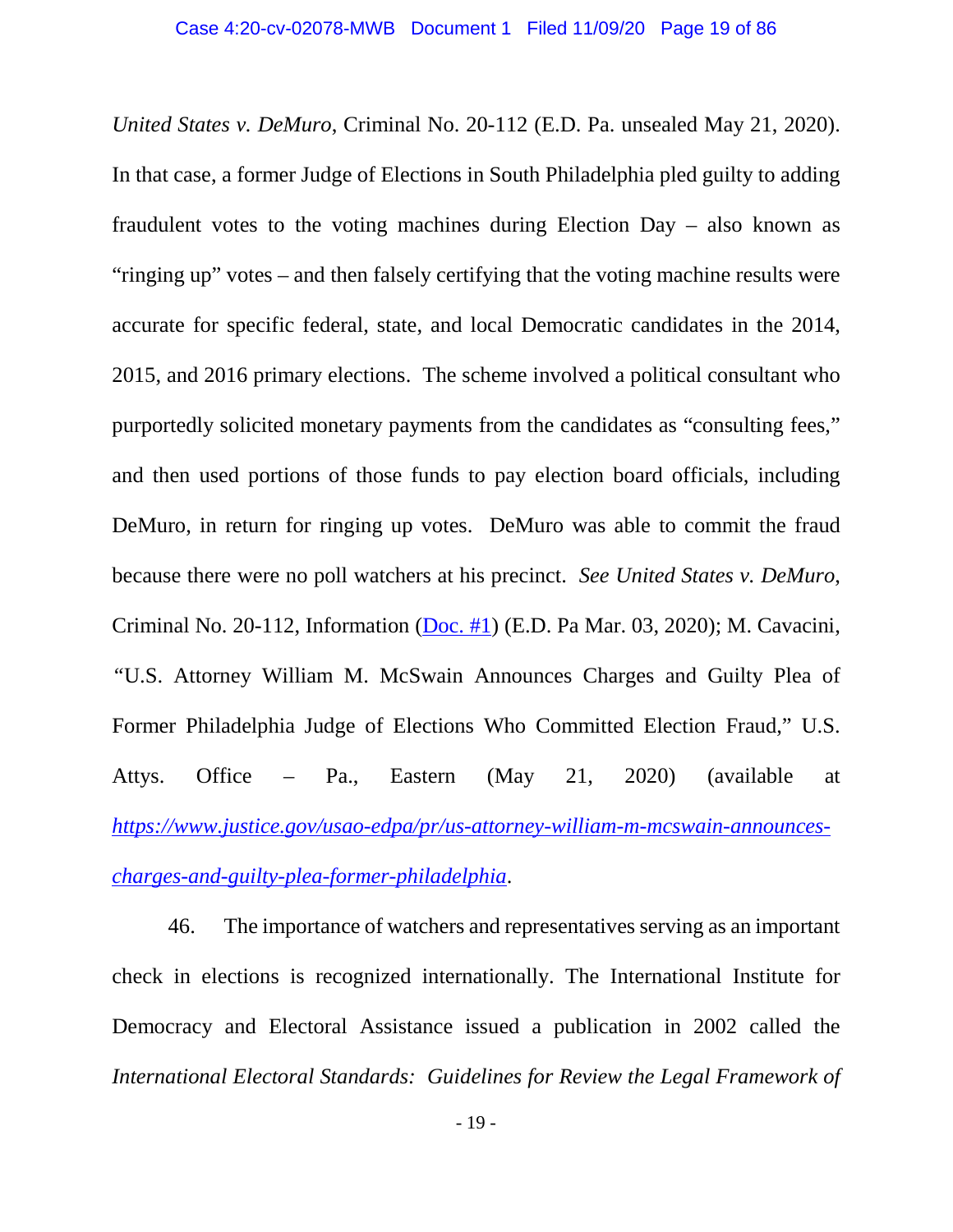#### Case 4:20-cv-02078-MWB Document 1 Filed 11/09/20 Page 20 of 86

*Elections*. The purpose of the International IDEA standards is to be "used as benchmarks to assess whether or not an election is free and fair." *International Electoral Standards* at v; *see also id.* at 6 ("These international standards are relevant to each component, and necessary for the legal framework to be able to ensure democratic elections. This publication is intended to identify electoral standards which contribute to uniformity, reliability, consistency, accuracy and overall professionalism in elections."). The sources for the *Standards* include numerous international Declarations, Charters, and Conventions, including many to which the U.S. is a signatory. *See id.* at 7.

47. As it relates to ballot counting and tabulation, the *Standards* set out as a general principle the following:

> A fair, honest and transparent vote count is a cornerstone of democratic elections. This requires that votes be counted, tabulated and consolidated in the presence of the representatives of parties and candidates and election observers, and that the entire process by which a winner is determined is fully and completely open to public scrutiny.

#### *Standards*, at 77.

48. "Regardless of whether ballots are counted at the polling station or at a central counting location or at both places, the representatives of parties and candidates and election observers should be permitted to remain present on this occasion." *Id.* at 78.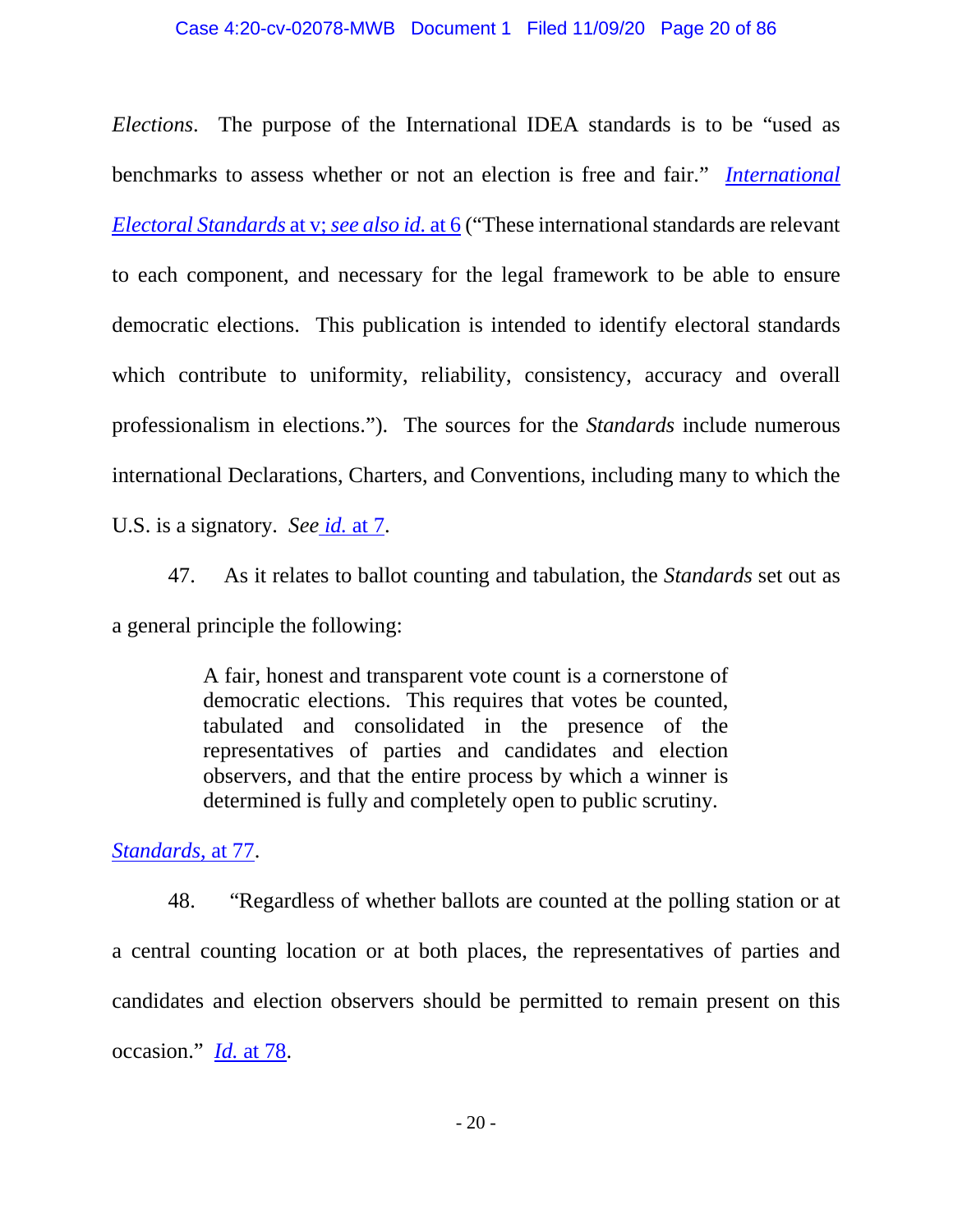#### Case 4:20-cv-02078-MWB Document 1 Filed 11/09/20 Page 21 of 86

49. "The legal framework for elections should clearly specify that the representatives of parties and candidates and election observers be given, as far as practicable, certified copies of tabulation and tally sheets." *Id.* at 78. "As a necessary safeguard of the integrity and transparency of the election, the legal framework must contain a provision for representatives nominated by parties and candidates contesting the election to observe all voting processes." *Id.* at 83.

50. "[T]he representatives of parties and candidates should have the right to immediately query decisions made by polling officials or the implementation of voting procedures . . . ." *Id.* at 84. Per the *Standards*, representatives of parties and candidates should be permitted "[t]o observe all activity – with the exception of the marking of ballots by voters – within the polling station, from the check counting of ballots and sealing of ballot boxes prior to the commencement of voting to the final packaging of material after close of voting; [t]o challenge the right of any person to vote; [and t]o query any decisions made by polling officials with the polling station[,] committee president and election management officials." *Id.* at 85. "The legal framework must also be clear and precise concerning what a domestic observer may not do, for instance, interfere with voting, take a direct part in the voting or counting processes, or attempt to determine how a voter will vote or has voted. It should strike a balance between the rights of observers and the orderly administration of the election processes. But in no case should it hinder legitimate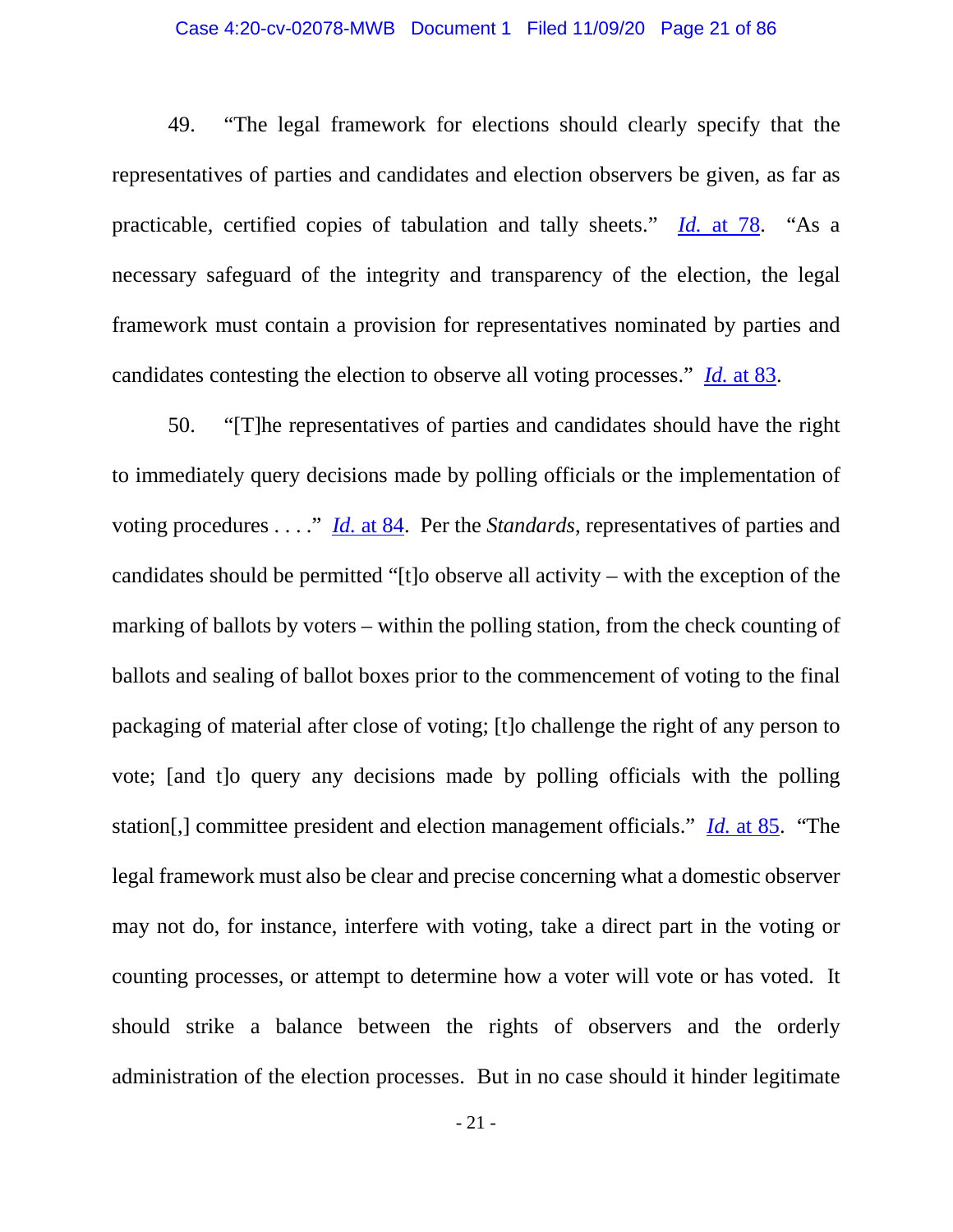observation, 'muzzle' observers, or prevent them from reporting or releasing information that has been obtained through their observations." *Id.* at 90.

#### **III. The Perils of an Unmonitored Mail-In Voting System.**

51. Failing to uphold and ensure the adherence to even basic transparency measures or safeguards against the casting of illegal or unreliable ballots creates an obvious opportunity for ineligible voters to cast ballots, results in fraud, and undermines the public's confidence in the integrity of elections — all of which violate the fundamental right to vote, the guarantee of equal protection, and the right to participate in free, fair, and transparent elections as guaranteed by the United States Constitution.

52. If a state fails to follow even basic integrity and transparency measures — especially its own — it violates the right to free, fair, and transparent public elections because its elections are no longer meaningfully public and the State has functionally denied its voters a fair election.

53. "[P]ublic confidence in the integrity of the electoral process has independent significance, because it encourages citizen participation in the democratic process." *Crawford*, 553 U.S. at 195-96 (plurality op. of Stevens, J.). As the Commission on Federal Election Reform – a bipartisan commission chaired by former President Jimmy Carter and former Secretary of State James A. Baker III, and cited extensively by the United States Supreme Court – observed, "the 'electoral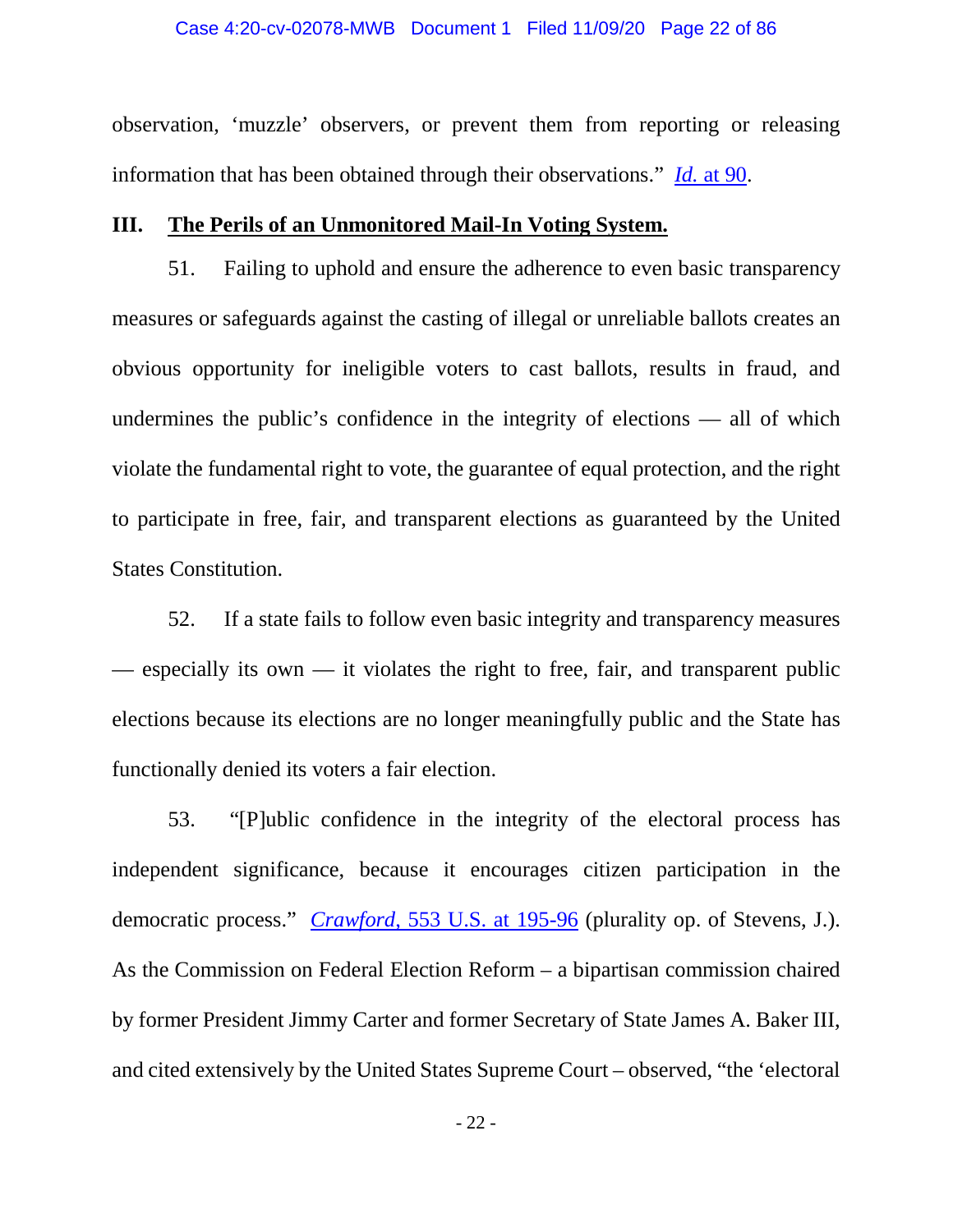#### Case 4:20-cv-02078-MWB Document 1 Filed 11/09/20 Page 23 of 86

system cannot inspire public confidence if no safeguards exist to deter or detect fraud or to confirm the identity of voters.'" *Building Confidence in U.S. Election,* Report of the Commission on Federal Election Reform*,* p. 46 (Sept. 2005) (available at *https://bit.ly/3dXH7rU,* and referred to and incorporated herein by reference) (hereinafter, the "Carter-Baker Report").

54. According to the Carter-Baker Report, mail-in voting is "the largest source of potential voter fraud." Carter-Baker Report*,* p. 46. Many well-regarded commissions and groups of diverse political affiliation agree that "when election fraud occurs, it usually arises from absentee ballots." Michael T. Morley, *Election Emergency Redlines*, p. 2 (Mar. 31, 2020) (available at *https://ssrn.com/abstract=3564829* or *http://dx.doi.org/10.2139/ssrn.3564829,* and referred to and incorporated herein by reference) (hereinafter, "Morley, Redlines"). Such fraud is easier to commit and harder to detect. As one federal court put it, "absentee voting is to voting in person as a take-home exam is to a proctored one." *Griffin v. Roupas*, 385 F.3d 1128, 1131 (7th Cir. 2004). *See also id.* at 1130-31 (voting fraud is a "serious problem" and is "facilitated by absentee voting.").

55. Courts have repeatedly found that mail-in ballots are particularly susceptible to fraud. As Justice Stevens has noted, "flagrant examples of [voter] fraud ... have been documented throughout this Nation's history by respected historians and journalists," and "the risk of voter fraud" is "real" and "could affect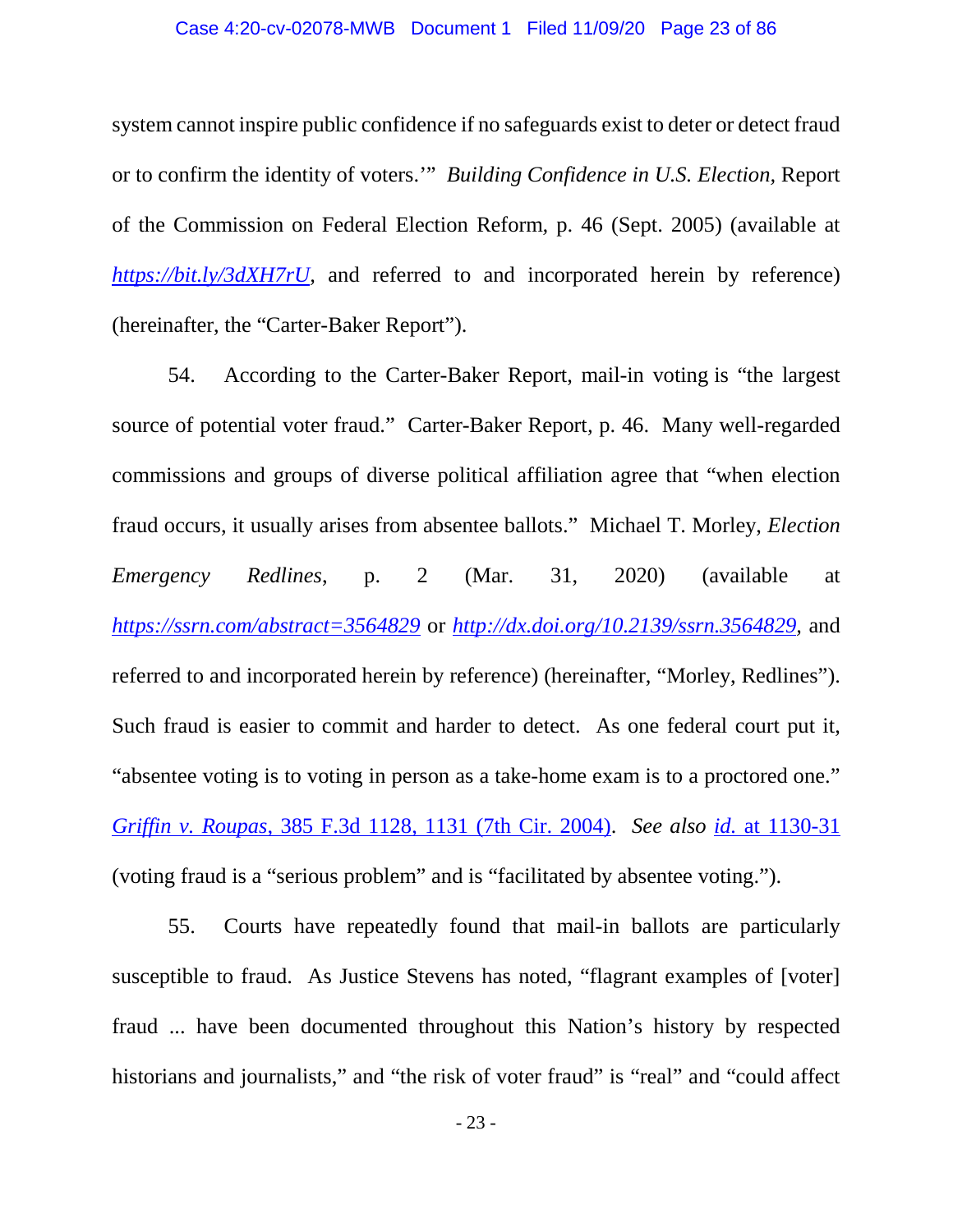the outcome of a close election." *Crawford*, 553 U.S. at 195-96 (plurality op. of Stevens, J.) (collecting examples). Similarly, Justice Souter observed that mail-in voting is "less reliable" than in-person voting. *Crawford*, 553 U.S. at 212, n.4 (Souter, J., dissenting) ("'[E]lection officials routinely reject absentee ballots on suspicion of forgery.'"); *id*. at 225 ("[A]bsentee-ballot fraud . . . is a documented problem in Indiana."). *See also Veasey v. Abbott,* 830 F.3d 216, 239, 256 (5th Cir. 2016) (en banc) ("[M]ail-in ballot fraud is a significant threat" — so much so that "the potential and reality of fraud is much greater in the mail-in ballot context than with in-person voting."). See also id. at 263 ("[M]ail-in voting . . . is far more vulnerable to fraud."); *id.* (recognizing "the far more prevalent issue of fraudulent absentee ballots").

56. Pennsylvania is not immune to mail-in ballot fraud. For example, in 1999, former Representative Austin J. Murphy was indicted by a Fayette County grand jury and then convicted of absentee ballot fraud for forging absentee ballots for residents of a nursing home and adding his wife as a write-in candidate for township election judge. *See* B. Heltzel, "Six of seven charges against Austin Murphy dismissed," Pittsburgh Post-Gazette (June 22, 1999) (available at *http://old.post-gazette.com/regionstate/19990622murphy6.asp,* and referred to and incorporated herein by reference). Similarly, in 2014, Richard Allen Toney, the former police chief of Harmar Township in Allegheny County pleaded guilty to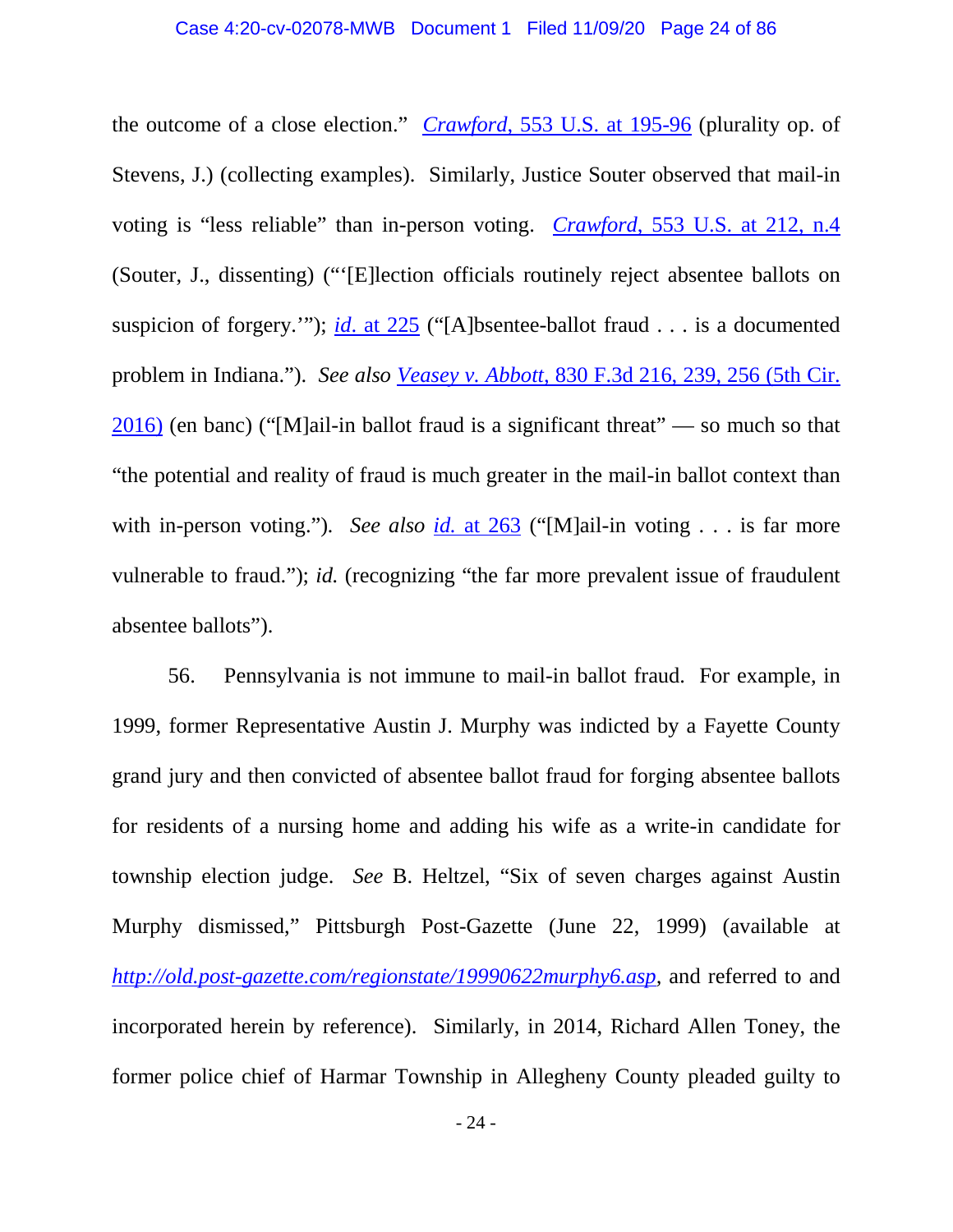illegally soliciting absentee ballots to benefit his wife and her running mate in the 2009 Democratic primary for town council. *See* T. Ove, "Ex-Harmar police chief pleads guilty to ballot tampering," Pittsburgh Post-Gazette (Sept. 26, 2014) (available at *https://www.post-gazette.com/local/north/2014/09/26/Ex-Harmarpolice-chief-pleads-guilty-to-ballot-tampering-Toney/stories/201409260172,* and referred to and incorporated herein by reference). Further, in 2015, Eugene Gallagher pled guilty to unlawfully persuading residents and non-residents of Taylor in Lackawanna County to register for absentee ballots and cast them for him during his councilman candidacy in the November 2013 election. *See* J. Kohut*,* "Gallagher resigns from Taylor council, pleads guilty to three charges," The Times-Tribune (Apr. 3, 2015) (available at https://www.thetimes-tribune.com/news/gallagherresigns-from-taylor-council-pleads-guilty-to-three-charges/article\_e3d45edb-fe99- 525c-b3f9-a0fc2d86c92f.html, and referred to and incorporated herein by reference). *See also Commonwealth v. Bailey*, 775 A.2d 881, 886 (Pa. Commw. Ct. 2001) (upholding defendant's conviction for absentee ballot violations, holding that a county district attorney has jurisdiction to prosecute such claims even in the absence of an investigation and referral by the Bucks County elections board); *In re Center Township Democratic Party Supervisor Primary Election*, 4 Pa . D. & C.4th 555, 557-563 (Pa. Ct. Com. Pl. Beaver 1989) (court ordered a run-off election after evidence proved that fifteen absentee ballots were applied for and cast by non-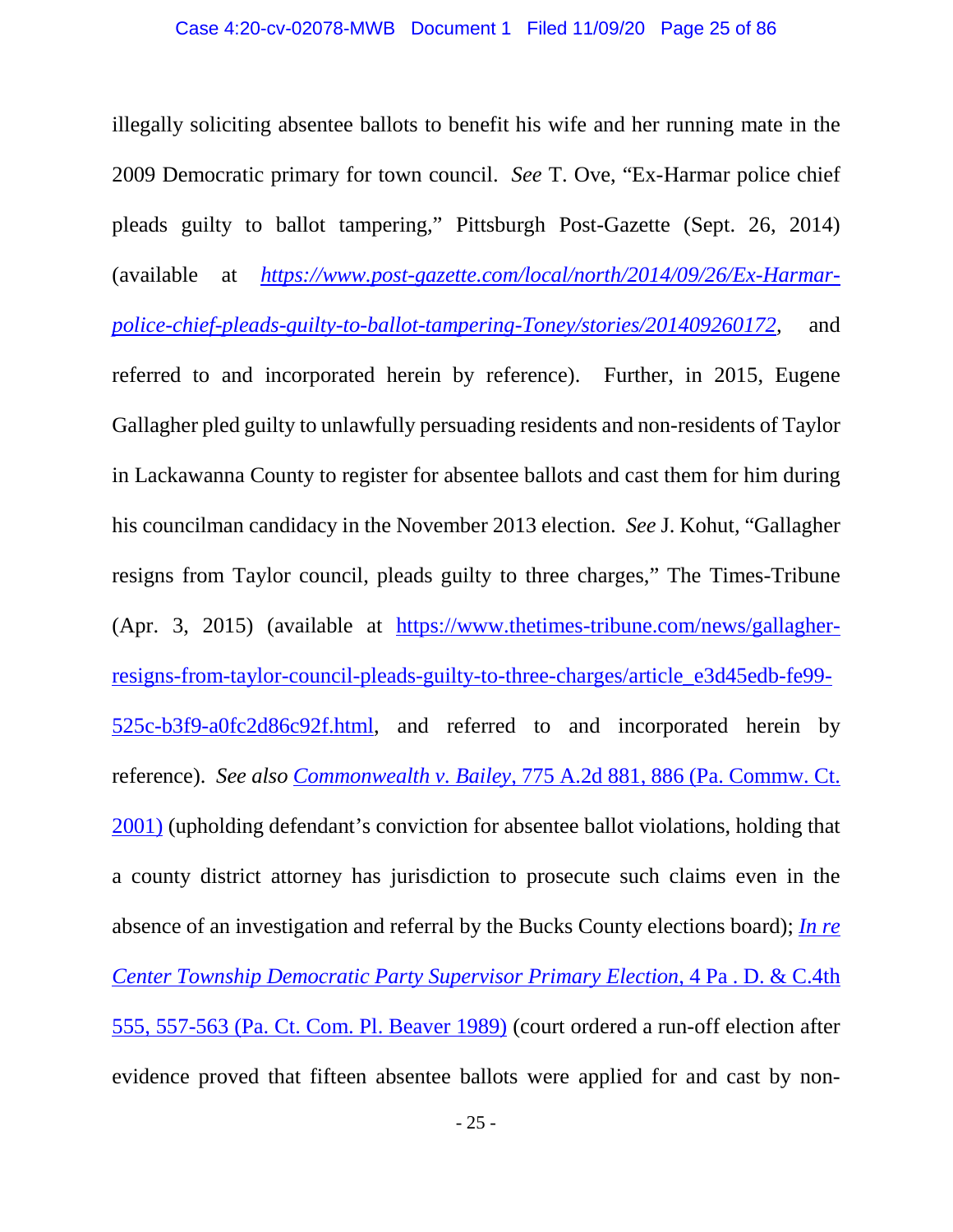#### Case 4:20-cv-02078-MWB Document 1 Filed 11/09/20 Page 26 of 86

existent individuals whose applications and ballots were handled by a political ally of the purported winner).

57. As part of the November 3, 2020 General Election, there are at least two Counties that had suspected instances of mail-in ballot fraud. Fayette County experienced two different issues with their mail-in ballots leading up to Election Day. First, an issue caused by Pennsylvania's SURE software system as to the marking of online applications submitted prior to the June primary election with the "permanent mail-in" status caused some voters to receive duplicate ballots for the general election. *See* https://www.wpxi.com/news/top-stories/election-officialsworking-correct-mail-in-ballot-problems-fayette

county/NH5DSEM7EVE7LGZLMAN4CS52YE/. Prior to November 3, 2020, Fayette County uncovered an incident involving two voters who received mail-in ballots that were already filled out and two ballots that were found at the election bureau already opened with the secrecy envelope and the ballot missing out of those envelopes. Ballots that were already filled out arrived at homes 40 miles apart. *See*  https://www.wtae.com/article/fayette-co-prosecutors-investigating-reports-ofvoters-receiving-mail-in-ballots-already-filled-out/34527256. In late September 2020, officials in Luzerne County discovered that a temporary seasonal elections worker had discarded into a trash bin nine (9) military ballots received in unmarked envelopes, 7 of which were all cast for President Trump. *See*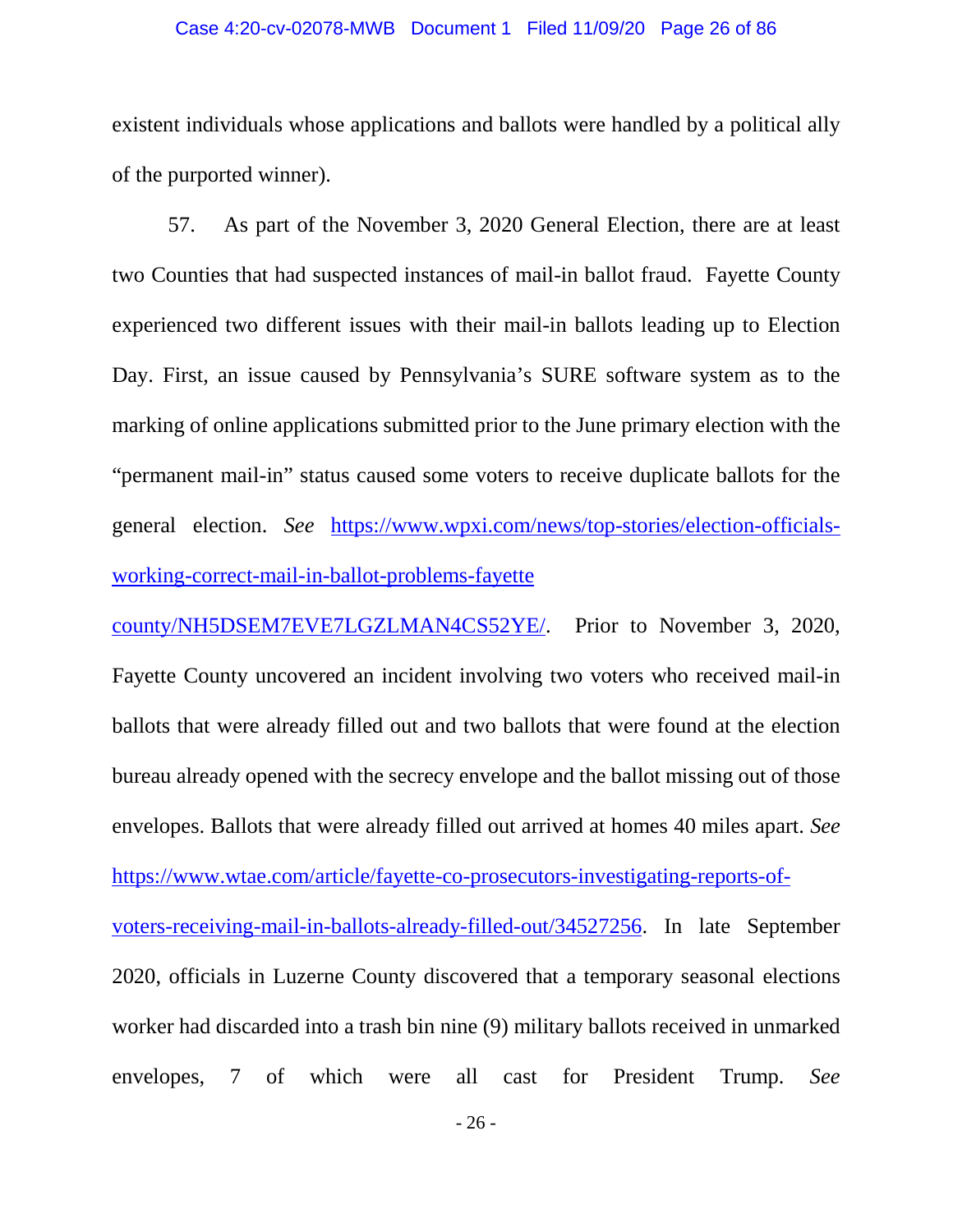https://www.wgal.com/article/federal-authorities-investigate-discarded-ballots-inluzerne-county-pennsylvania/34162209#.

58. This risk of abuse by absentee or mail-in voting is magnified by the fact that "many states' voter registration databases are outdated or inaccurate." Morley, Redlines, p. 2. A 2012 study from the Pew Center on the States – which the U.S. Supreme Court cited in a recent case - found that "[a]pproximately 24 million – one of every eight – voter registrations in the United States are no longer valid or are significantly inaccurate"; "[m]ore than 1.8 million deceased individuals are listed as voters"; and "[a]pproximately 2.75 million people have registrations in more than one state." *See* Pew Center on the States*, Election Initiatives Issue Brief*, "Inaccurate, Costly, and Inefficient: Evidence That America's Voter Registration System Needs an Upgrade," (Feb. 2012) (available at https://www.issuelab.org/resources/13005/13005.pdf, and referred to and incorporated herein by reference) (cited in *Husted v. A. Philip Randolph Inst*., 138 S. Ct. 1833, 1838 (U.S. 2018)).

59. Crucially as it pertains to Pennsylvania's registered voters, as recently as December 2019, the Auditor General of Pennsylvania, Eugene DePasquale, determined through an audit of Pennsylvania's Statewide Uniform Registry of Electors ("SURE"), administered by the Department of State, that there are more than 50,000 cases of potentially inaccurate voter records. The Performance Audit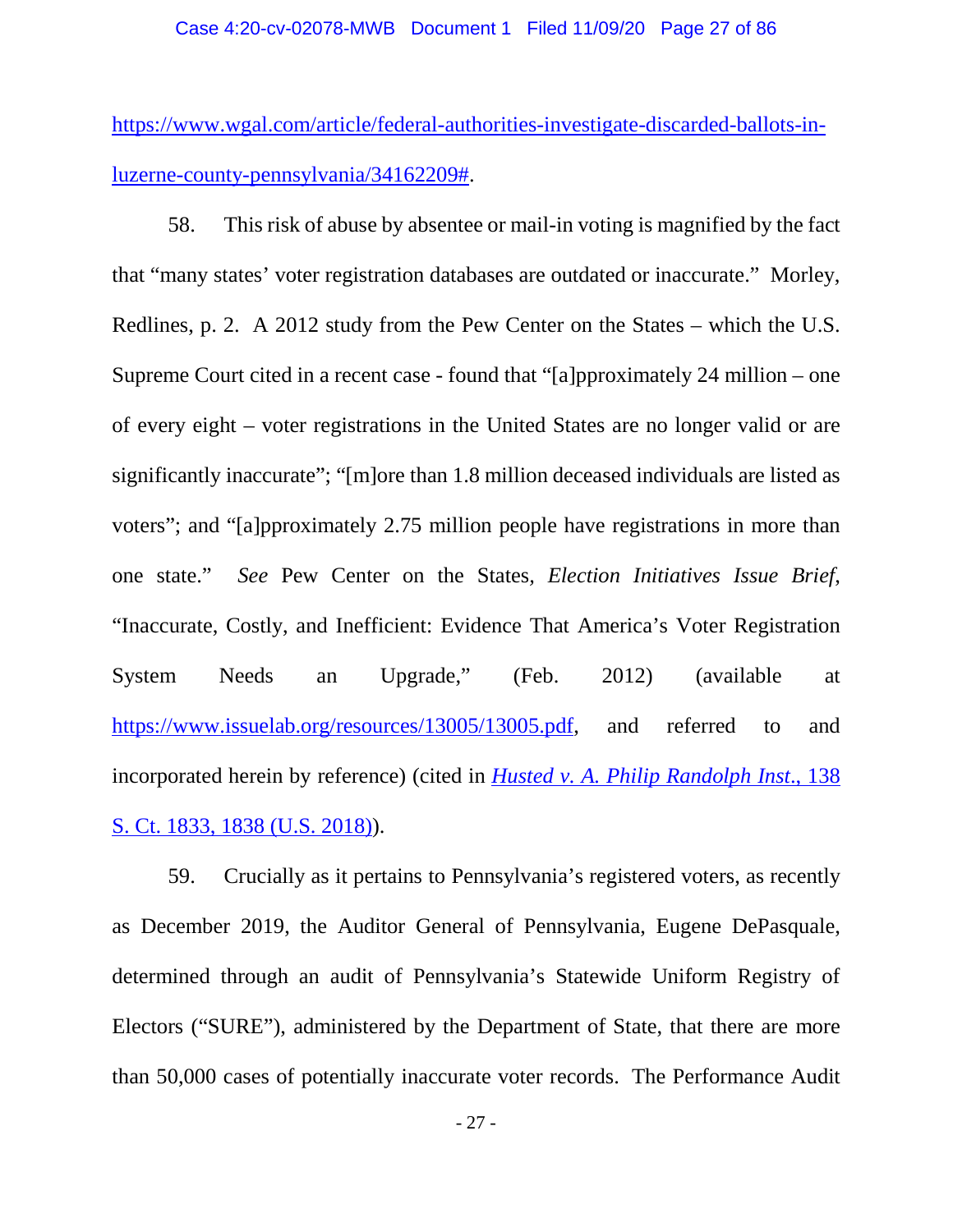#### Case 4:20-cv-02078-MWB Document 1 Filed 11/09/20 Page 28 of 86

Report noted that the audit "found too many instances of potentially bad data and sloppy recordkeeping." *See* https://www.paauditor.gov/press-releases/auditorgeneral-depasquale-issues-audit-of-voter-registration-system-calls-for-changes-atpennsylvania-department-of-state; https://www.paauditor.gov/Media/Default/ Reports/Department%20of%20State\_SURE%20Audit%20Report%2012-19-

19.pdf. The Department of State was provided 50 recommendations to strengthen their policies and management controls, one of which was to work with counties to resolve records management issues such a duplicative voter records. *See id.* Mr. DePasquale criticized the Pennsylvania Department of State for its "lack of cooperation and a failure to provide the necessary information" during the audit, including the "denial of access to critical documents and excessive redaction of documentation." *Id.* As a result, the Auditor General was "unable to establish with any degrees of reasonable assurance that the SURE system is secure and that Pennsylvania voter registration records are complete, accurate and in compliance with applicable laws, regulations, and related guidelines." *Id.* 

60. Because of its inherent risk, absentee and mail-in voting is an election process that requires adequate procedural safeguards to deter fraud and ensure transparency.

61. One procedural safeguard that any absentee or mail-in ballot voting system must have is the ability of candidates, political parties, and the public at large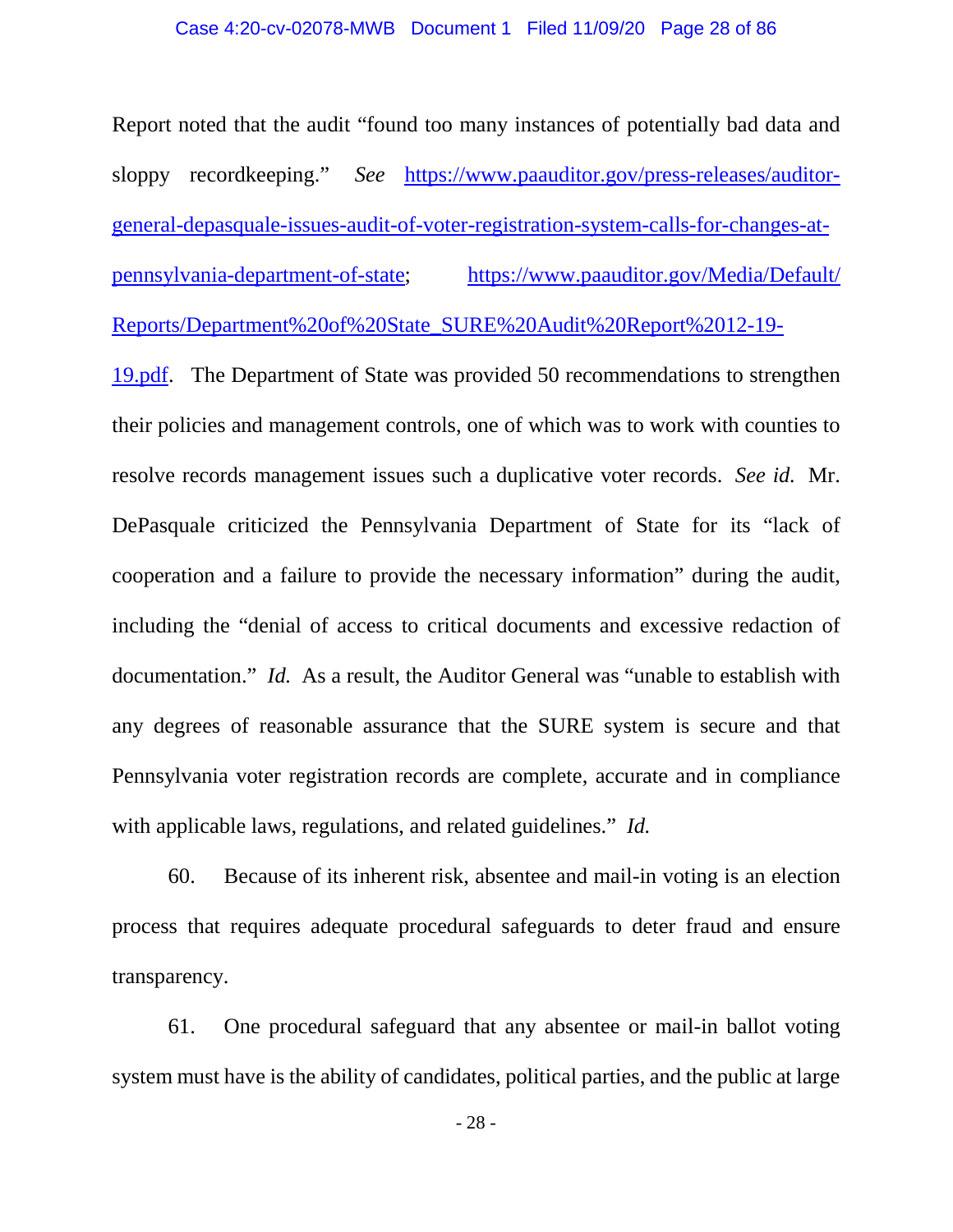to engage in meaningful, effective, and actual observation of the inspection, opening, counting, and recording of absentee and mail-in ballots in order to ensure that the election officers are uniformly applying the same rules and procedures to all absentee and mail-in voters and that only legitimately cast votes are counted and recorded.

## **IV. Pennsylvania Enacts All-Voter Mail-in Voting.**

62. The Pennsylvania General Assembly may enact laws governing the conduct of elections. *Winston*, 91 A. at 522. However, no legislative enactment may contravene the United States Constitution. U.S. CONST. art. VI; *Shankey v. Staisey*, 257 A. 2d 897, 898 (Pa.), *cert. denied* 396 U.S. 1038 (1970).

63. "Prior to the year 1957, the Pennsylvania Constitution permitted absentee voting only by individuals engaged in actual military service (Art. 8, § 6 of the Pennsylvania Constitution (1874)), and by bedridden or hospitalized veterans (Art. 8, § 18 added to the Pennsylvania Constitution (1949))." *Absentee Ballots Case*, 224 A.2d 197, 199 (Pa. 1966).

64. In 1957, the Pennsylvania Constitution was further amended to permit absentee voting for those "qualified electors who may, on the occurrence of any election, be absent from the municipality of their residence, because their duties, occupation or business require them to be elsewhere or who, on the occurrence of any election, are unable to attend at their proper polling places because of illness or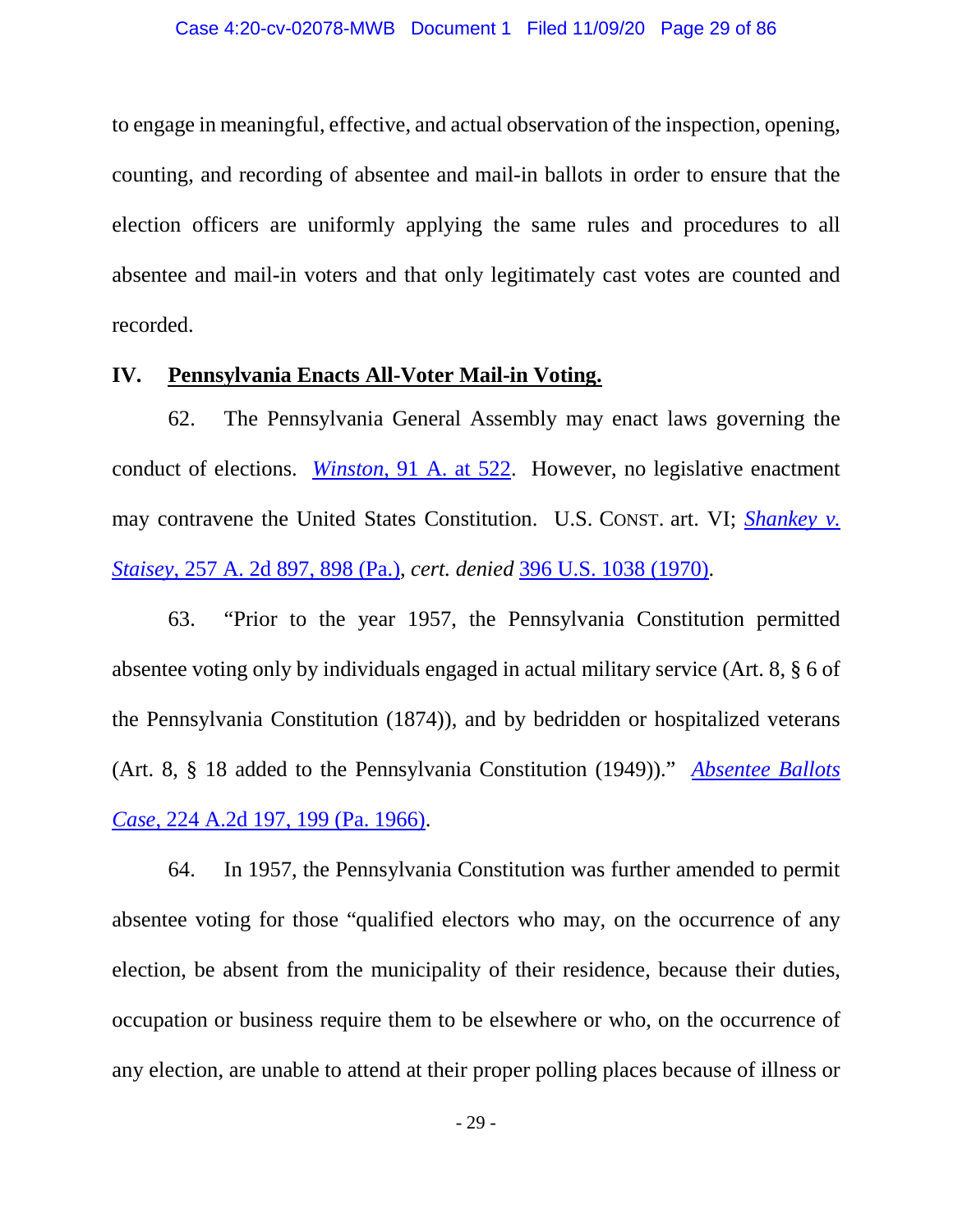#### Case 4:20-cv-02078-MWB Document 1 Filed 11/09/20 Page 30 of 86

physical disability or who will not attend a polling place because of the observance of a religious holiday or who cannot vote because of election day duties, in the case of a county employee[.]" Pa. Const. art. VII, § 14.

65. In 1960, the Election Code was amended to implement the 1957 amendment to the Pennsylvania Constitution. *Absentee Ballots Case*, 224 A.2d at 200. *See also* The Act of January 8, 1960, entitled "An Act amending the Act of June 3, 1937," P.L. 2135, 25 P.S. §§ 3149.1-3149.9 (Supp. 1960).

66. "Absentee voting has consistently been regarded by the Pennsylvania courts as an extraordinary procedure in which the safeguards of the ordinary election process are absent." *Canvass of Absentee Ballots of April 28, 1964, Primary Election*, 34 Pa. D. & C.2d 419, 420 (Pa. Ct. Com. Pl. Phila. 1964).

67. Specifically, "in the casting of an absentee ballot, the ordinary safeguards of a confrontation of the voter by the election officials and watchers for the respective parties and candidates at the polling place are absent." *Canvass of Absentee Ballots of April 28, 1964, Primary Election*, 34 Pa. D. & C.2d at 420.

68. Because "it is fraught with evils and frequently results in void votes," Pennsylvania's laws regarding absentee voting are "strictly construed and the rights created thereunder not extended beyond the plain and obvious intention of the act." *Canvass of Absentee Ballots of April 28, 1964, Primary Election*, 34 Pa. D. & C.2d at 420-21 (citing *Decision of County Board of Elections*, 29 D.&C.2d 499, 506-7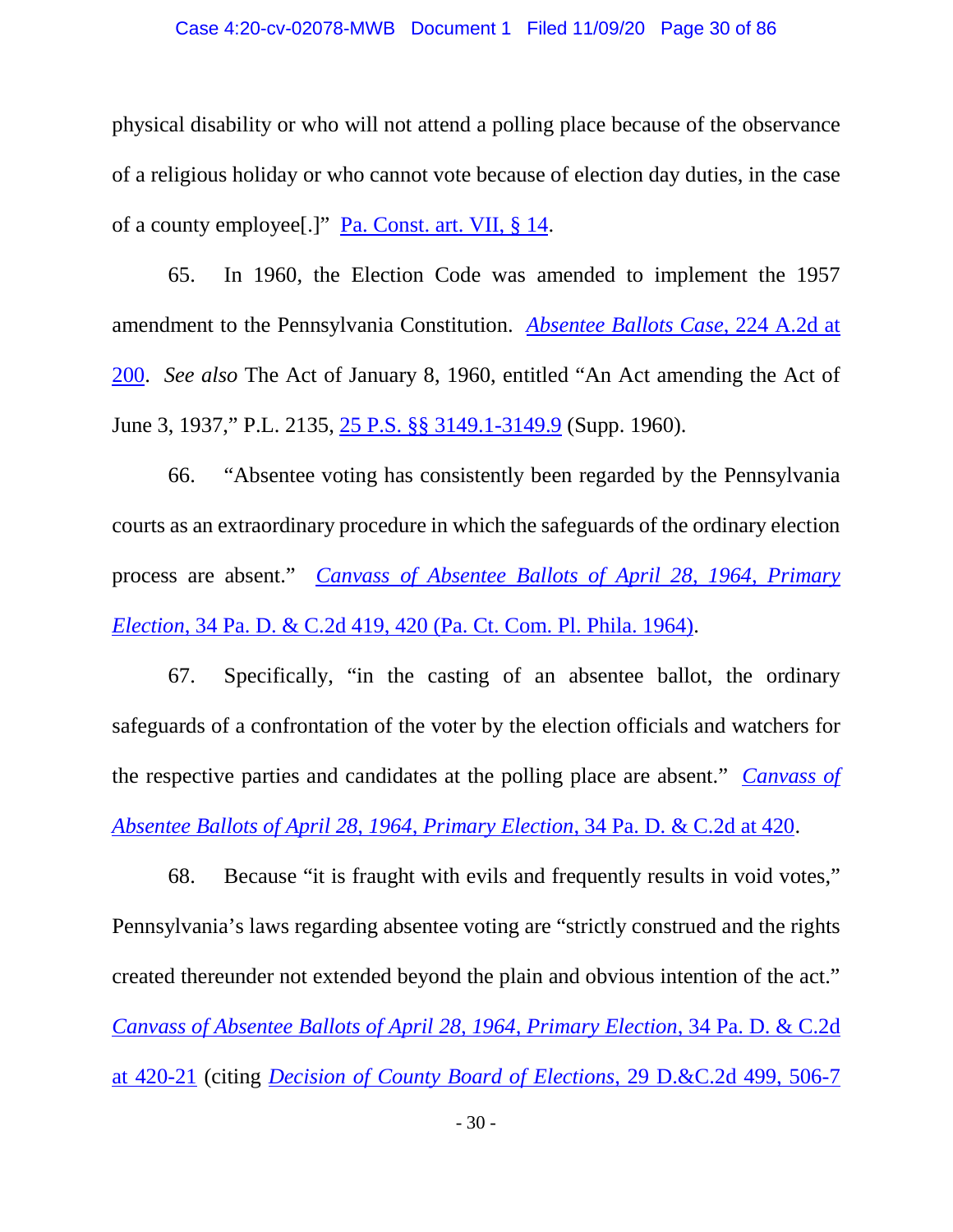(Pa. Ct. Com. Pl. 1962)). *See also Marks v. Stinson,* Civ. A. No. 93-6157, 1994 U.S. Dist. LEXIS 5273, at \*78 (E.D. Pa. Apr. 26, 1994).

69. Moreover, consistent with Pennsylvania's Statutory Construction Act, the Election Code's use of the word "shall" to identify the manner and other "technicalities" that an elector must follow to cast an absentee ballot are "substantive provisions" that are necessary to "safeguard against fraud" and preserve the "secrecy and the sanctity of the ballot and must therefore be observed," and ballots cast "in contravention of [such] mandatory provision[s] are void." *In re Canvass of Absentee Ballots of Nov. 4, 2003 Gen. Election,* 843 A.2d 1223, 1231-34 (Pa. 2004).

70. On October 31, 2019, the Pennsylvania General Assembly enacted Act 77. *See* Act 2019-77 (S.B. 421), § 8, approved October 31, 2019, eff. October 31, 2019.

71. Act 77 fundamentally changed the administration of elections in the Commonwealth of Pennsylvania in that, for the first time in its history, qualified Pennsylvania electors now have the choice to vote by mail, rather than in person on Election Day, without providing a reason or excuse. *See*, *e.g.*, 25 P.S. §§ 3150.11- 3150.17; *see also Pa. Dem. Party v. Boockvar*, Case No. 133 MM 2020, 2020 Pa. LEXIS 4872, at \* 1 (Pa. Sept. 27, 2020). Previously, the law offered electors who could not vote in person on the designated Election Day the ability to apply for and receive an absentee ballot, verifying they qualified based on a limited number of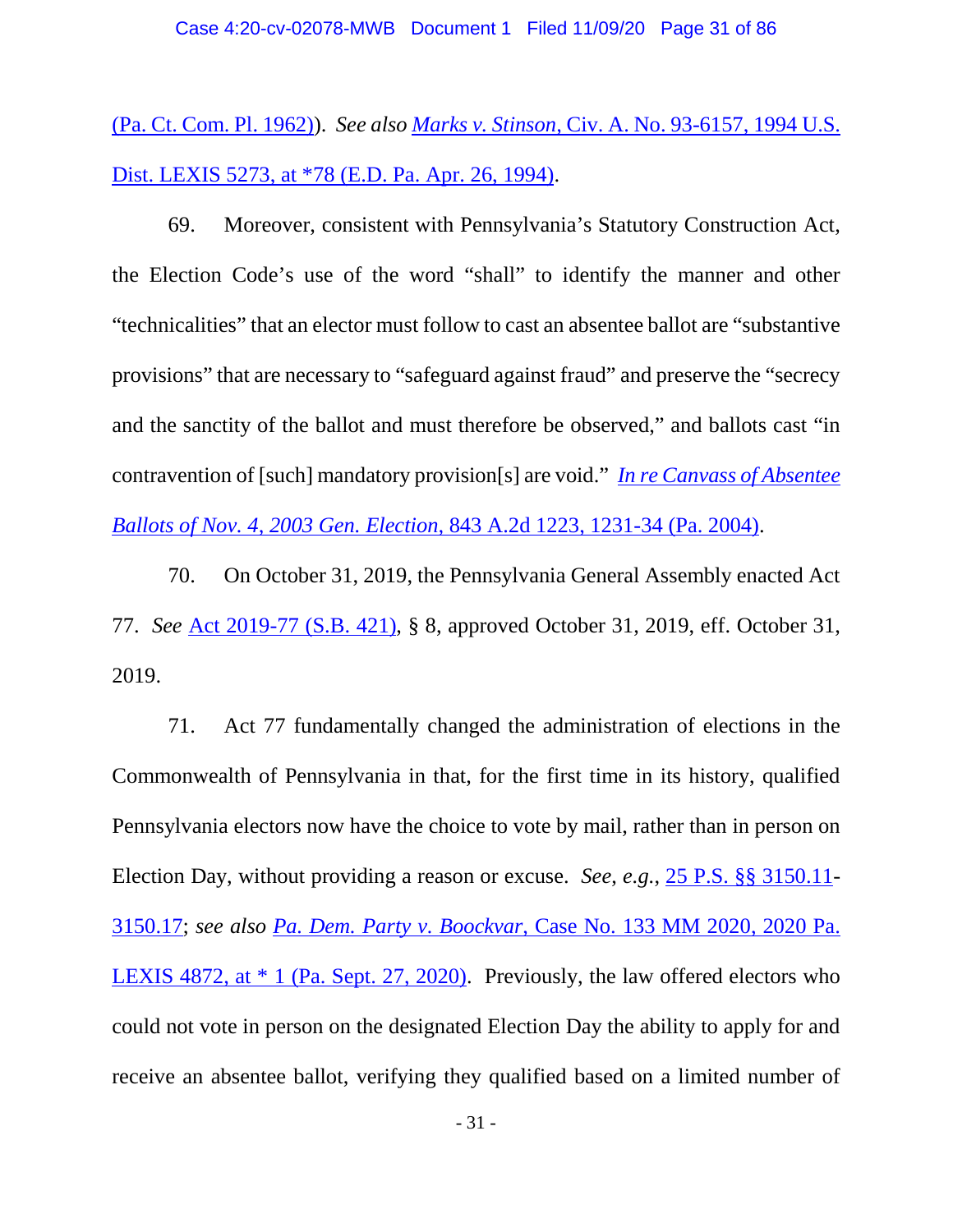#### Case 4:20-cv-02078-MWB Document 1 Filed 11/09/20 Page 32 of 86

excuses outlined in the statute. Pennsylvania held its first election under Act 77's no excuse mail-in ballot scheme during the Primary Election held on June 2, 2020. The November 3, 2020 election was the first General Election in Pennsylvania under the state's new mail-in voting scheme.

72. Mail-in ballots are not automatically sent to electors in Pennsylvania. The Election Code requires that a person applying for both an absentee and a mailin ballot complete a form with various information and sign the application. *See* 25 P.S. § 3146.2(a)–(e); (the absentee ballot application "shall be signed by the applicant"); 25 P.S. § 3150.12(a)–(d); 25 P.S. § 3146.2(d) (except has not relevant here, "the application [for a mail-in ballot] shall be signed by the applicant."). The only exception to the signature requirement is for military, overseas and disabled voters. *Id.* 

73. Other than the signature requirement, there is no other proof of identification required to be submitted with the ballot applications. *See generally* 25 P.S. § 3146.2; 25 P.S. § 3150.12. When those ballots are being reviewed for approval, the board of elections is required to both (i) compare the information provided on the application with the information contained on the voter's permanent card and (ii) verify the proof of identification. *See* 25 P.S. § 3146.2b(c); 25 P.S. § 3150.12b(a). The board of elections' signature verification on the application is the only means available to it to verify the identity of the voter.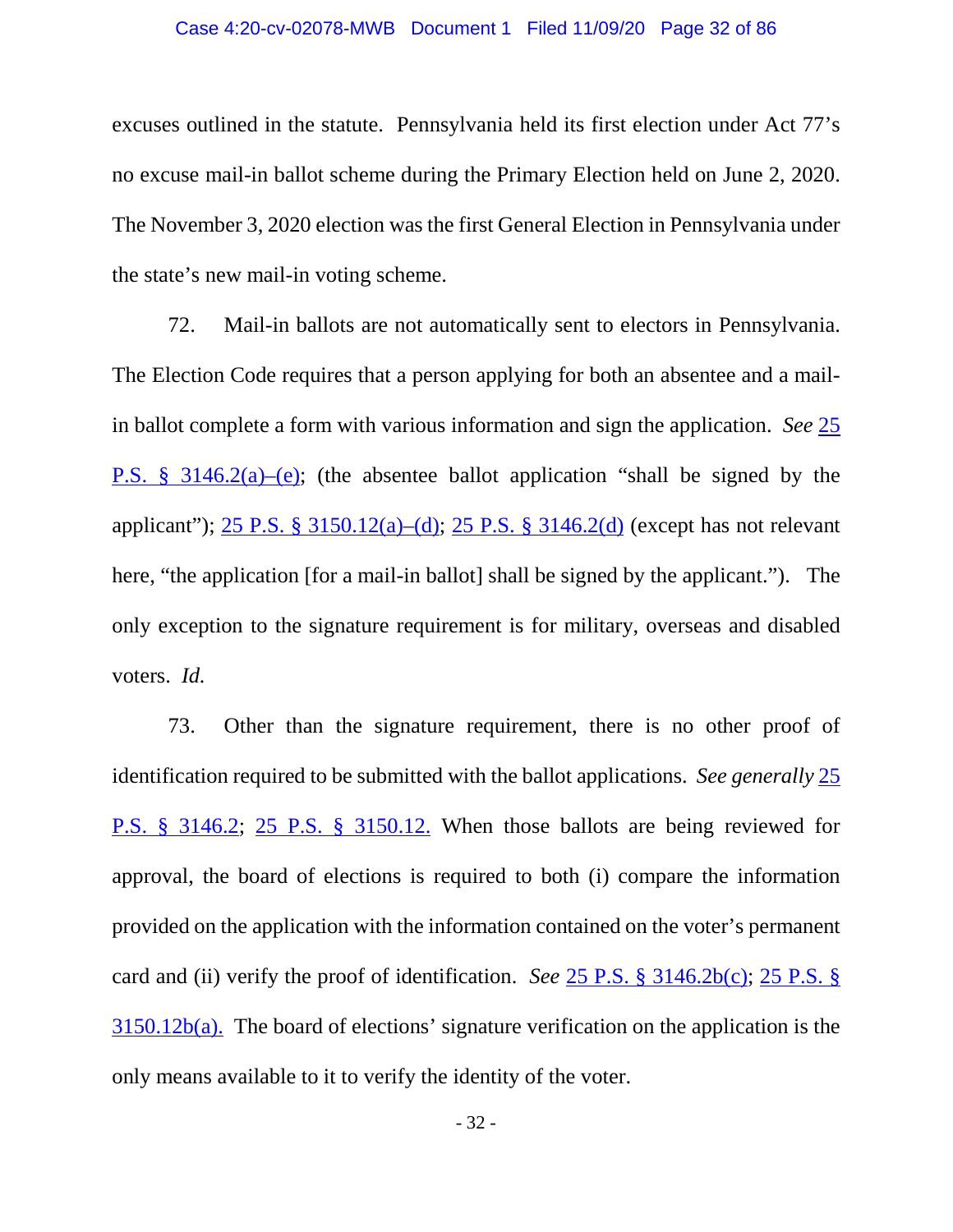74. For both absentee and mail-in voting, Act 77 retains the requirement that "the [non-disabled] elector shall send [his or her absentee or mail-in ballot] by mail, postage, except where franked, or deliver it in person to [the] county board of elections," in order for the ballot to be properly cast under Act 77. 25 P.S. §§  $3146.6(a)$  &  $3150.16(a)$ . Accordingly, as it did prior to the enactment of Act 77, the Election Code bars ballot harvesting of absentee and mail-in ballots cast by nondisabled voters. *See Crossey v. Boockvar*, Case No. 108 MM 2020, 2020 Pa. LEXIS 4868, at \*4 (Pa., Sept. 17, 2020) ("It has long been the law of this Commonwealth, per 25 P.S. § 3146.6(a), that third-person delivery of absentee ballots is not permitted. Act 77 adds a substantially identical provision for mail-in ballots, which we likewise conclude forbids third-party delivery of mail-in votes.") (citations omitted); *Absentee Ballots of Nov. 4, 2003 Gen. Election,* 843 A.2d at 1234 ("[W]e hold that Section 3146.6(a)'s 'in person' delivery requirement is mandatory, and that the absentee ballots of non-disabled persons who had their ballots delivered in contravention of this mandatory provision are void."); *Marks,* 1994 U.S. Dist. LEXIS 5273 at \*83.

75. Also, for both absentee and mail-in voting, Act 77 retains the requirement that an elector must comply with the following additional mandatory requirements for such ballot to be properly cast: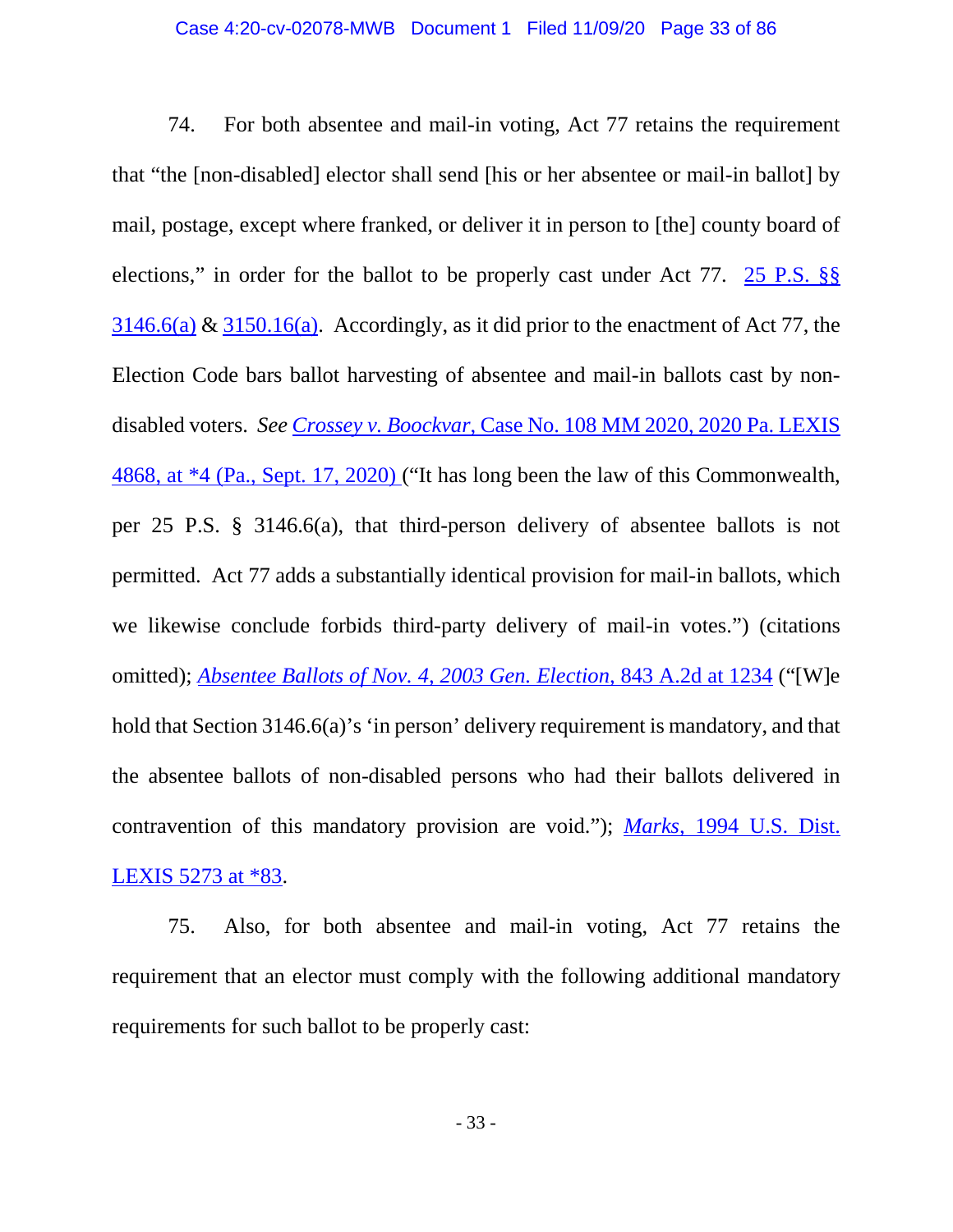[T]he [non-disabled] elector shall, in secret, proceed to mark the ballot only in black lead pencil, indelible pencil or blue, black or blue-black ink, in fountain pen or ball point pen, and then fold the ballot, enclose and securely seal the same in the envelope on which is printed, stamped or endorsed "Official Election Ballot." This envelope shall then be placed in the second one, on which is printed the form of declaration of the elector, and the address of the elector's county board of election and the local election district of the elector. The elector shall then fill out, date and sign the declaration printed on such envelope . . . .

## 25 P.S. §§ 3146.6(a) & 3150.16(a).

76. Moreover, as it did prior to the enactment of Act 77, the Election Code bars the counting of an absentee or mail-in ballot that either lacks an "Official Election Ballot," or contains on that envelope "any text, mark or symbol which reveals the identity of the elector, the elector's political affiliation or the elector's candidate preference," or fails to contain a completed declaration that is signed and dated by the elector. Election Code Sections  $1306.6(a)$  and  $1308(g)(i)-(iv)$ ,  $25 P.S.$ §§ 3146.6(a) & 3146.8(g)(4)(i)-(iv).

77. These provisions in the Election Code, as amended by Act 77, that identify exactly what an elector "shall" do to properly cast and vote an absentee or mail-in ballot serve to ensure the secrecy of such ballots and to prevent fraud. *See Absentee Ballots of Nov. 4, 2003 Gen. Election,* 843 A.2d at 1232. *See also id.* at 1234 (the Election Code's provisions of how to cast an absentee ballot are "substantive matters—how to cast a reliable vote—and not [] a mere procedural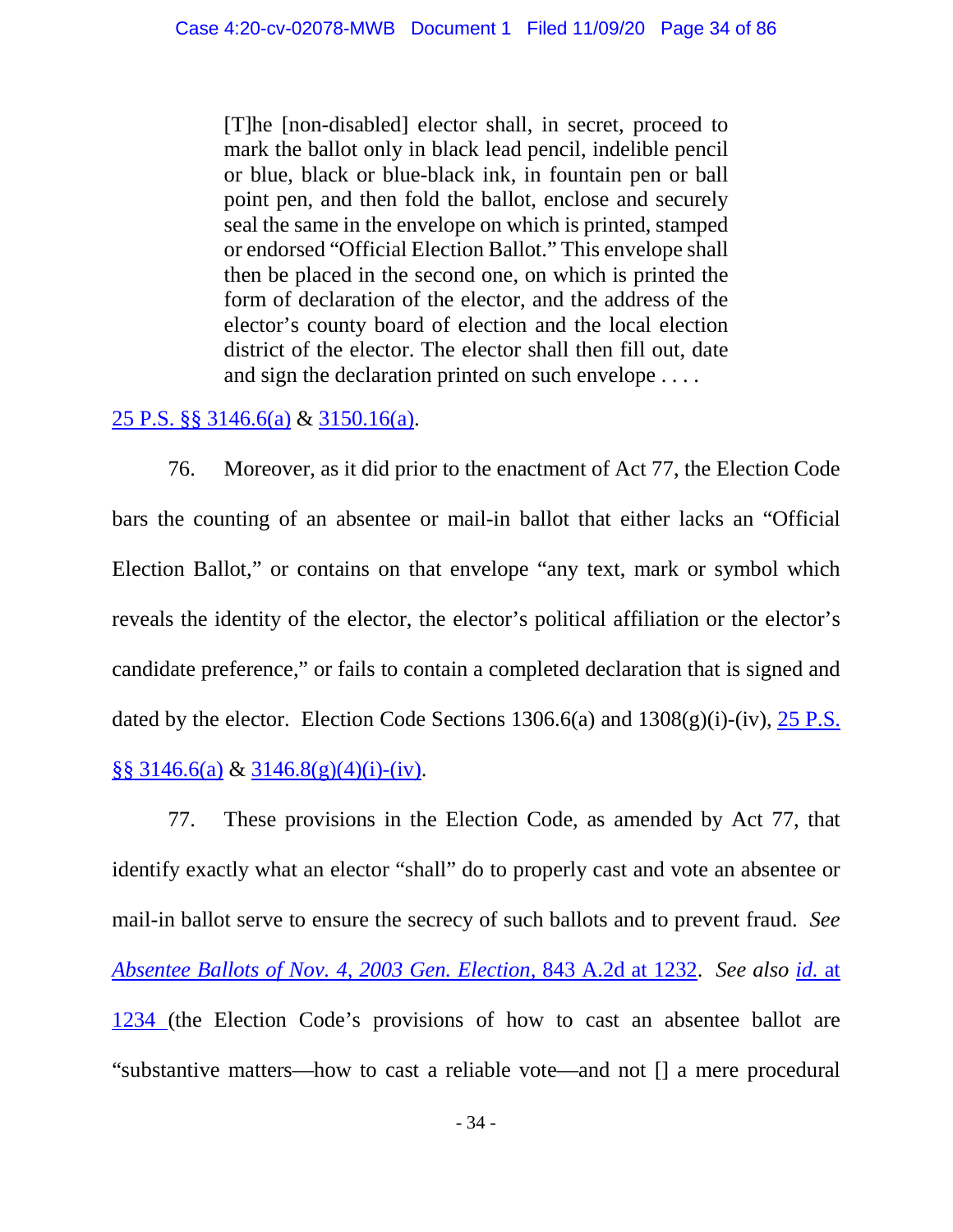#### Case 4:20-cv-02078-MWB Document 1 Filed 11/09/20 Page 35 of 86

matter" that can be disregarded by a county board of elections); *Appeal of Yerger*, 333 A.2d 902, 907 (Pa. 1975) (the validity of a ballot must first be ascertained before any factual inquiry into the intention of the voter); *Appeal of James*, 105 A.2d 64, 66 (Pa. 1954) ("[V]iolations of substantive provisions of the [Election] Code cannot be overlooked on the pretext of pursuing a liberal construction.").

78. Importantly, the Pennsylvania Supreme Court recently reaffirmed that "ballots that voters have filled out incompletely or incorrectly" shall be set aside and declared void, and election boards are not permitted to afford these voters a "notice and opportunity to cure" procedure to remedy such defects. *Boockvar*, 2020 Pa. LEXIS 4872 at \*55. The *Boockvar* Court further concluded "that a mail-in ballot that is not enclosed in the statutorily-mandated secrecy envelope *must be disqualified*." *Id. at* \*73 (emphasis added).

79. However, in contrast to prior provisions of the Election Code, all absentee and mail-in ballots are no longer sent to polling places on Election Day and are no longer inspected by the local election boards or subject to challenge by watchers at the polling places. Instead, Act 77 mandates that all properly cast absentee and mail-in ballots are to be "safely ke[pt] . . . in sealed or locked containers" at the county boards of elections until they are canvassed by the county elections boards. Election Code Section 1308(a), 25 P.S. § 3146.8(a).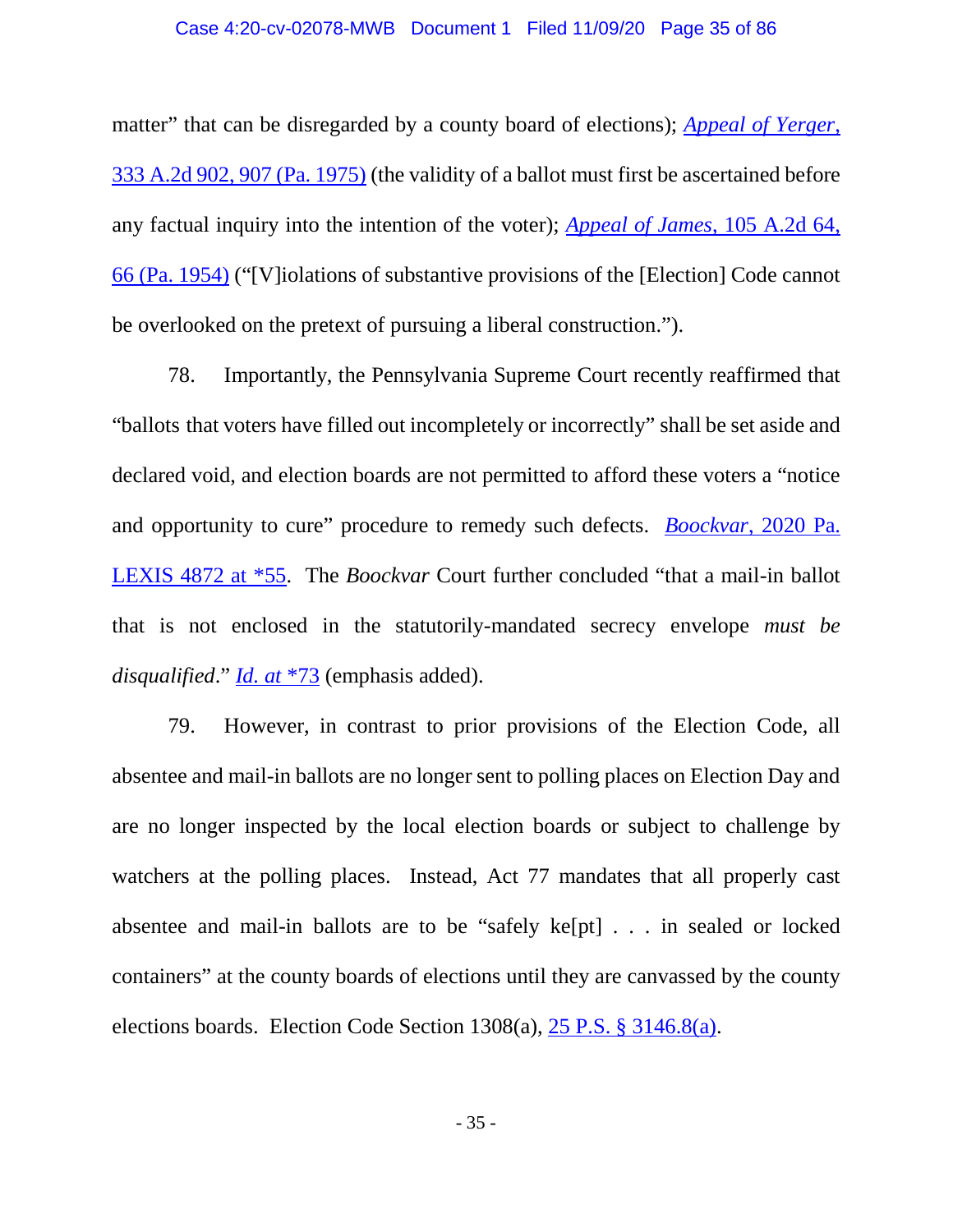#### Case 4:20-cv-02078-MWB Document 1 Filed 11/09/20 Page 36 of 86

80. Additionally, Act 77 requires that "no earlier than seven o'clock A.M. on election day," the county boards of elections shall meet to conduct a pre-canvass of all absentee and mail-in ballots received to that meeting. Election Code Section  $1308(g)(1.1)$ ,  $25$  P.S. §  $3146.8(g)(1.1)$ . During the pre-canvass, the election officials shall inspect and open the envelopes of all absentee and mail-in ballots, remove such ballots from such envelopes, and count, compute and tally the votes reflected on such ballots. However, as part of the pre-canvass, the county election boards are prohibited from recording or publishing the votes reflected on the ballots that are pre-canvassed. Election Code 102(q.1), 25 P.S. § 2602(q.1).

81. Further, contrary to prior provisions of the Election Code, Act 77 mandates that the county boards of elections are to meet no earlier than the close of polls on Election Day and no later than the third day following the election to begin canvassing absentee and mail-in ballots. *See* Election Code Section 1308(g)(2), 25 P.S. § 3146.8(g)(2). However, unlike a pre-canvass, the election officials during a canvass are permitted to record and publish the votes reflected on the ballots. *See*  Election Code 102(a.1), 25 P.S. § 2602(a.1).

82. Act 77 prohibits an elector from casting both an absentee or mail-in ballot and in-person ballot, whether as a regular or provisional ballot. Specifically, Act 77 provides: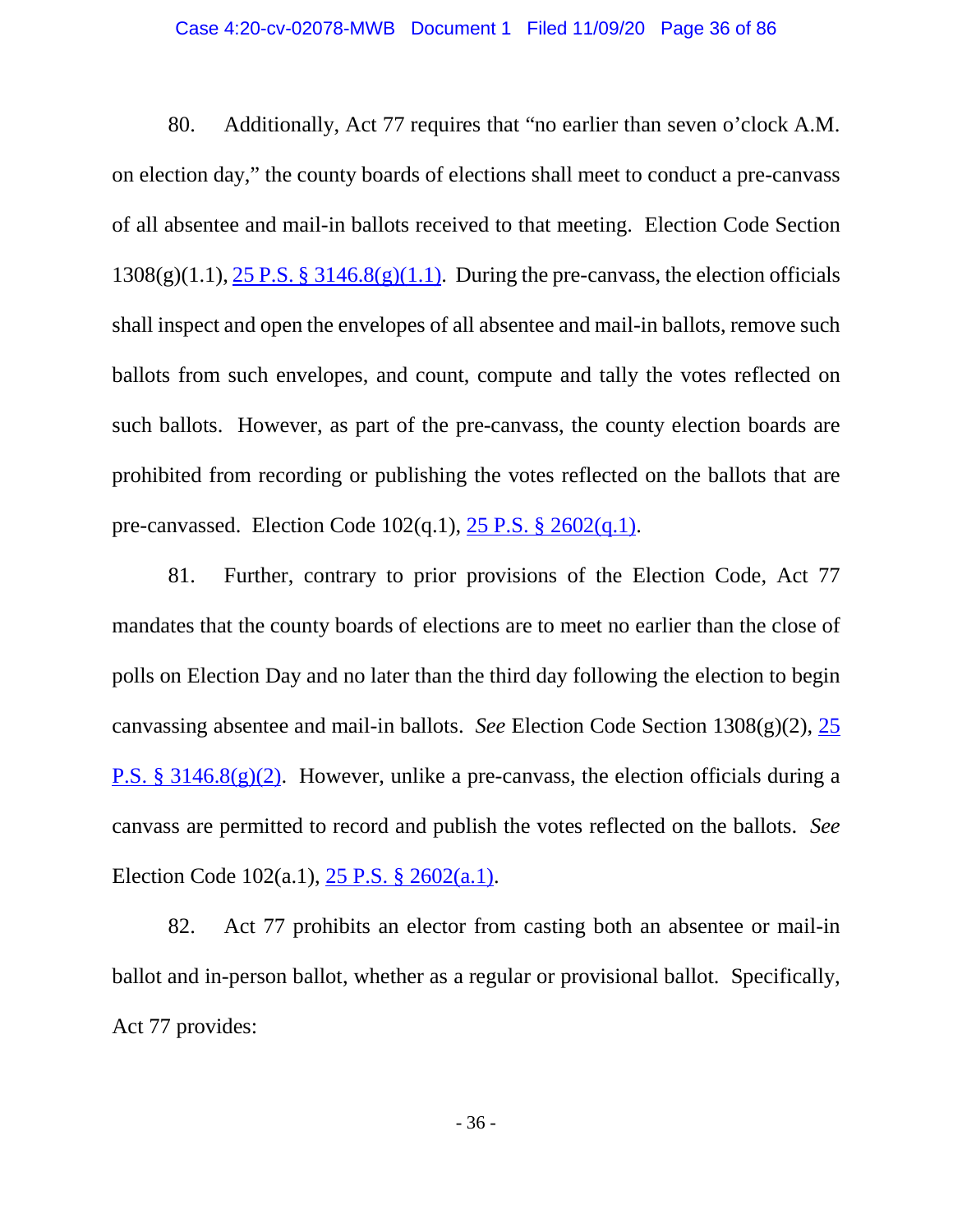Any elector who receives and votes a mail-in ballot under section 1301-D shall not be eligible to vote at a polling place on election day. The district register at each polling place shall clearly identify electors who have received and voted mail-in ballots as ineligible to vote at the polling place, and district election officers shall not permit electors who voted a mail-in ballot to vote at the polling place.

25 P.S. § 3150.16(b)(1). *See also* Election Code 1306(b)(1), 25 P.S. § 3146.6(b)(1).

83. Further, Act 77 provides that an elector who requests a mail-in or absentee ballot and who is not shown on the district register as having voted may vote only by provisional ballot at the polling place on Election Day, unless the elector remits the unvoted mail-in or absentee ballot and the envelope containing the declaration of the elector to the judge of elections to be spoiled and the elector signs a statement under penalties of perjury that he or she has not voted the absentee or mail-in ballot. 25 P.S. §§ 3150.16(b)(2) & (3); 3146.6(b)(2) & (3).

84. These restrictions and requirements under Act 77 were put in place to reduce the possibility that illegally cast and/or fraudulent ballots would be counted.

85. On November 3, 2020, Pennsylvania conducted the General Election for national and statewide candidates; this was the first general election that followed the enactment of Act 77 and its no-excuse, mail-in voting alternative.

86. However, Philadelphians "began in-person mail-in voting at the [S]atellite [O]ffices on September 29, 2020, sometime between 11:30 a.m. and 12:45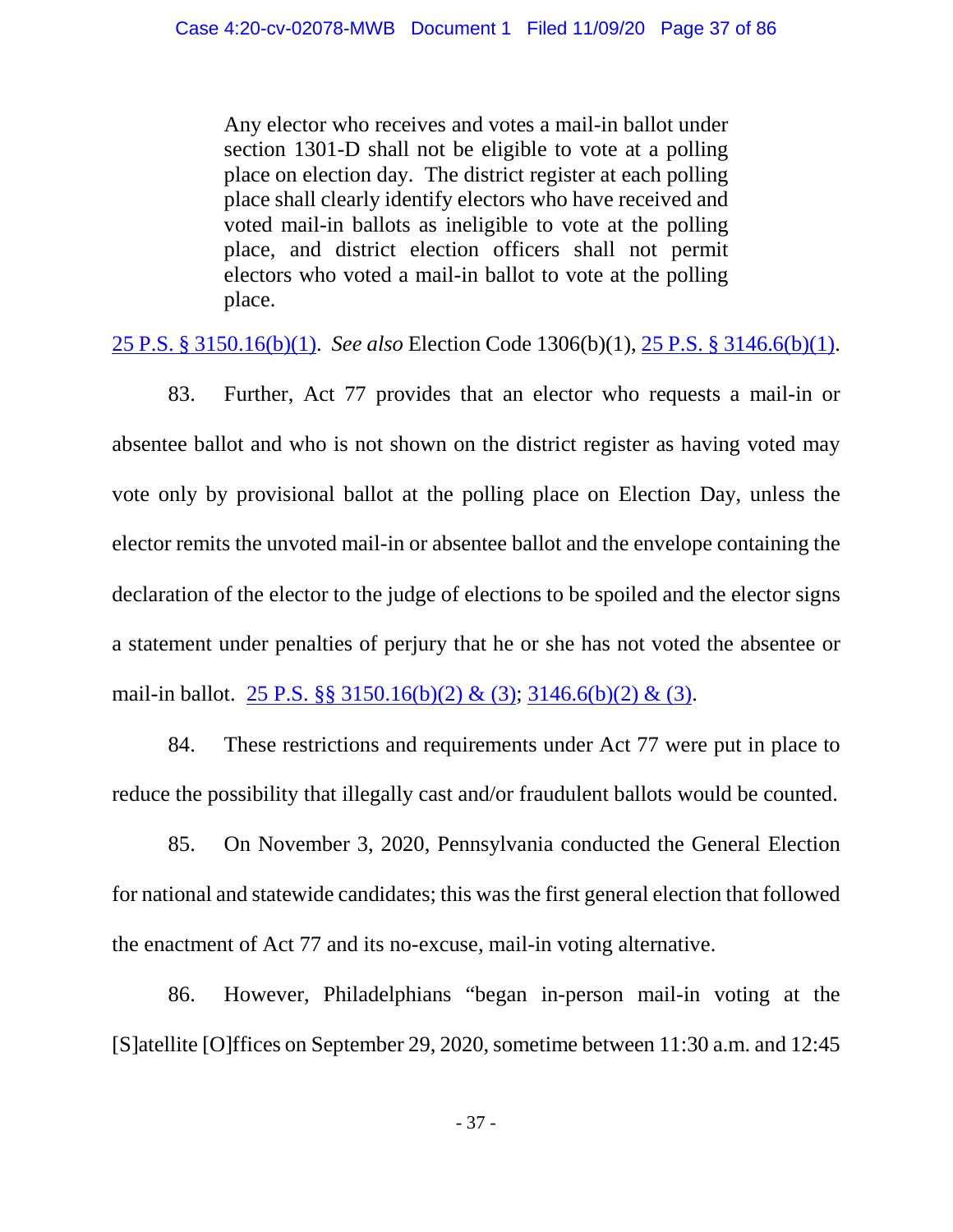p.m.'" *Donald. J. Trump for President, Inc. v. Phila. Cnty. Bd. of Elections*, 983 CD 2020, at 7 n. 3 (Pa. Commw. Ct. Oct. 23, 2020) (McCullough, J.) (dissenting).

87. In fact, "the presidential election is and has been happening since September 29, 2020. And all across America, news reports in Philadelphia and elsewhere have clearly conveyed that multi-millions of electors have already voted." *Id.* at p. 14-15.

88. Out of the over 6.70 million votes cast for the Presidential election on November 3, 2020 in Pennsylvania, over 2.5 million of those votes were cast by mail-in or absentee ballot.

89. Despite the unprecedented number of votes cast by absentee and mailin ballots, Defendants failed to take adequate measures to ensure that the provisions of the Election Code enacted to protect the validity of absentee or mail-in ballots, including without limitation Act 77, were followed. This is crucial because the casting of votes in violation of the Election Code's mandatory provisions renders them void. *Absentee Ballots of Nov. 4, 2003 Gen. Election,* 843 A.2d at 1234.

# **V. The Department of State's "Guidance" Memos Published Ahead of the General Election**.

### **A.** *August 19, 2020 Guidance On Inner Secrecy Envelopes***.**

- 38 - 90. On the same day its guidance on the use of unmanned drop boxes and other ballot-collection sites was disseminated, the Pennsylvania Department of State, with the knowledge, approval, and/or consent of Secretary Boockvar,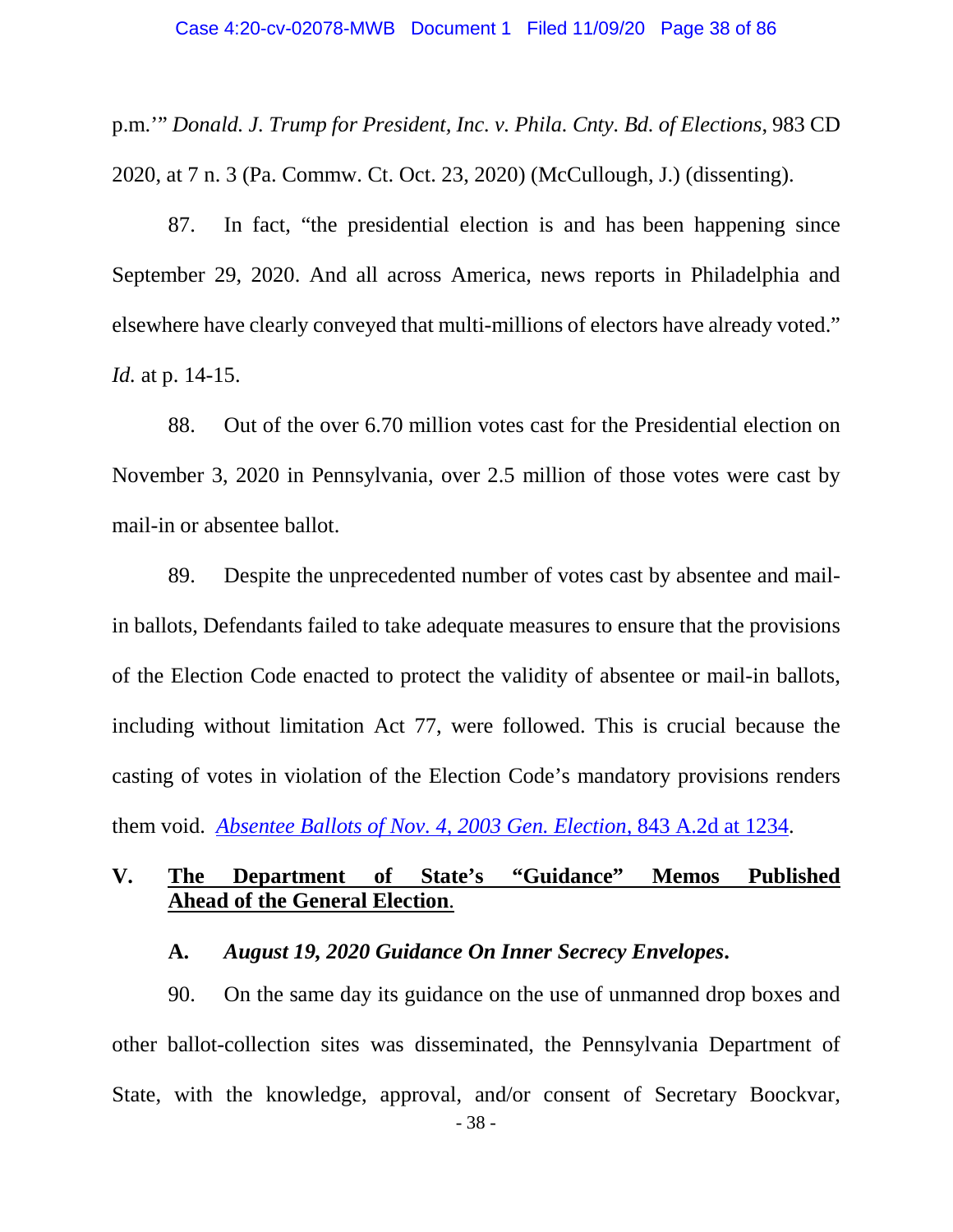#### Case 4:20-cv-02078-MWB Document 1 Filed 11/09/20 Page 39 of 86

published and disseminated to all the County Election Boards another guidance titled "Pennsylvania Guidance for Missing Official Ballot Envelopes ('Naked Ballots')." A true and correct copy of the August 19, 2020 Naked Ballots guidance was available at the Pennsylvania Department of State's web site at https://www.dos.pa.gov/VotingElections/OtherServicesEvents/Documents/PADOS \_NakedBallot\_Guidance\_1.0.pdf.

91. In her Naked Ballot Guidance, Secretary Boockvar espoused "the … position that naked ballots should be counted pursuant to the Pennsylvania Election Code, furthering the Right to Vote under the Pennsylvania and United States Constitutions[,]" that "[t]he failure to include the inner envelope ('Secrecy Envelope') does not undermine the integrity of the voting process[,]" and that "no voter should be disenfranchised for failing to place their ballot in the official election ballot envelope before returning it to the county board of election." *Id.*

92. On September 17, 2020, the Pennsylvania Supreme Court rejected the Secretary's position and ruled that "the secrecy provision language in Election Code Section 3150.16(a) is mandatory and the mail-in elector's failure to comply with such requisite by enclosing the ballot in the secrecy envelope renders the ballot invalid." *Pennsylvania Democratic Party*, 2020 Pa. LEXIS 4872 at \*72.

93. Following the Pennsylvania Supreme Court's September 17, 2020 decision, Secretary Boockvar has removed the August 19, 2020 Naked Ballot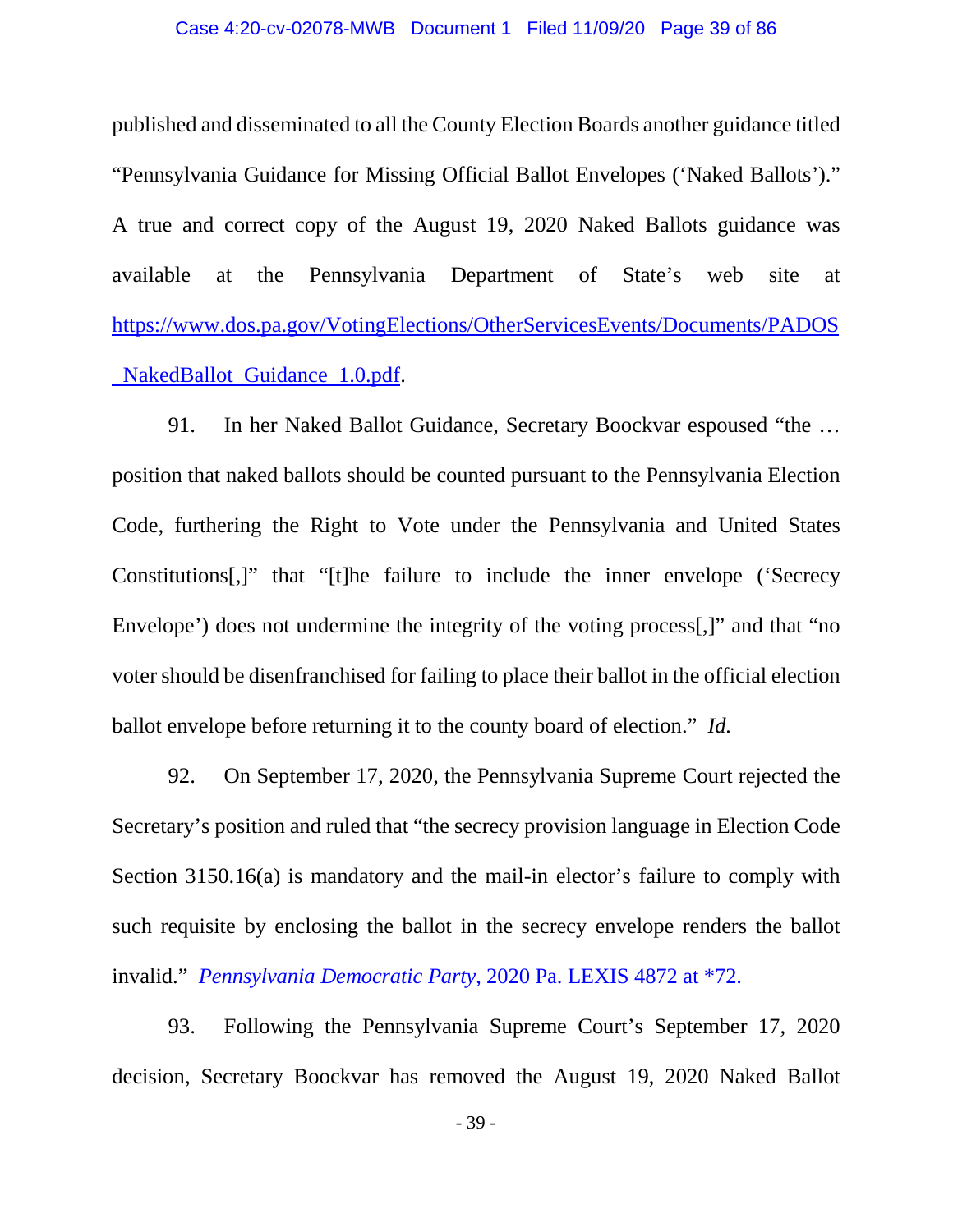guidance from the Pennsylvania Department of State's website. However, she has not issued any guidance advising all 67 County Election Boards that they must *not* count non-compliant absentee or mail-in ballots, including, without limitation, those that lack an inner secrecy envelope, contain on that envelope any text, mark, or symbol which reveals the elector's identity, political affiliation, or candidate preference, do not include on the outside envelope a completed declaration that is dated and signed by the elector, and/or are delivered in-person by third-parties for non-disabled voters.

# **B.** *Guidance On Approving Absentee and Mail-In Ballot Applications and Canvassing Absentee and Mail-In Ballots***.**

94. On September 11, 2020, the Pennsylvania Department of State, with the knowledge, approval, and/or consent of Secretary Boockvar, published and disseminated to all the County Election Boards a guidance titled "GUIDANCE CONCERNING EXAMINATION OF ABSENTEE AND MAIL-IN BALLOT RETURN ENVELOPES." A true and correct copy of the September 11, 2020 Guidance is available at the Pennsylvania Department of State's web site at https://www.dos.pa.gov/VotingElections/OtherServicesEvents/Documents/Examin ation%20of%20Absentee%20and%20Mail-

In%20Ballot%20Return%20Envelopes.pdf.

 $-40-$ 95. Under the "Background" section of the September 11, 2020 Guidance, Secretary Boockvar states that "[b]efore sending [an absentee or mail-in] ballot to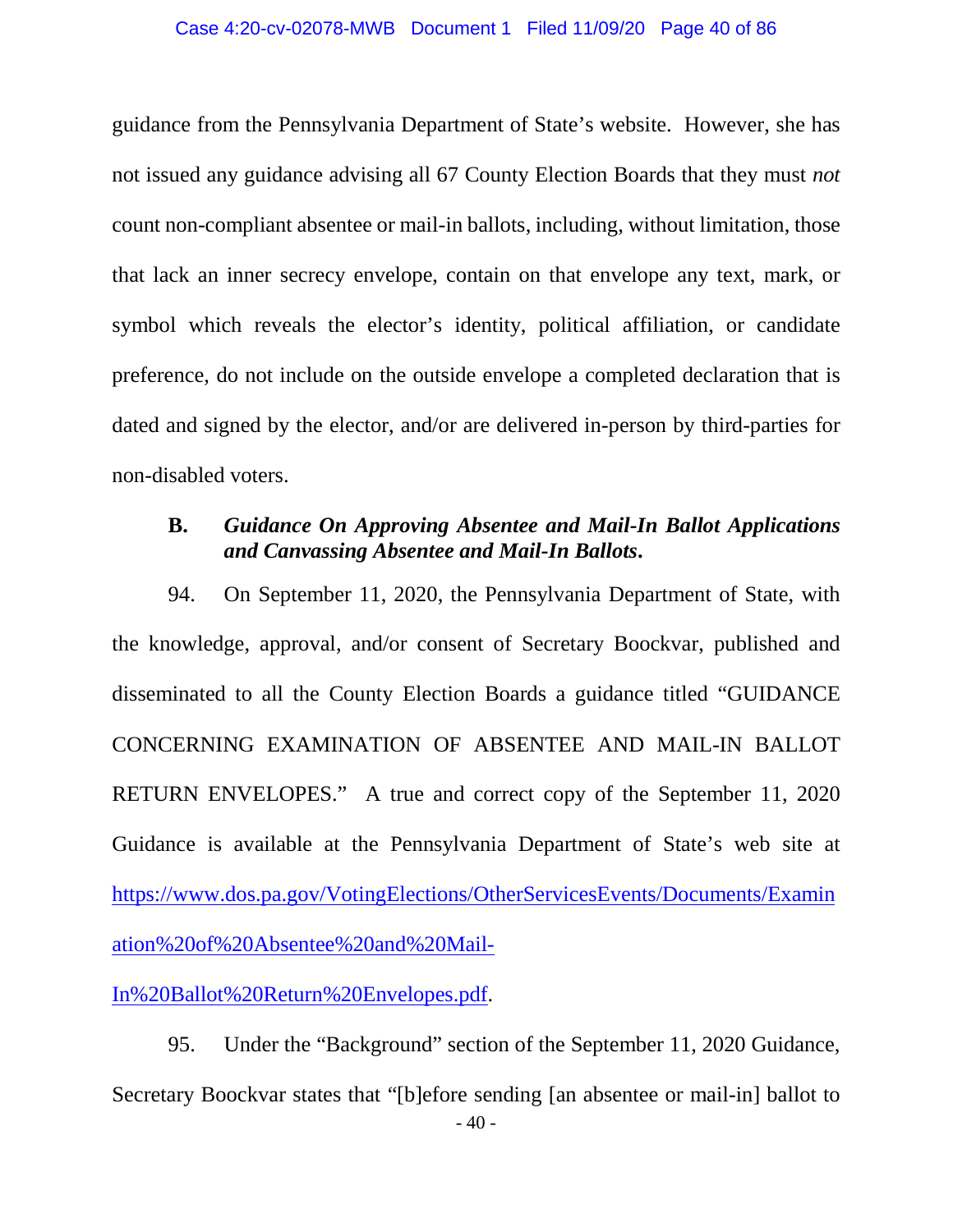### Case 4:20-cv-02078-MWB Document 1 Filed 11/09/20 Page 41 of 86

the applicant, the county board of elections confirms the qualifications of the applicant by verifying the proof of identification and comparing the information provided on the application with the information contained in the voter record[,]" that "[i]f the county is satisfied that the applicant is qualified, the application must be approved[,]" and that "[t]his approval shall be final and binding, except that challenges may be made only on the grounds that the applicant was not a qualified voter  $\dots$ ."

96. Yet, the Election Code mandates that for non-disabled and non-military voters, all applications for an absentee or mail-in ballot "shall be signed by the applicant." 25 P.S. §§ 3146.2(d) & 3150.12(c).

97. Moreover, because of the importance of the applicant's signature and the use of the word "shall," Pennsylvania courts have consistently upheld challenges to absentee ballots that have been cast by voters who did not sign their absentee ballot applications. *See, e.g., Opening of Ballot Box of the First Precinct of Bentleyville,* 598 A.2d 1341, 1343 (Pa. Commw. Ct. 1991).

98. Except for first-time voters, the only basis under the Election Code for the identification of any voter, whether voting in-person or by absentee or mailballot, is by confirmation of the presence of the voter's signature.

99. Before one can cast a regular ballot at a polling place on Election Day, that voter is subject to the following signature comparison and challenge process: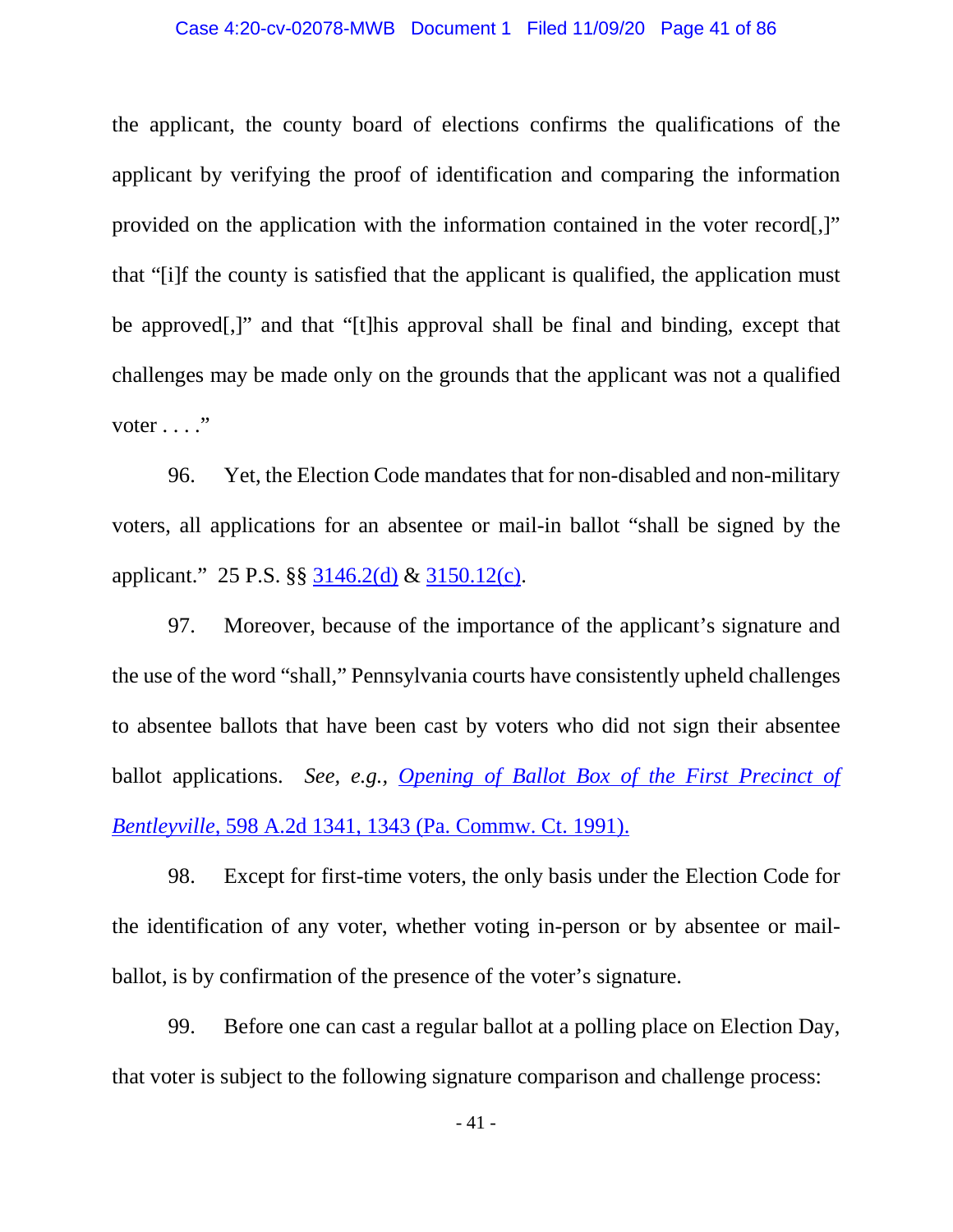(1) All electors, including any elector that shows proof of identification pursuant to subsection (a), shall subsequently sign a voter's certificate in blue, black or blue-black ink with a fountain pen or ball point pen, and, unless he is a State or Federal employee [sic] who has registered under any registration act without declaring his residence by street and number, he shall insert his address therein, and hand the same to the election officer in charge of the district register.

(2) Such election officer shall thereupon announce the elector's name so that it may be heard by all members of the election board and by all watchers present in the polling place and *shall compare the elector's signature on his voter's certificate with his signature in the district register. If, upon such comparison, the signature upon the voter's certificate appears to be genuine, the elector who has signed the certificate shall, if otherwise qualified, be permitted to vote:* Provided, That if the signature on the voter's certificate, as compared with the signature as recorded in the district register, shall not be deemed authentic by any of the election officers, such elector shall not be denied the right to vote for that reason, but shall be considered challenged as to identity and required to make the affidavit and produce the evidence as provided in subsection (d) of this section.

25 P.S. §  $3050(a.3)(1) - (2)(2020)$  (emphasis added).

100. Similarly, under Election Code Section 1308(g)(3)-(7), "[w]hen the county board meets to pre-canvass or canvass absentee ballots and mail-in ballots . . ., the board shall examine the declaration on the envelope of each ballot not set aside under subsection (d) and shall compare the information thereon with that contained in the 'Registered Absentee and Mail-in Voters File,' the absentee voters' list and/or the 'Military Veterans and Emergency Civilians Absentee Voters File,'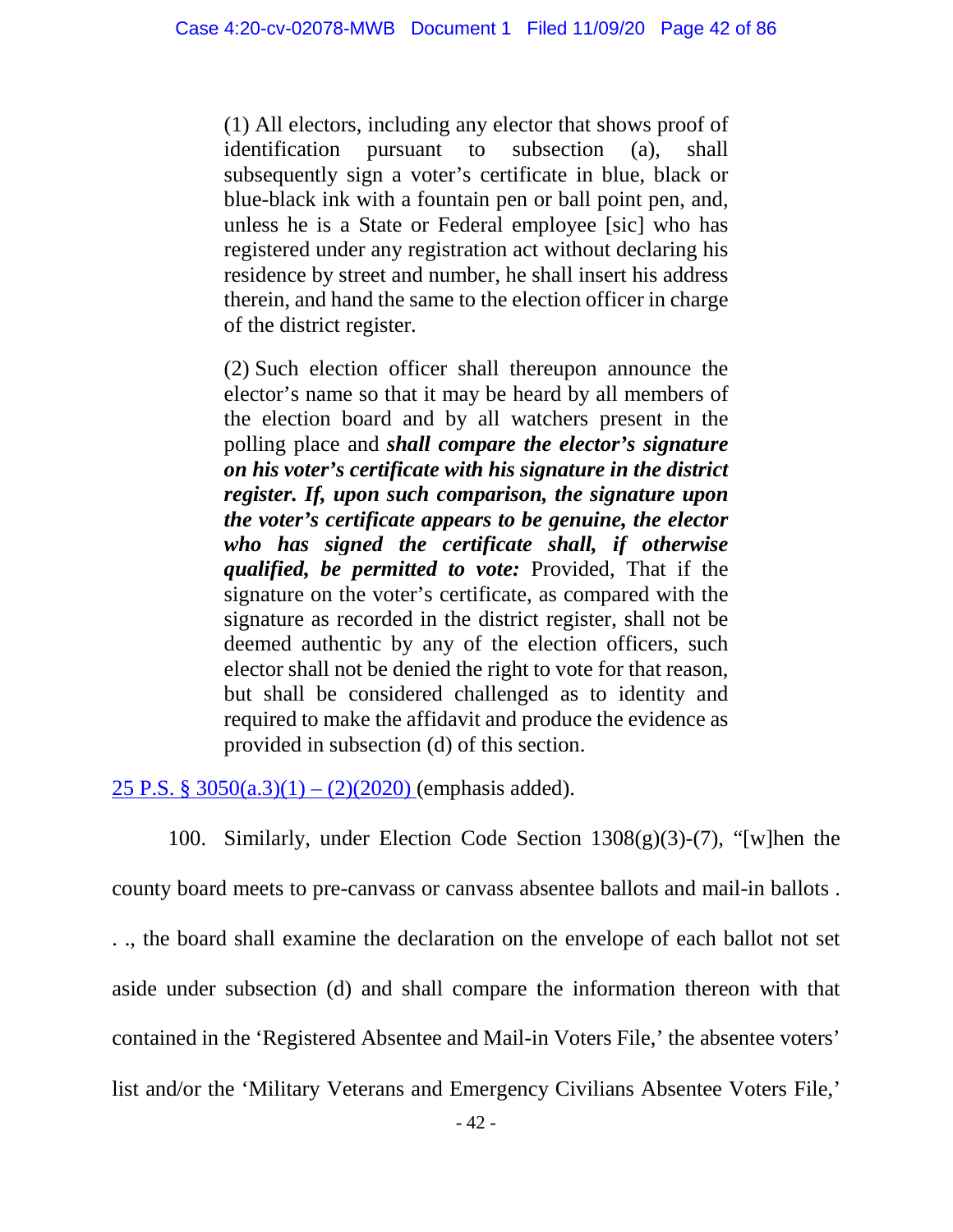whichever is applicable. If the county board has verified the proof of identification as required under this act and is satisfied that the declaration is sufficient and the information contained in the 'Registered Absentee and Mail-in Voters File,' the absentee voters' list and/or the 'Military Veterans and Emergency Civilians Absentee Voters File' verifies his right to vote, the county board shall provide a list of the names of electors whose absentee ballots or mail-in ballots are to be precanvassed or canvassed."  $25$  P.S. § 3146.8(g)(3). Further, only those ballots "that have been verified under paragraph (3) shall be counted ...."  $25 P.S. \frac{8}{9}3146.8(g)(4)$ . If a ballot is not counted because of a lack of a signature, it is considered "challenged" and subject to the notice and hearing provisions under Section  $1308(g)(5)-(7)$ .  $25$  P.S. §  $3146.8(g)(5)-(7)$ .

101. The Pennsylvania Election Code authorizes the County Election Boards to set aside and challenge returned absentee or mail-in ballots that do not contain the signatures of voters and for which the County Election Boards did not verify the signature of the electors before the mail-in ballot was separated from the outer envelope.

102. County Elections Boards failure and refusal to set aside and challenge returned absentee or mail-in ballots that do not contain the signatures of voters in the November 3, 2020 General Election has resulted in the arbitrary, disparate, and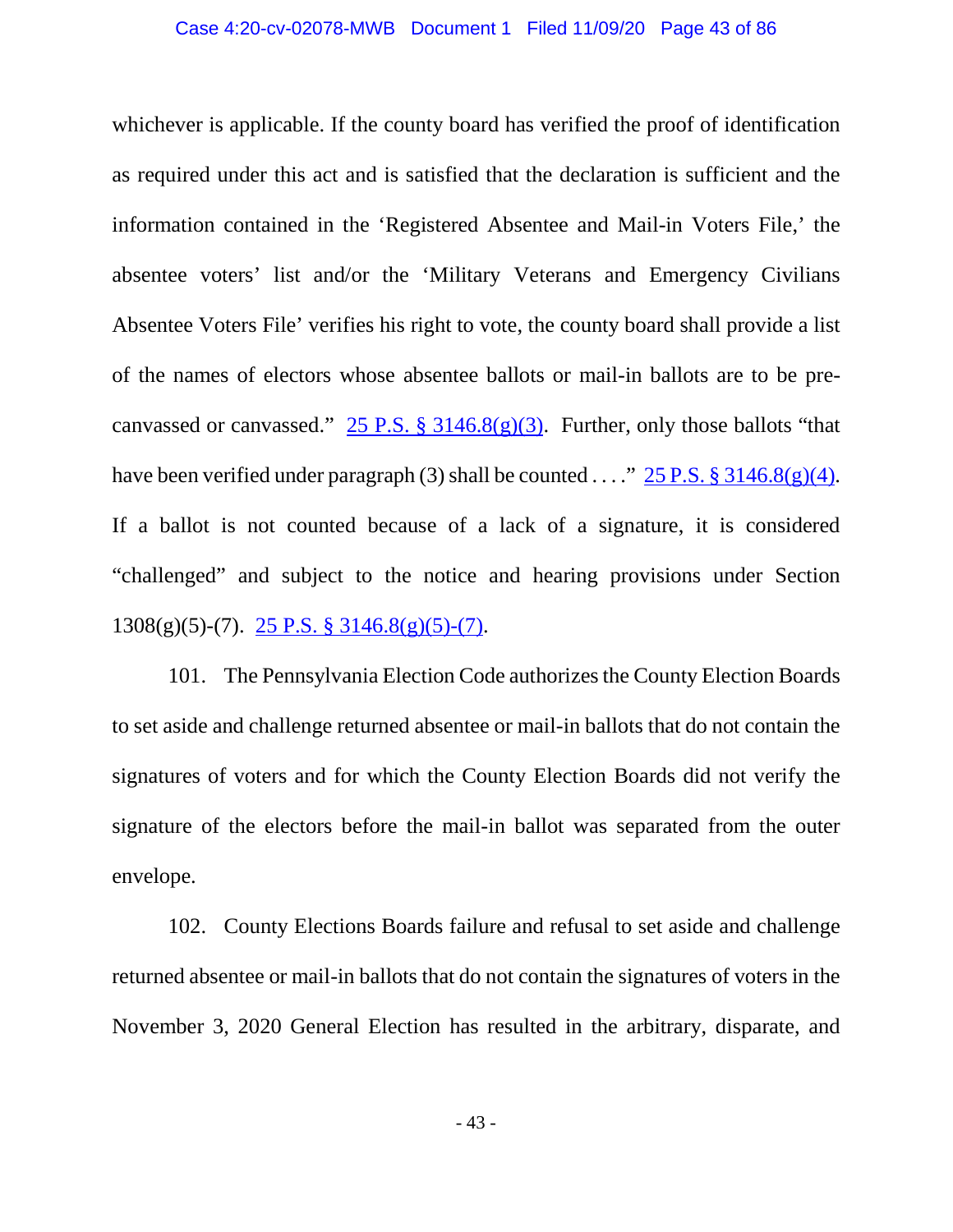#### Case 4:20-cv-02078-MWB Document 1 Filed 11/09/20 Page 44 of 86

unequal treatment between those who vote in-person at the polling place versus those who vote by absentee or mail-in ballot.

103. In addition, the disparate treatment between mail-in and in person voters as to the verification of the voter's identity through signature verification has created an environment in Pennsylvania that encourages ballot fraud or tampering and prevents the Commonwealth and the County Election Boards from ensuring that the results of the November 3, 2020 General Election are free, fair, and transparent.

104. As a result of the manner in which the County Election Boards were directed to conduct the election including the canvassing of mail-in ballots, the validity of Pennsylvanians' votes have been unconstitutionally diluted through Defendants' arbitrary, disparate, and/or uneven approval of all absentee and mail-in ballots without performing the requisite verification of the voter's signature, resulting in the treatment of by-mail and in-person voters across the state in an unequal fashion in violation of state and federal constitutional standards.

105. The Department of State issued an additional deficient guidance related to the issue of signature verification on September 28, 2020 related to the issue of signature verification titled "GUIDANCE CONCERNING CIVILIAN ABSENTEE AND MAIL-IN BALLOT PROCEDURES."  $(App. Ex. 25.)^1$  This most recent

 $\overline{a}$ 

<sup>1</sup> Judicial notice of the Secretary's September 28, 2020 guidance memo is appropriate. *See Miller v. City of Bradford*, No. 17-268 Erie, 2019 U.S. Dist. LEXIS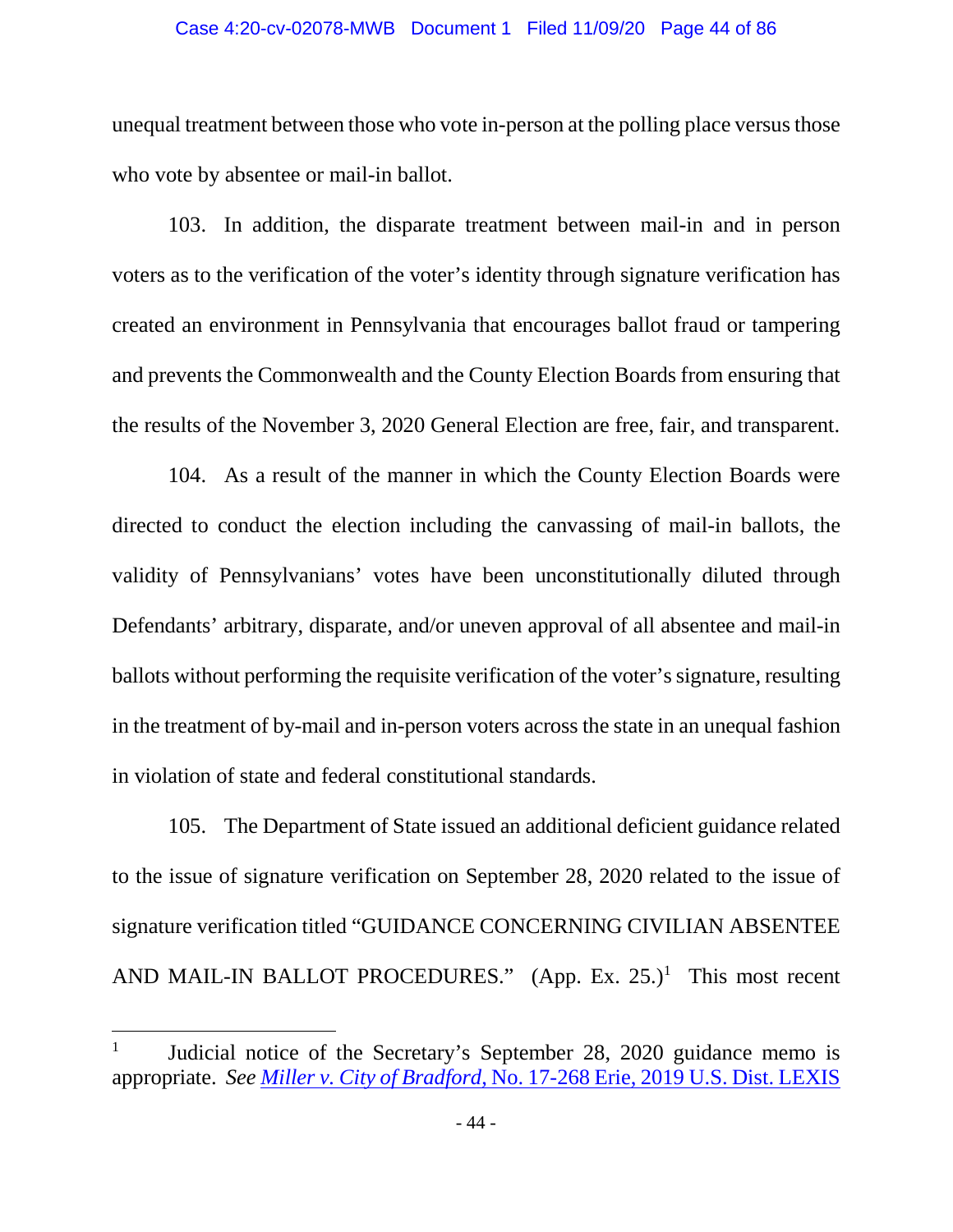#### Case 4:20-cv-02078-MWB Document 1 Filed 11/09/20 Page 45 of 86

guidance provides additional information about the acceptance and scrutiny of mailin and absentee ballots for the General Election and not only fails to remedy but doubles down on the illegal September 11 guidance forbidding signature verification as a reason to set aside both mail-in ballots and ballot applications as well. In this September 28 guidance memo, the Secretary proclaims that "[t]he Election Code does not permit county election officials to reject applications or voted ballots based solely on signature analysis." (*Id.*, at p. 9.) She then goes even further and pronounces that "[n]o challenges may be made to mail-in and absentee ballots at any time based on signature analysis." (*Id.*)

106. Secretary Boockvar continued to issue guidance to the counties in direct contradiction of the Election Code up until the of the eve of the election. On November 1, 2020, Secretary Boockvar, with no authority to do so, extended the Election Code's mandatory deadline for voters to resolve proof of identification issues with their mail-in and absentee ballots. 2

 $\overline{a}$ 

<sup>134248,</sup> at \*7 n.4 (W.D. Pa. Aug. 9, 2019) ("The Court takes judicial notice of these provisions, as they constitute matters of public record.").

<sup>2</sup> The Trump Campaign filed a Petition for Review challenging the validity of the November 1, 2020 guidance which is currently pending before the Commonwealth Court of Pennsylvania in *Donald J. Trump for President, Inc., et al. v. Boockvar*, Case No. 602 M.D. 2020 (Pa. Commw. Ct. 2020).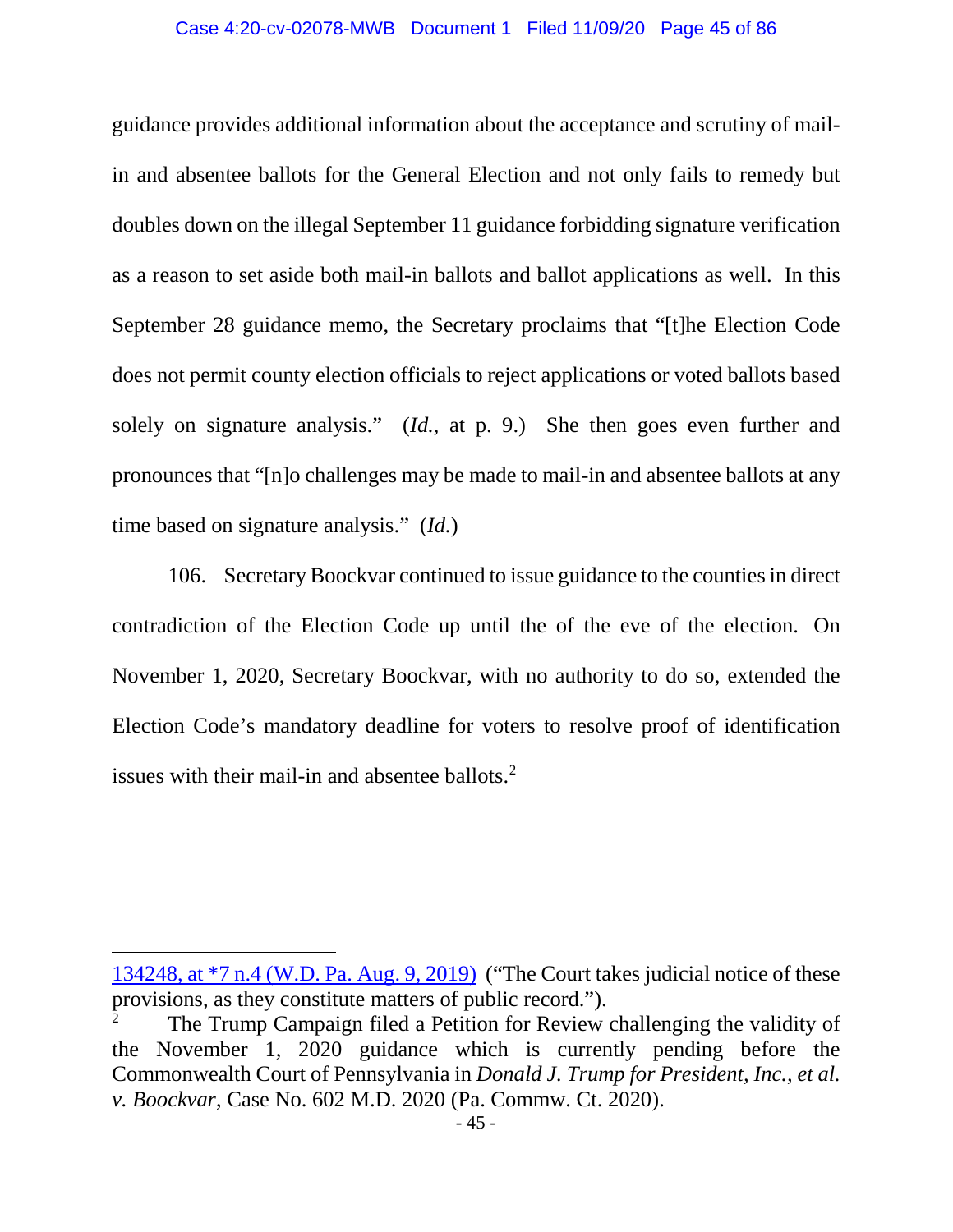# **VI. Defendants' Inconsistent and Uneven Administration of the 2020 General Election Violated the Election Code and Infringed Plaintiffs' Constitutional Rights to Free, Fair and Transparent Public Elections.**

107. As of the filing of this complaint, 6,743,874 million votes were cast for President in Pennsylvania, with approximately 2,635,090 ballots returned and cast by absentee or mail-in ballots (approximately 3.1 million absentee and mail-in ballots were approved and sent to electors for the General Election).<sup>3</sup>

108. In the named County Elections Boards, the following are the number of canvassed and tabulated absentee and mail-in ballots:

- a. Allegheny: 335,573
- b. Centre: 32,514
- c. Chester: 148,465
- d. Delaware: 127,751
- e. Montgomery: 238,122
- f. Northampton: 71,893
- g. Philadelphia: 345,197

 $\overline{a}$ 

109. Despite the fact that well over a third of the votes were cast by mail, Secretary Boockvar and the Pennsylvania Department of State did not undertake any meaningful effort to prevent the casting of illegal or unreliable absentee or mail-in

<sup>3</sup> References contained herein to the November 3, 2020 election results in Pennsylvania are derived from https://www.electionreturns.pa.gov/.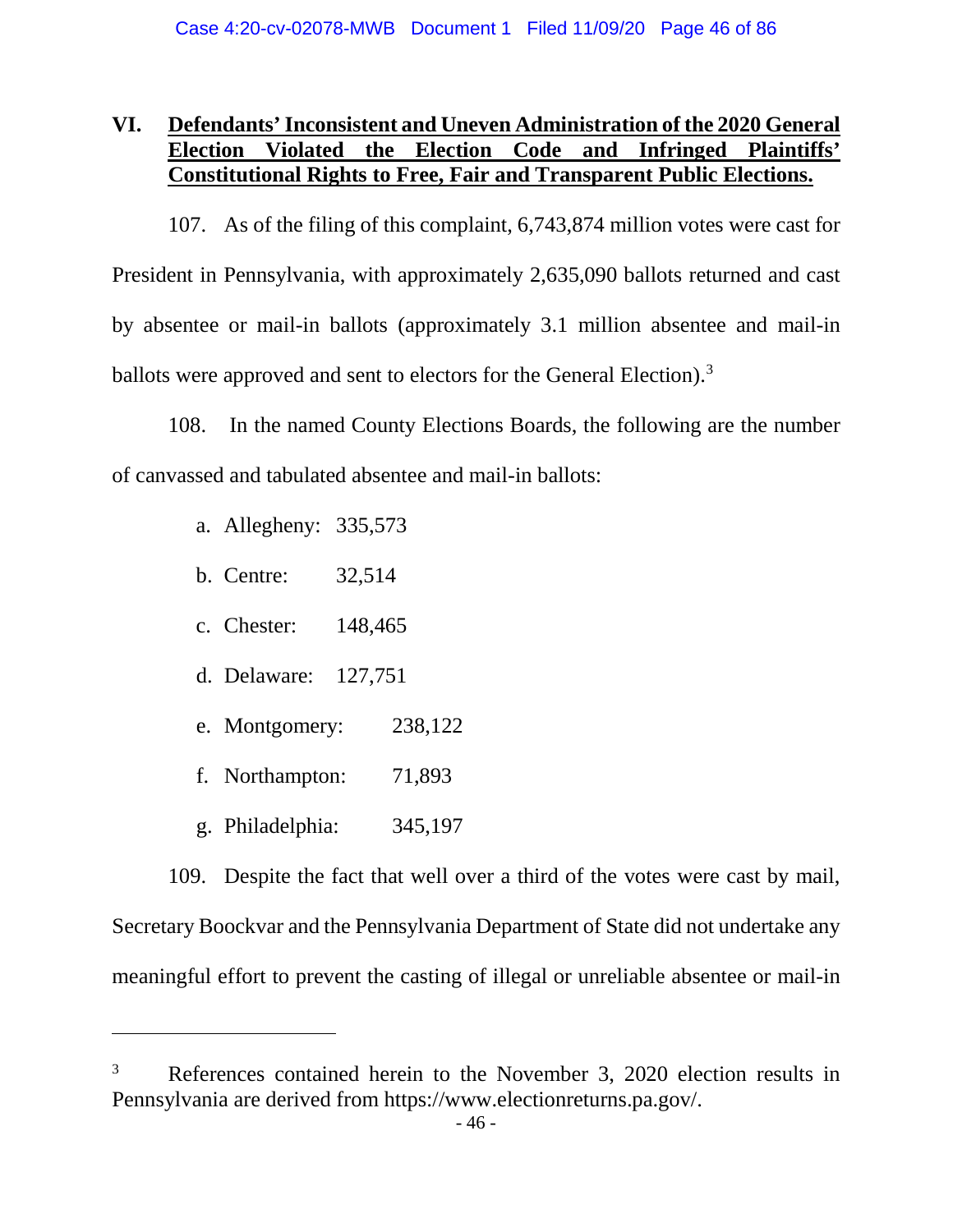ballots and/or to ensure the application of uniform standards across the County Election Boards to prevent the casting of such illegal or unreliable ballots. Rather, Secretary Boockvar has exercised every opportunity to do quite the opposite, thereby sacrificing the right to vote by those who legally cast their ballots (whether in-person or through properly cast absentee or mail-ballots) through the unlawful dilution or debasement of the weight of their vote.

## **A.** *The Prevalence of Unsolicited Mail-In Votes*

110. Throughout the Commonwealth, including in the named County Election Boards, numerous voters reported receiving mail-in ballots, even though they did not apply for them.

111. Worse, numerous voters reported have received multiple mail-in ballots, in some documented cases as many as four or five ballots, again, even though they had not themselves submitted applications for mail-in ballots.

112. Moreover, at the polling locations on Election Day, voters were informed that they must vote provisionally because they had applied for mail-in votes, even though those voters report that they neither applied for nor received mailin ballots. Poll watchers throughout the state observed similar incidents.

113. Voters reported being denied the right to vote in person because they had been told that they had already voted by mail-in or absentee ballots, even though they appeared at their polling place with their un-voted mail-in or absentee ballots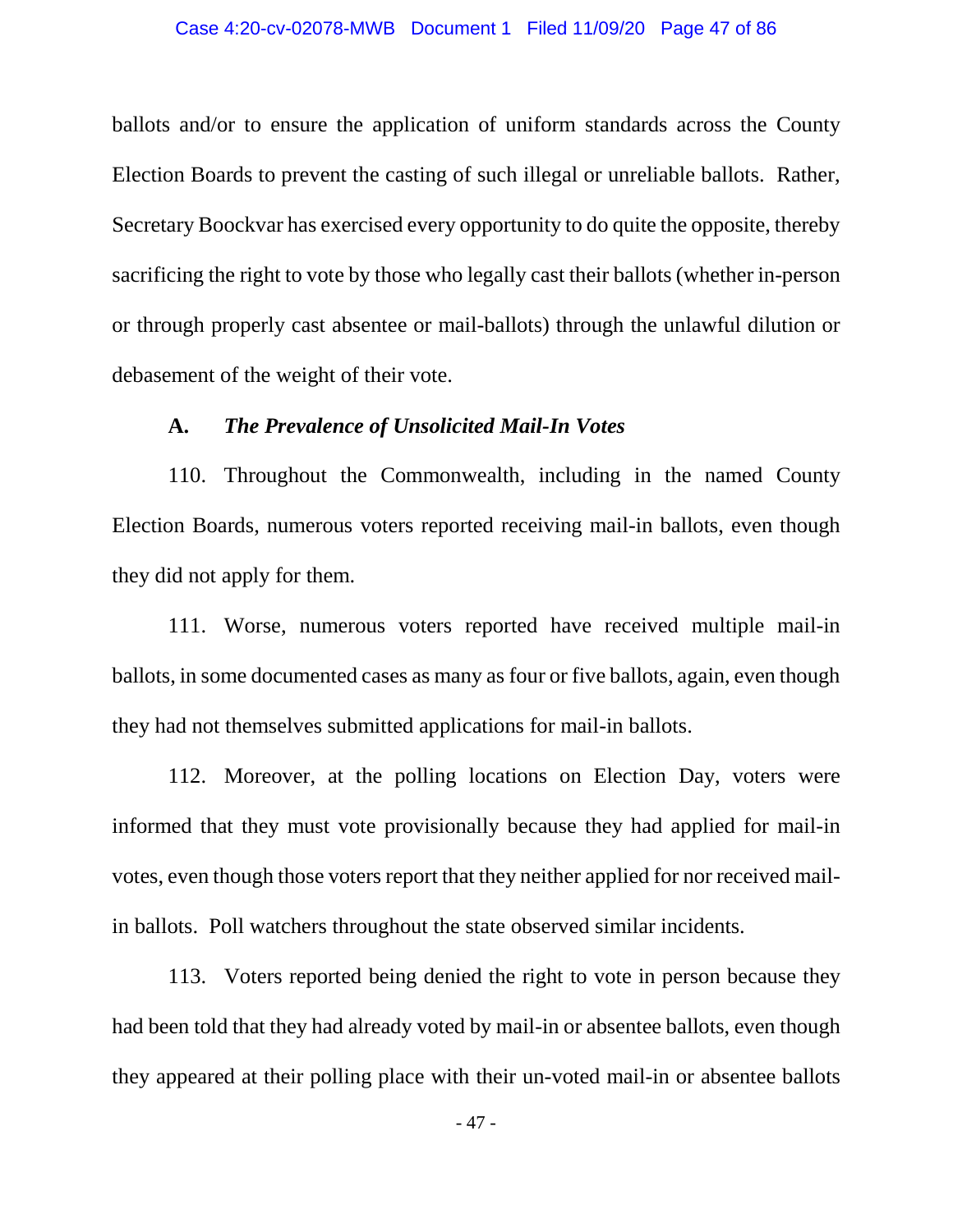#### Case 4:20-cv-02078-MWB Document 1 Filed 11/09/20 Page 48 of 86

in hand. In many cases, those voters were required to vote provisionally in-person at the polls.

114. Plaintiffs also have reports of voters who were visited at home in the weeks before the election by individuals soliciting their participation in mail-in voting. Those voters report that even though they never applied for mail-in ballots, they did receive mail in ballots, and when they attempted to vote in person were told that they had voted by mail. In at least two documented cases, even though poll workers told the voters that they were recorded as having already voted by mail, they were allowed to vote in person by live ballot on the voting machines.

115. Other voters reported having received unsolicited and un-applied for mail-in ballots, but when they went to their in-person polling place, the poll books reflected that no mail-in ballot had been sent.

116. A witness, who was required to vote provisionally because the voter was identified as having requested a mail-in ballot even though the voter had not done so, contacted the Allegheny County elections office to complain about having to submit a provisional ballot and was advised hat a larger number of Republican voters experienced the same issue.

## **B.** *The Misadministration of the Election by the County Election Boards and Poll Workers.*

- 48 - 117. In Montgomery County, a poll watcher observed a Judge of Elections pull aside voters who were not listed in the poll books as registered to vote. The poll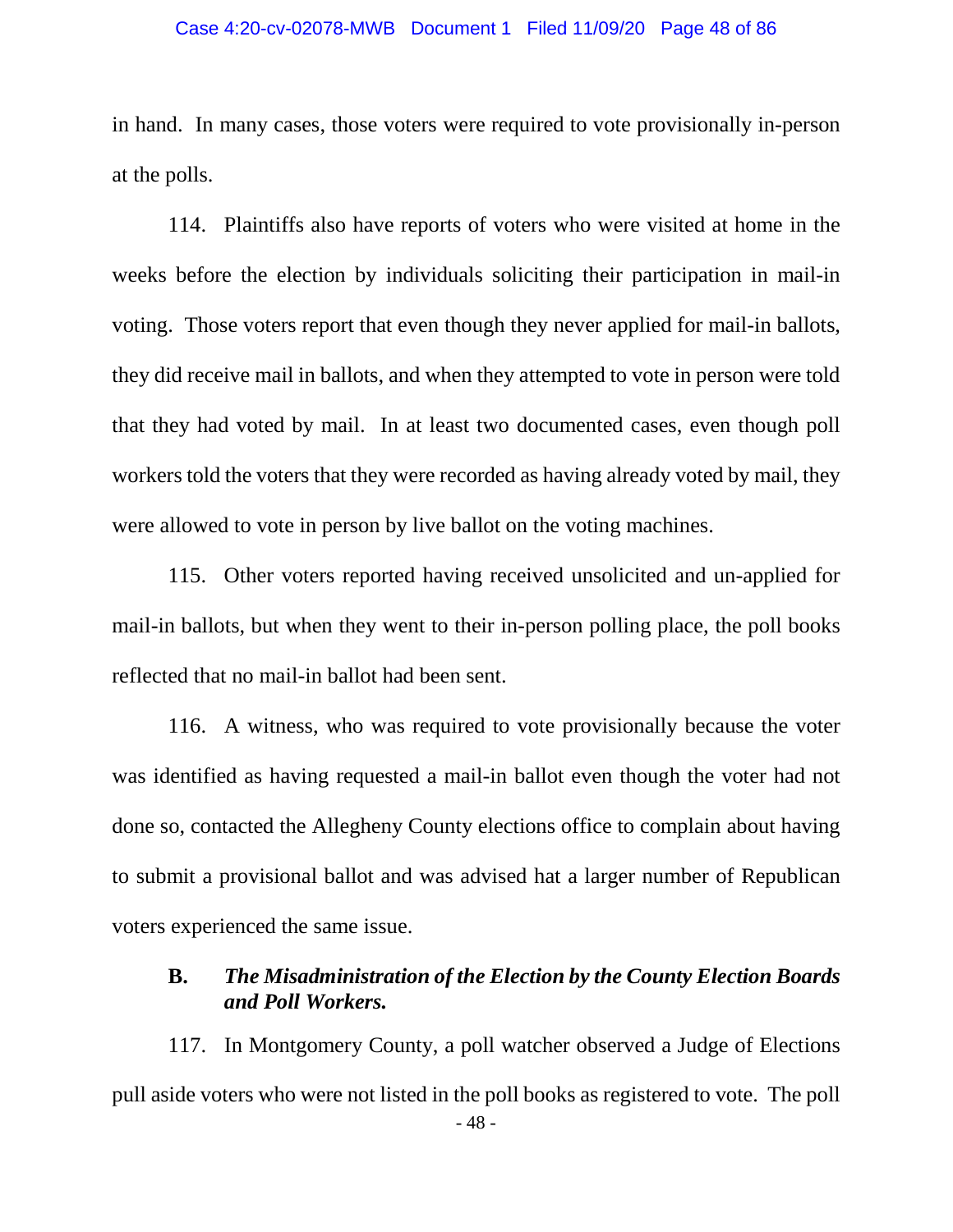### Case 4:20-cv-02078-MWB Document 1 Filed 11/09/20 Page 49 of 86

watcher reports hearing the Judge of Elections tell those voters that they needed to return later and report their name as another name that was in the poll book.

118. Across numerous counties, poll watchers observed poll workers mishandling spoiled mail-in or absentee ballots brought to the polling place by voters who intended to vote in-person. Rather than disposing of the spoiled ballots securely, the spoiled ballots were instead placed in unsecured boxes or in stacks of paper despite the protests of voters or poll watchers. For instance in Centre County, a poll worker observed mail-in ballots being improperly spoiled. The workers placed the mail-in ballots returned to the polling place by in-person voters in a bag without writing "void" on them or otherwise destroying them.

119. In at least one case, a voter brought the voter's own secrecy envelope to the polling place after realizing that the voter had failed to include it when returning the mail-in ballot. The voter was not permitted to submit a provisional ballot in accordance with the statute.

120. In Allegheny County, Plaintiffs have received reports that poll workers were observing voters vote provisionally in such a way that the poll worker could determine which candidates the elector voted on their provisional ballot.

121. In Centre County, a poll worker reported that persons appearing at the polls and admitting that they were New Jersey voters, rather than Pennsylvania voters, were nonetheless provided provisional ballots on which to vote.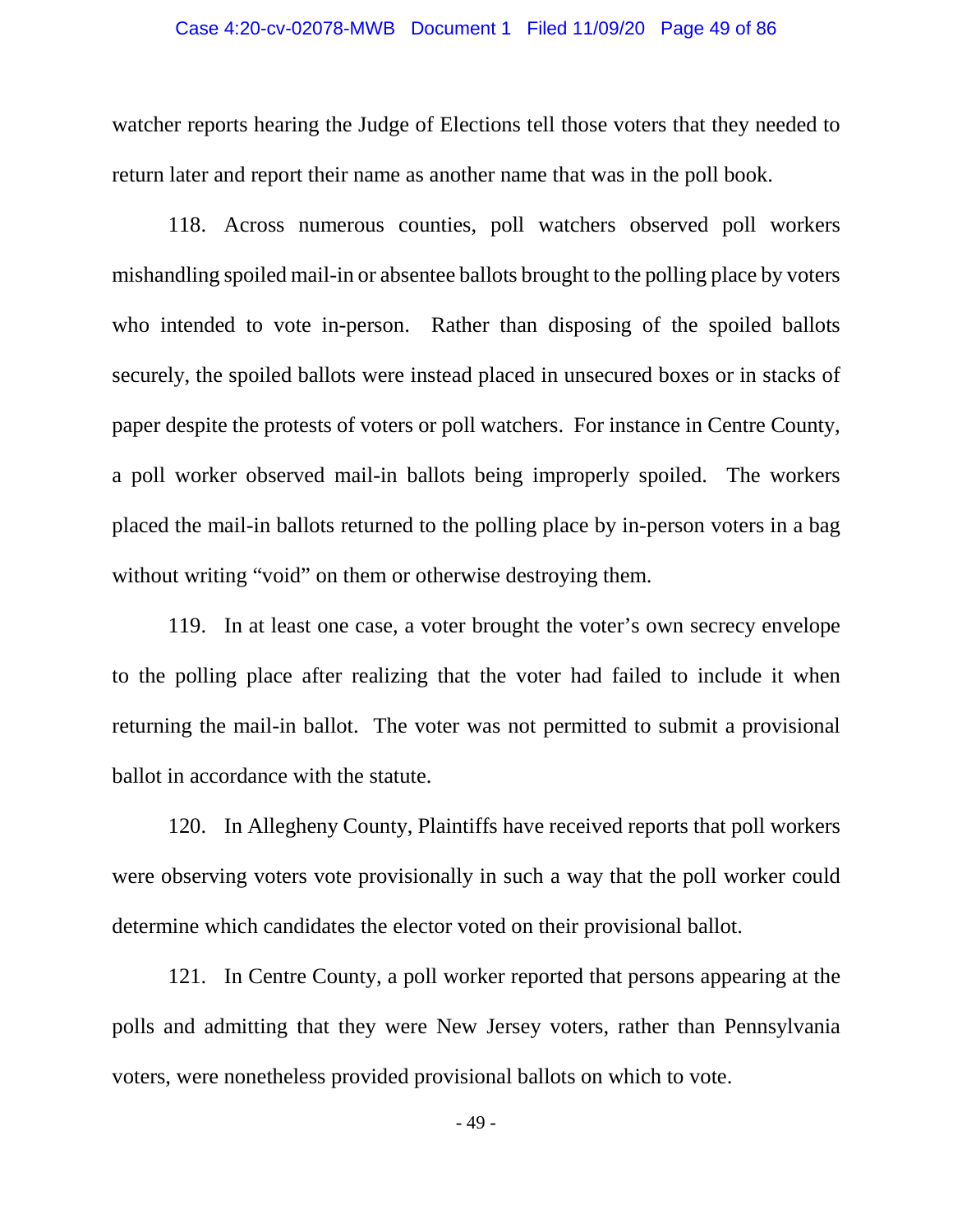#### Case 4:20-cv-02078-MWB Document 1 Filed 11/09/20 Page 50 of 86

122. In Chester County, a representative watcher present during the precanvass observed the elections workers counting a reported 15% of mail-in ballots that were sliced or otherwise damaged during the mechanized ballot opening process. Some of those ballots were cut in half and workers had a hard time identifying how to address and/or to rectify the issue.

123. In Chester County, an observer witnessed a flawed resolution process for over-voted and under-voted ballots. The observer witnessed one election worker responsible for resolving over-voted and under-voted ballots by subjectively determining who the elector intended to choose on the empty votes. The observer reports that in numerous instances the election worker altered the over-voted ballot by changing votes that had been marked for Donald J. Trump to another candidate.

124. In Delaware County, an observer at the county office observed issues related to mail-in voted ballots being scanned through machines four or five times before finally being counted. When a voting machine warehouse supervisor arrived to address whether the machine was malfunctioning, the supervisor instead reported that the bar codes on the ballots must be "defective."

125. In Delaware County, poll watchers observed in at least seven (7) different polling locations numerous instances of voters who were told they had registered to vote by mail, but were given regular ballots, rather than provisional ballots, *and were not made to sign in the registration book*.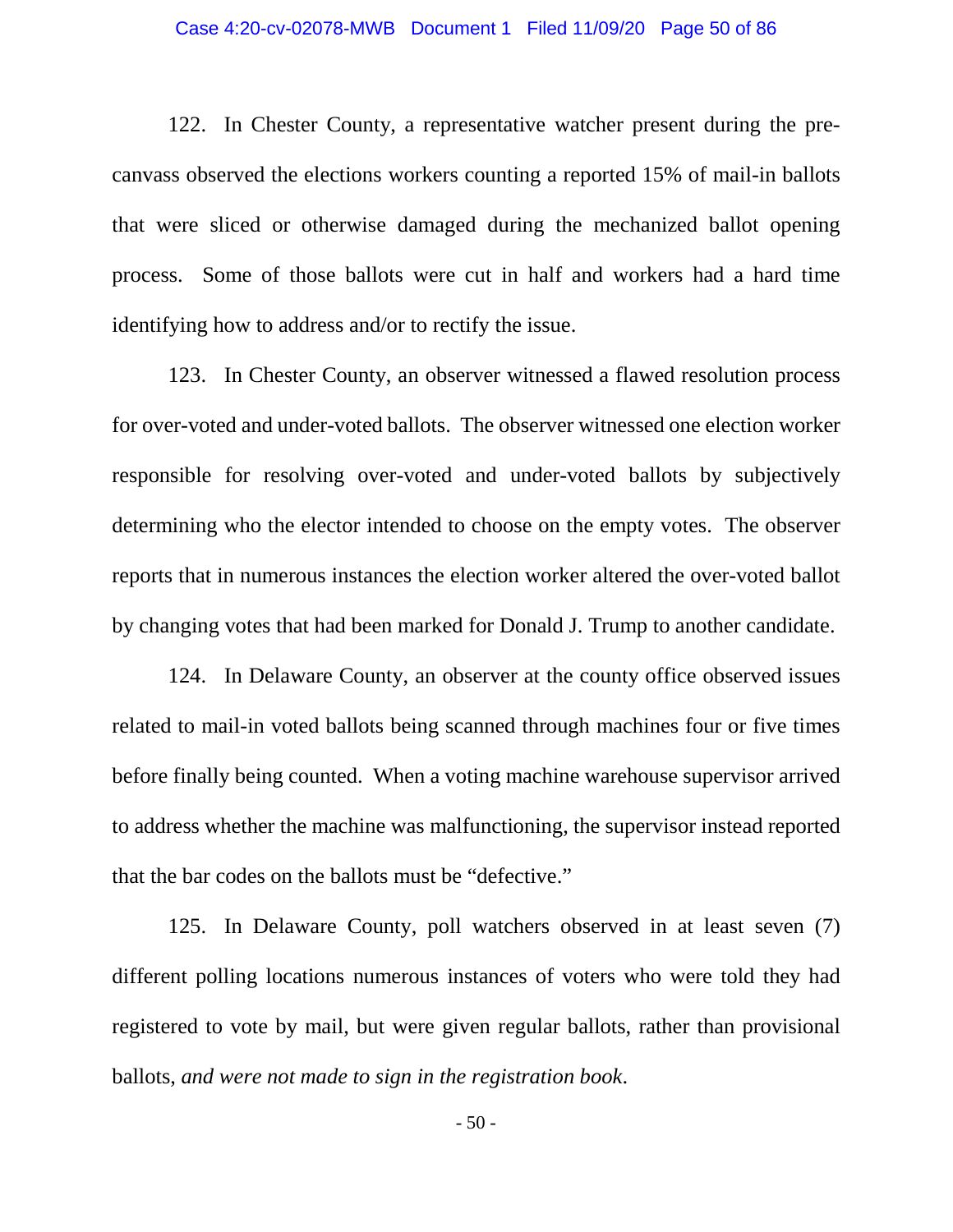#### Case 4:20-cv-02078-MWB Document 1 Filed 11/09/20 Page 51 of 86

126. Mail carriers have noted significant anomalies related to the delivery of mail-in ballots. A mail carrier for the USPS in Erie County has noted that during the course of the General Election mail-in ballot delivery period there were multiple instances in which dozens of mail-in ballots were addressed to single addresses, each ballot being in a different name. Based on the carrier's experience delivering mail to those addresses, the carrier is aware that the people whose names were on the ballots are not names of people who live at those addresses. In addition, ballots were mailed to vacant homes, vacation homes, empty lots, and to addresses that do not exist.

127. It has been reported by Project Veritas, in a release on November 5, 2020, that carriers were told to collect, separate and deliver all mail-in ballots directly to the supervisor. In addition, Plaintiffs have information that the purpose of that process was for the supervisor to hand stamp the mail-in ballots.

## **C.** *Uneven Treatment of Absentee and Mail-Ballots That Fail to Include a Secrecy Envelope or Otherwise Comply with the Mandates of the Election Code.*

128. The statutory provisions in the Election Code and Act 77 involving absentee and mail-in ballots do not repose in either Secretary Boockvar or the County Election Boards the free-ranging power to attempt to ascertain voter intent or rule out fraud when a vote has been cast in violation of its explicit mandates. While voter intention may be paramount in the realm of the fundamental right to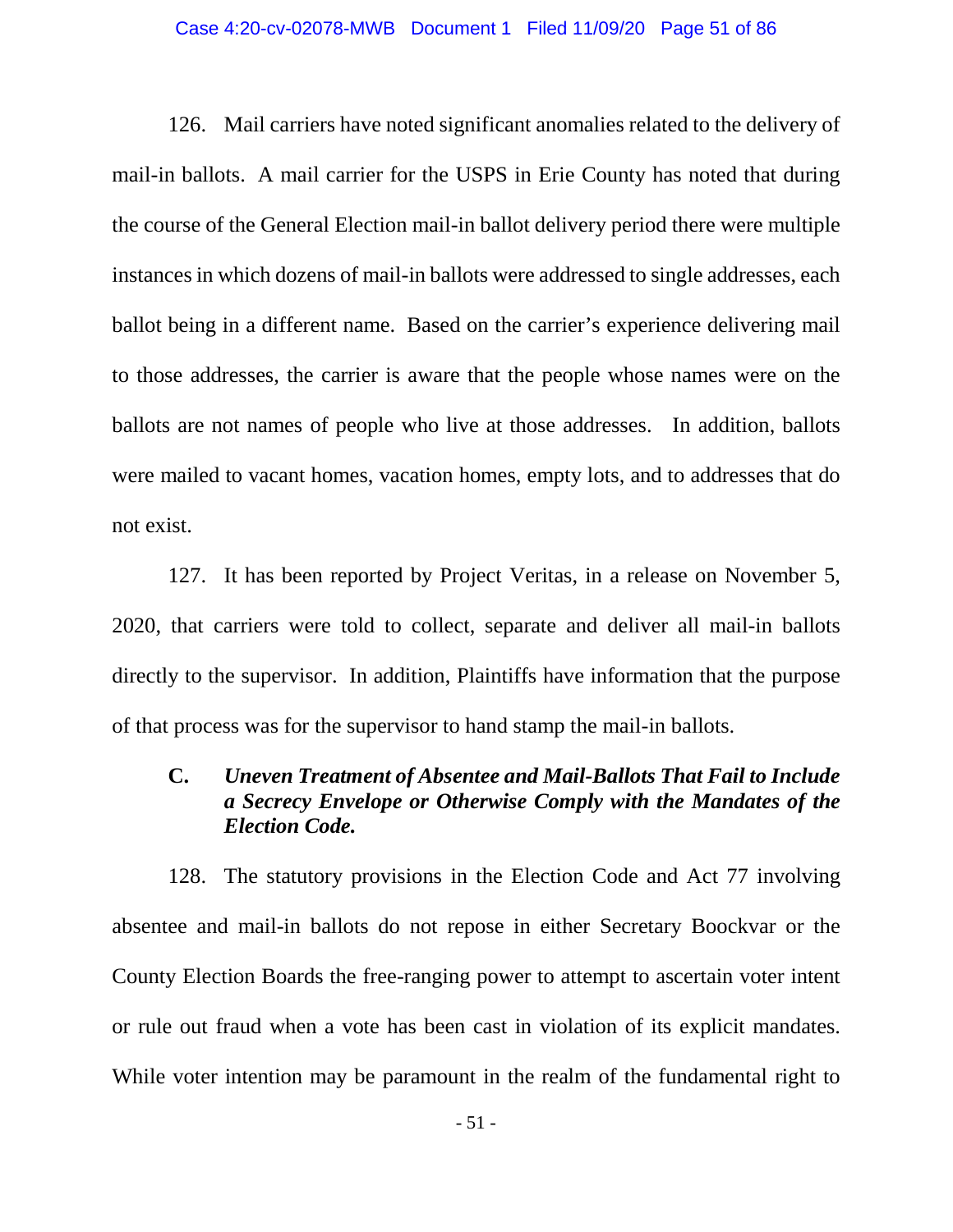#### Case 4:20-cv-02078-MWB Document 1 Filed 11/09/20 Page 52 of 86

vote, ascertaining that intent necessarily assumes a properly cast ballot. Otherwise, a properly cast ballot will be diluted by one which has been improperly cast.

129. By enacting the inner secrecy envelope proscription and the other mandates for the casting of a "reliable vote" via an absentee or mail-in ballot, the General Assembly weighed the factors bearing on that question, and it did not vest, and has not vested, any discretion or rule-making authority in Secretary Boockvar and/or the County Election Boards to reweigh those factors in determining whether or not to count a particular absentee or mail-in ballot should be counted. *Pennsylvania Democratic Party*, 2020 Pa. LEXIS 4872 at \*73.

130. Pennsylvania prominently included secrecy envelope instructions in its mail-in ballot and absentee ballot mailings, and in the months and weeks leading up to the election, repeated those instructions on its website and on its social media postings. *See, e.g.*, https://www.votespa.com/Voting-in-PA/Pages/Mail-and-Absentee-Ballot.aspx

131. Local officials also engaged in media campaigns to encourage voters to remember not to send their ballots in "naked," *i.e.* without the secrecy envelope. The "naked ballot" ad campaign even included several local celebrities and election officials appearing on social media topless to remind the public about the inner envelope.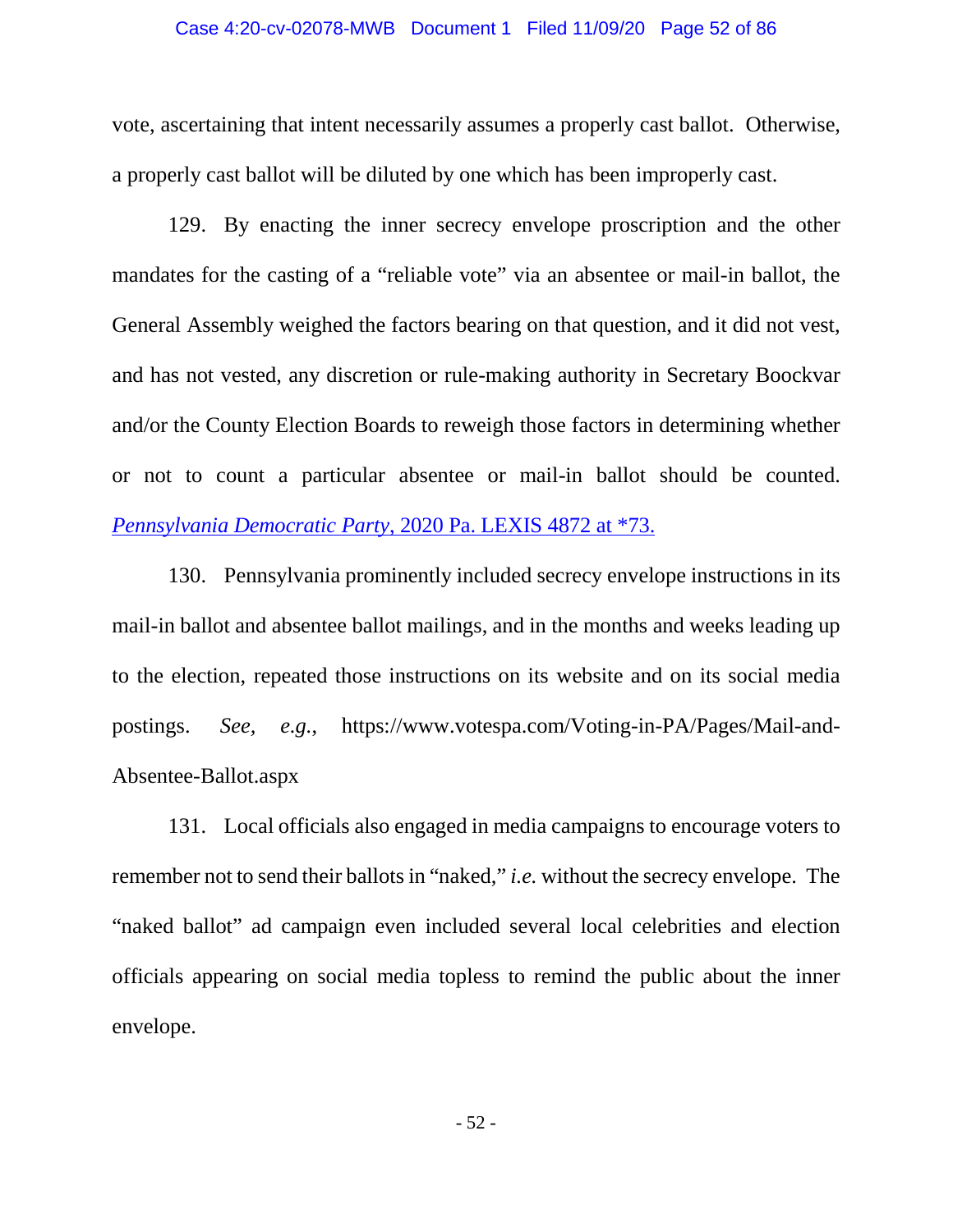132. Certain of the County Election Boards proceeded to pre-canvass mailin ballot envelopes prior to Election Day on November 3, 2020, and for those ballots that lacked an inner secrecy envelope, the voters were notified prior to Election Day in order to cure the invalidity by voting provisionally on Election Day at their polling location.

133. Philadelphia County, however, had other plans. As reflected in a document titled "Cancelled Ballot Notification Information," Philadelphia County sent a "notification" to voters whose "ballot was cancelled" because, among other reasons, the ballot "was returned without a signature on the declaration envelope" or "was determined to lack a secrecy envelope." Philadelphia County allowed those voters to cure this defect by casting a "provisional ballot on Election Day" or requesting "a replacement ballot at a satellite election office." Philadelphia City Comm'rs, *Cancelled Ballot Notification Information*, bit.ly/3la08LR (last visited Nov. 7, 2020).

134. To figure out which voters should be notified, Philadelphia County had to inspect the mail-in ballots before election day—in plain violation of state law. *See*  25 P.S. §3146.8. This required substantial manipulation: Officials in Philadelphia County were determining whether ballots were missing an inner secrecy envelope, for example, which cannot be determined without manipulating the outer envelope—feeling the envelope, holding the envelope up to the light, weighing the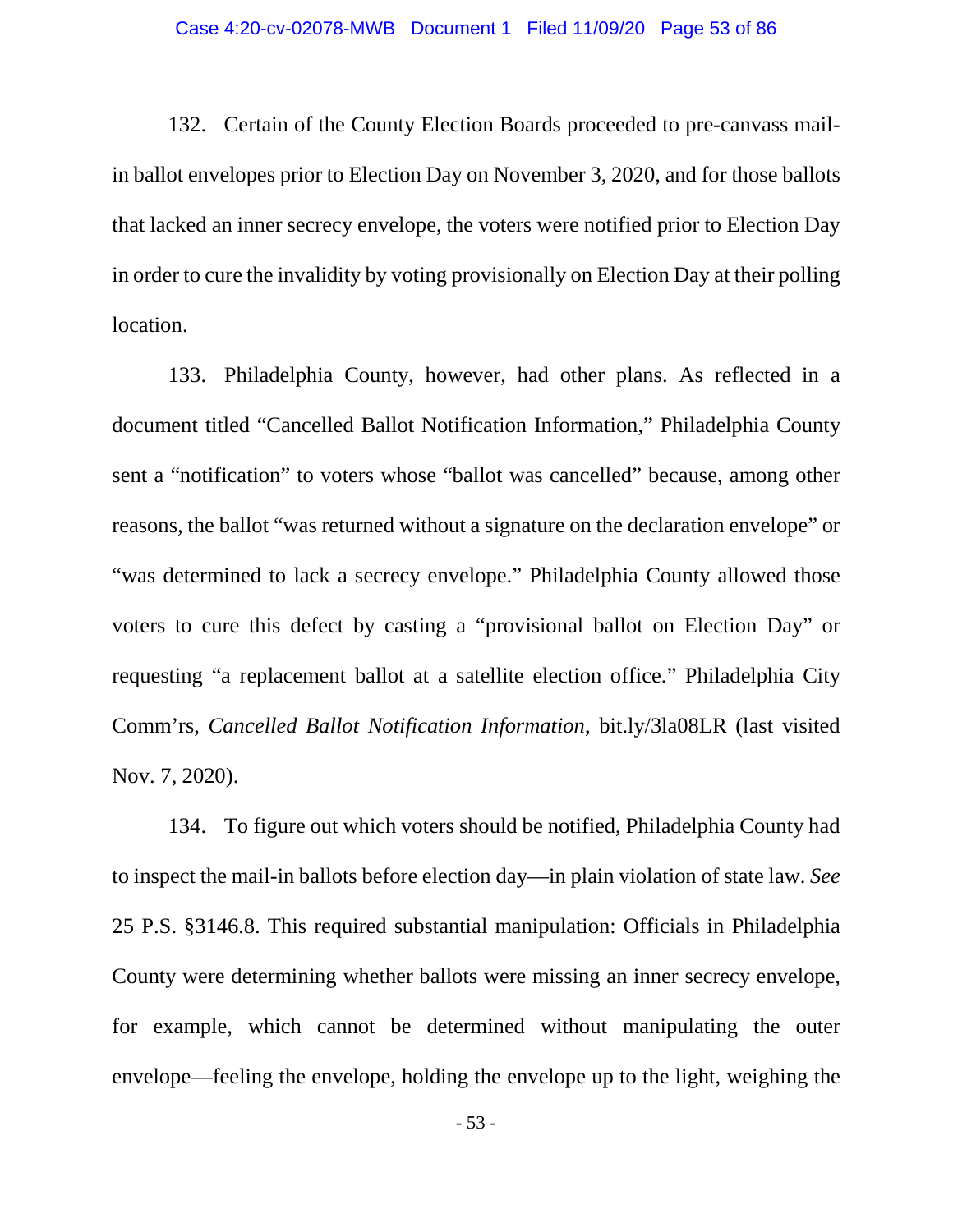### Case 4:20-cv-02078-MWB Document 1 Filed 11/09/20 Page 54 of 86

envelope, by evaluating the weight of the envelope through the sorting and/or scanning equipment, etc. This kind of tampering squarely undermines the legislature's "mandate" that mail-in voting cannot compromise "fraud prevention" or "ballot secrecy." *Pa. Democratic Party*, 2020 Pa. LEXIS 4872, at \*26.

135. Secretary Boockvar encouraged this unlawful behavior. In an November 2, 2020 email sent at approximately 8:30 p.m. on the eve of the November 3, 2020 General Election, her office suggested that counties "should provide information to party and candidate representatives during the pre-canvass that identifies the voters whose ballots have been rejected" so that those voters "may be issued a provisional ballot."

136. While counties like the Defendant County Boards of Elections permitted voters to cast either replacement absentee and mail-in ballots before Election Day or provisional ballots on Election Day in order to cure their defective mail-in ballots, many more counties are not. Lancaster, York, Westmoreland and Berks Counties, for example, did not contact voters who submitted defective ballots or give them an opportunity to cure. They simply followed the law and treated these ballots as invalid and refused to count them.

137. Because the counties that followed state law and did not provide a cure process are heavily Republican (and counties that violated state law and did provide a cure process are heavily Democratic), Defendants' conduct harmed the Trump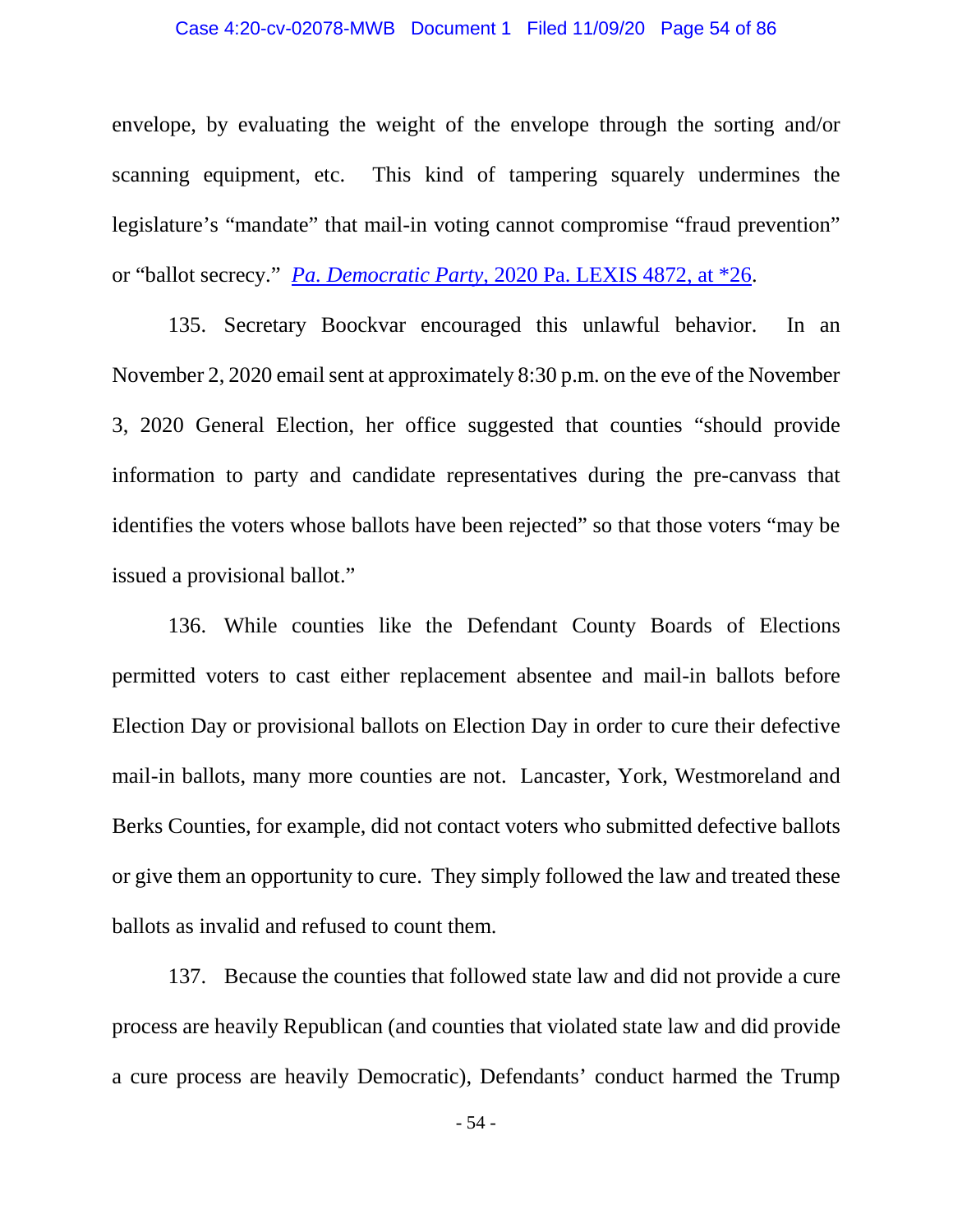Campaign. It deprived the President of lawful votes and awarded his opponent with unlawful votes.

# **D.** *Uneven Treatment of Watchers and Representatives at the County Election Boards' Canvassing of Ballots.*

138. In every instance where an absentee or mail-in ballot is opened and canvassed by a county election board, poll watchers and canvass representatives are legally permitted to be present. *See* Election Code Section 1308(b), 25 P.S. § 3146.8(b) ("Watchers shall be permitted to be present when the envelopes containing official absentee ballots and mail-in ballots are opened and when such ballots are counted and recorded."); *see also* 25 P.S. § 3146.8(g)(1.1) and (g)(2).

139. Poll watchers and canvass representatives serve the important purpose of assuring voters, candidates, political parties, and political bodies, who may question the fairness of the election process, that the same is conducted in compliance with the law, and is done in a correct manner which protects the integrity and validity of the vote and ensures that all elections are free, open, fair, and honest.

140. Defendants have not allowed watchers and representatives to be present when the required declarations on envelopes containing official absentee and mailin ballots are reviewed for sufficiency, when the ballot envelopes are opened, and when such ballots are counted and recorded. Instead, watchers were kept by security personnel and a metal barricade from the area where the review, opening, and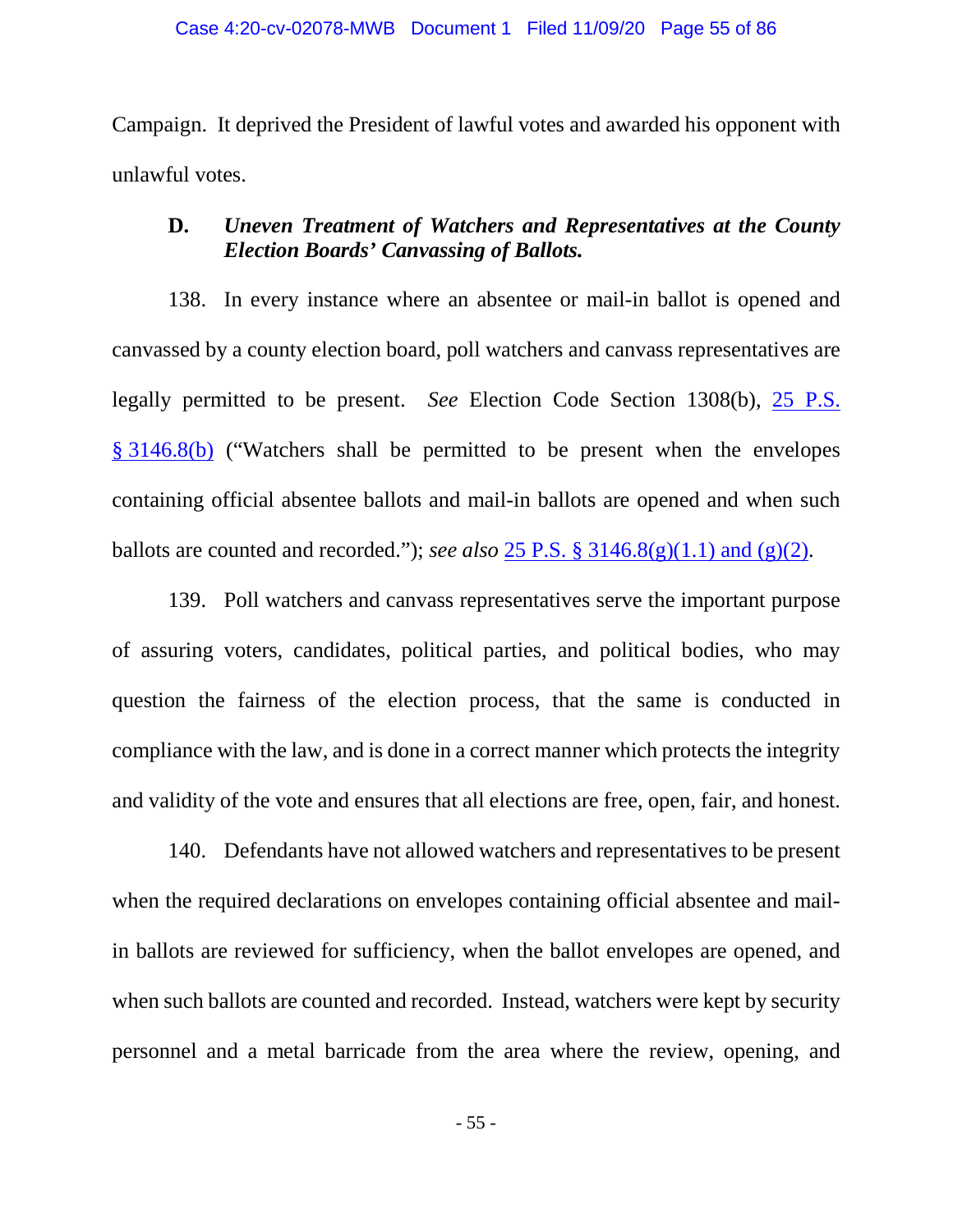### Case 4:20-cv-02078-MWB Document 1 Filed 11/09/20 Page 56 of 86

counting were taking place. Consequently, it was physically impossible to view the envelopes or ballots.

141. In Centre County, the central pre-canvassing location was a large ballroom. The set-up was such that the poll watchers did not have meaningful access to observe the canvassing and tabulation process of mail-in and absentee ballots, and in fact, the poll watchers and observers who were present could not actually observe the ballots such that they could confirm or object to the validity of the ballots.

142. In Philadelphia County, poll watchers and canvass representatives were denied access altogether in some instances.

143. In Delaware County, observers were denied access to a back room counting area. After a court-ordered injunction, the poll watchers and canvass representatives were finally allowed in the back room counting area on November 5, 2020, to observe, but for only five minutes every two hours. During the allowed observation time in the back room counting area, the observers witnessed tens of thousands of paper ballots.

144. Other Pennsylvania Counties provided watchers with appropriate access to view the ballots as required by Commonwealth law. However, Defendants intentionally denied the Trump Campaign access to unobstructed observation and ensure opacity, denying Plaintiffs and the residents of Pennsylvania the equal protection of the law.

- 56 -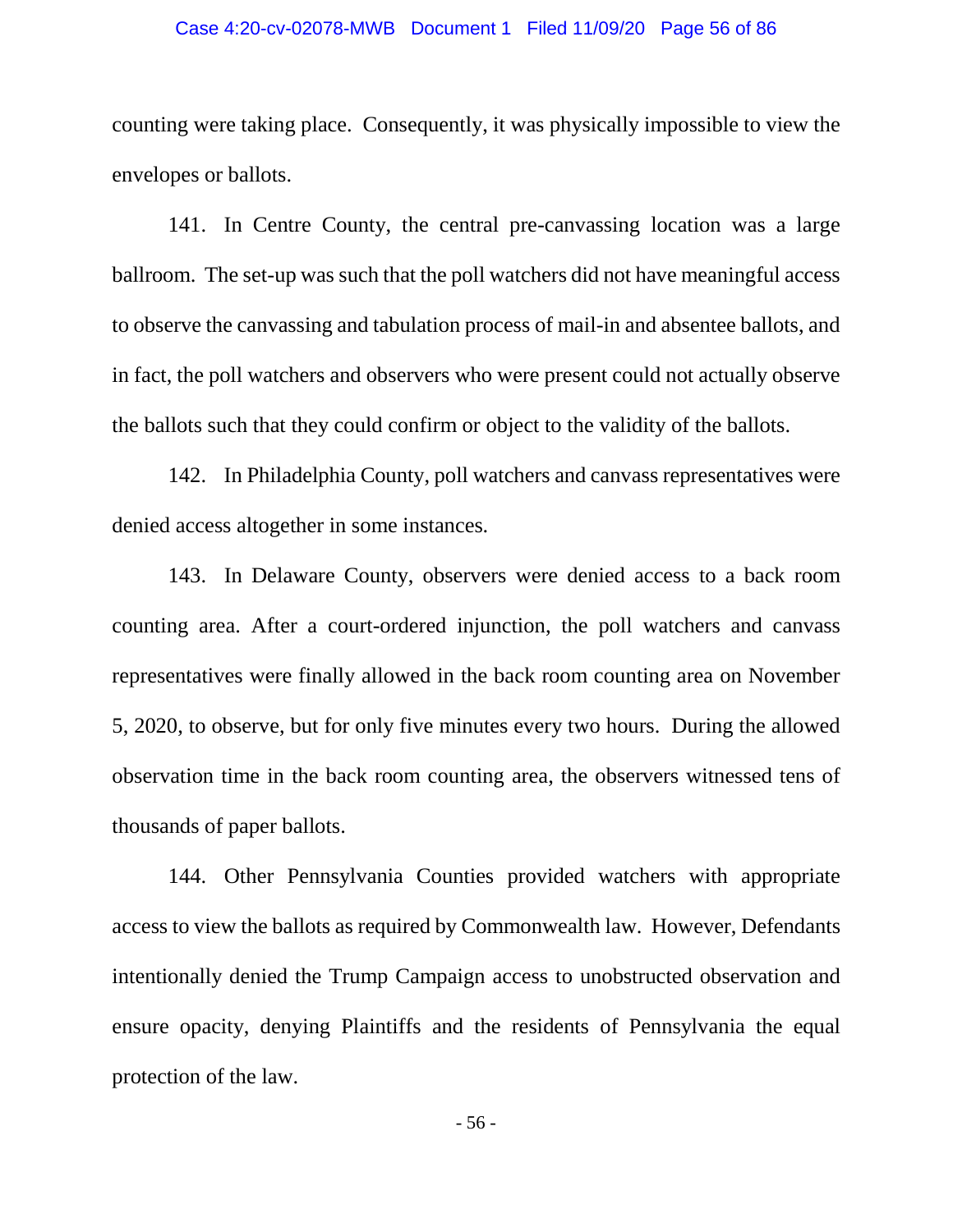#### Case 4:20-cv-02078-MWB Document 1 Filed 11/09/20 Page 57 of 86

145. With particular regard to the Philadelphia County Board of Elections, the Board would not permit the Trump Campaign's watchers to be within 6 feet of "all aspects" of the pre-canvassing process in direct contravention of Commonwealth Court Judge Christine Fizzano Cannon's November 5, 2020 Order "requiring that all candidates, watchers, or candidate representatives be permitted to be present for the canvassing process pursuant to 25 P.S. § 2650 and/or 25 P.S. § 3146.8 and be permitted to observe all aspects of the canvassing process within 6 feet." *See In Re: Canvassing Observation*, 11/05/2020 Order, 1094 C.D. 2020 (Pa. Commw. Ct. 2020).

146. The Order required the Philadelphia Board of Elections to comply and allow watcher to be within 6 feet by 10:30 a.m., but at 10:35 a.m. the workers were denied entry. Instead, the Board sent all of the workers on a break (previously workers received breaks on a rolling basis), and the Commissioners met offsite. Two hours later the workers returned, and the watchers were allowed to be within 6 feet, but within 6 feet of the first row of counters only. Within a short period of time, the workers began working at other rows that were well-beyond 6-feet, rendering it impossible for watchers to observe the rows that were more than 25-feet beyond the area where watchers were allowed. Moreover, during the course of the entire period, the workers repeatedly removed ballots, sometimes over 100 feet away, to do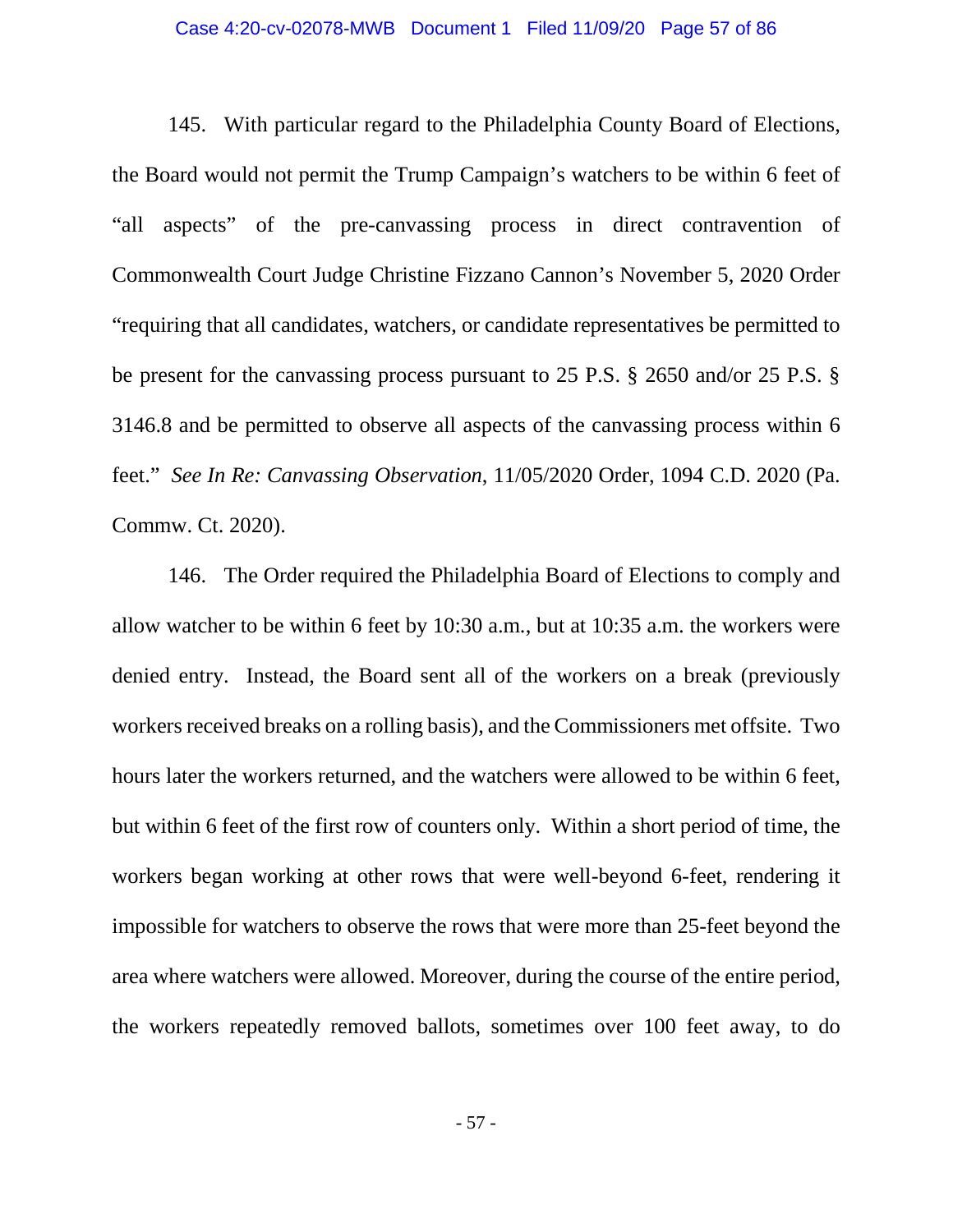#### Case 4:20-cv-02078-MWB Document 1 Filed 11/09/20 Page 58 of 86

something with them, which the Trump Campaign's watchers were unable to observe.

147. Other Counties in the Commonwealth afford watchers the right to be present – that is, to be able to meaningfully view and even read – when official absentee and mail-in ballots are reviewed, being opened, counted, or recorded as required by  $25$  P.S.  $\S$  3146.8(b).

148. It is estimated that 680,770 ballots were processed by the Allegheny and Philadelphia County Boards of Elections when no observation was allowed.

149. A shocking number of mail-in ballots have inexplicably appeared in counties since the November 4 ballot reports. For instance, in Delaware County, the county's Wednesday, November 4 report indicated that Delaware County reported it has received about 113,000 mail-in ballots and counted approximately 93,000 voted ballots. On the next day, November 5, the Secretary of the Commonwealth's 4:30 report reflected that Delaware County had received about 114,000 ballots. Several hours later, the Delaware County solicitor reported to an observer that the County had received about 126,000 mail-in ballots and counted about 122,000. As of Sunday, November 8, 2020, the Department of State's website reflects that the County has counted about 127,000 mail-in ballots. Plaintiffs have received no explanation for where the additional 14,000 voted ballots came from, when they arrived, or why they are included in the current count.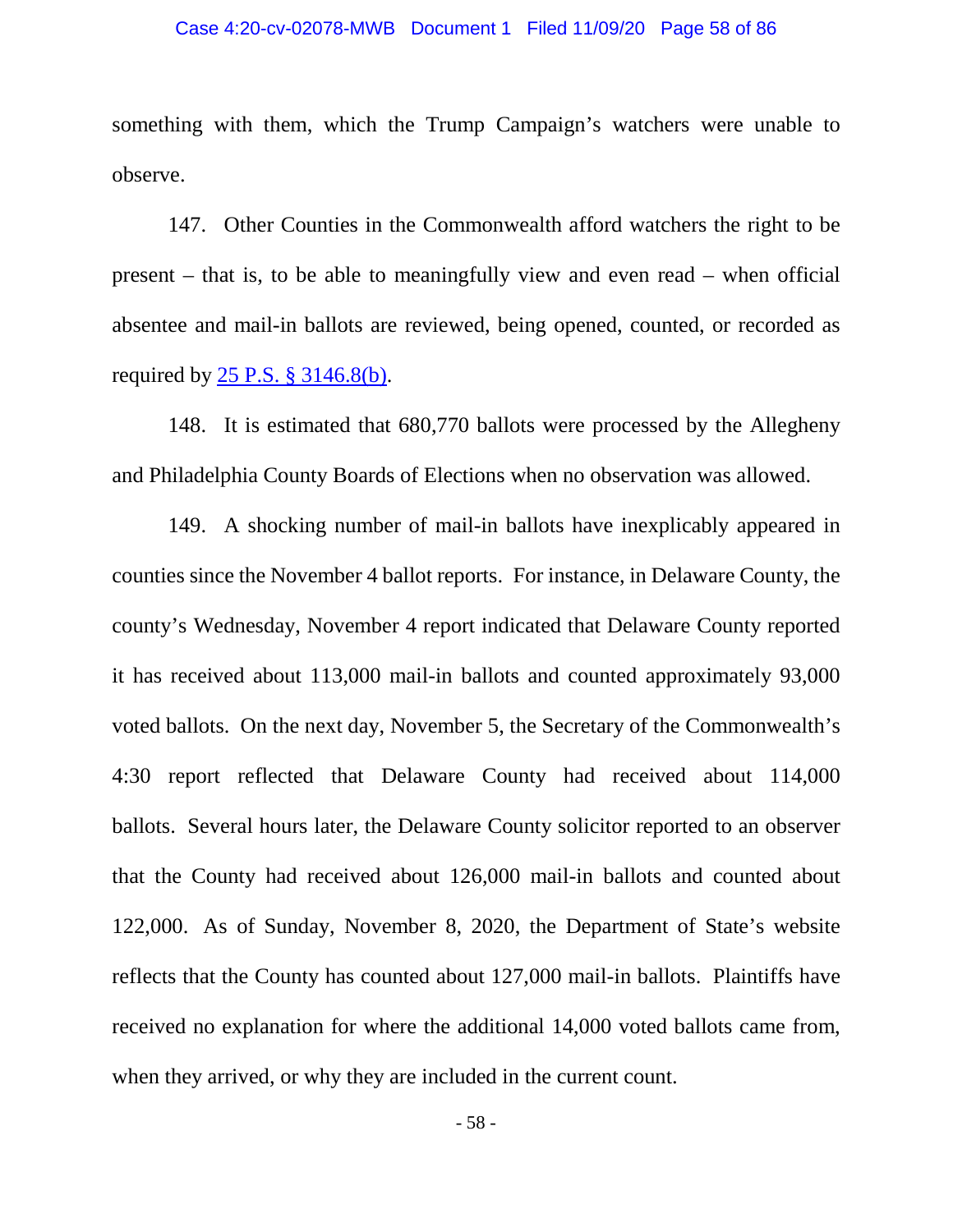#### Case 4:20-cv-02078-MWB Document 1 Filed 11/09/20 Page 59 of 86

150. Defendants have also violated the Equal Protection Clause because as a result of their desire to ensure opacity, watchers in Allegheny and Philadelphia County do not have the same right as watchers in other Pennsylvania Counties to be present as a matter of law when envelopes containing official absentee and mail-in ballots are reviewed and opened and when such ballots are counted and recorded. Also, this means voters are at an unequal risk of having their legal votes diluted by ballots that otherwise should be disqualified. There is no legitimate state interest justifying this disparity.

# **E.** *Mail-in Ballots Received After 8 p.m. On Election Day*

151. In Delaware County, an observer in the county office where mail-in ballots were counted was told by the Delaware County Solicitor that ballots received on November 4, 2020, were not separated from ballots received on Election Day, and the County refused to answer any additional questions.

152. Also in Delaware County, an observer in the county office where mailin ballots were counted witnessed a delivery on November 5, 2020, of v-cards or USB drives in a plastic bag with no seal and no accompanying paper ballots. The vcards or USB drives were taken to the back counting room, where observer access was limited. There was no opportunity to observe what happened to the v-cards or USB drives in the back counting room.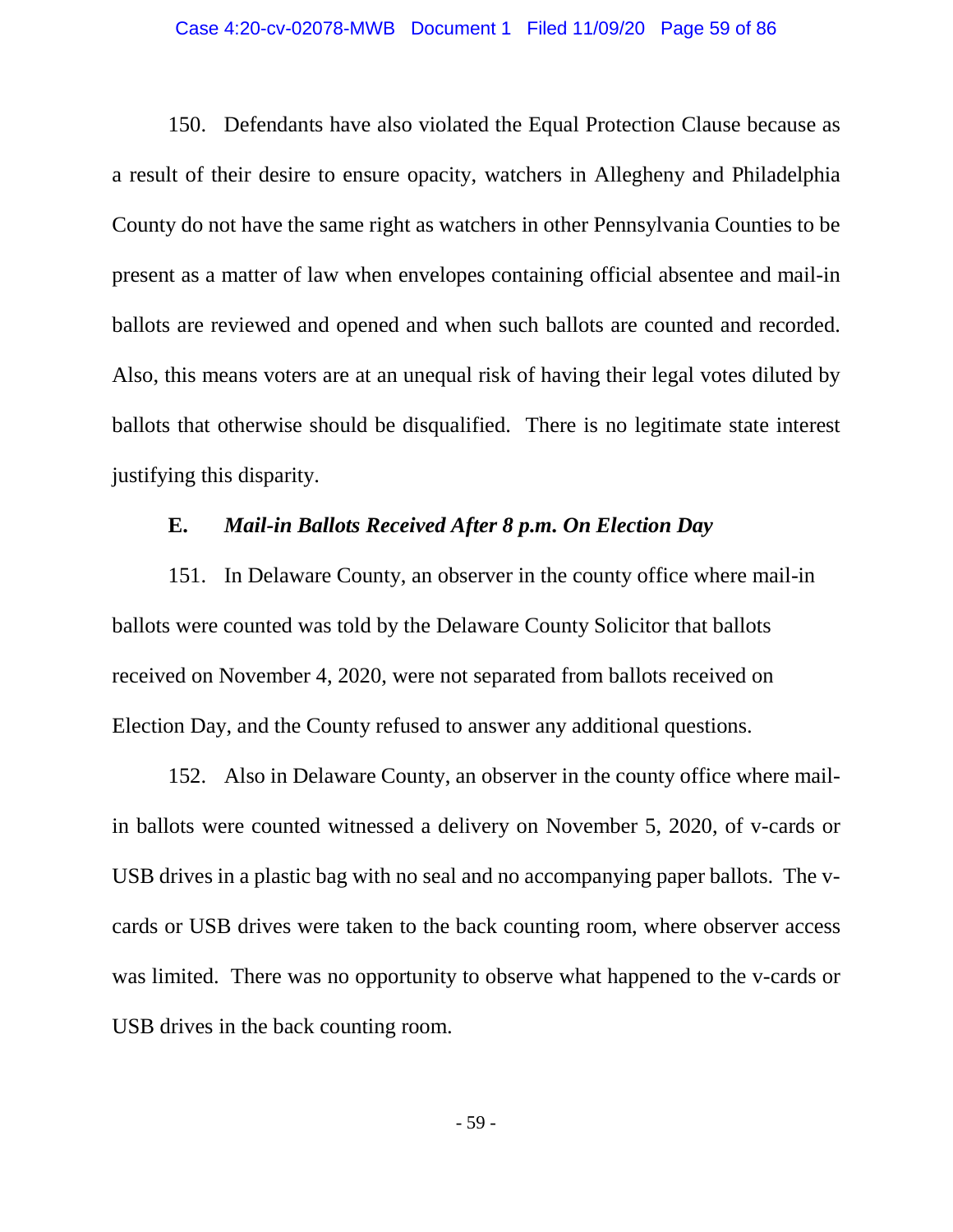### **VII. Need for Emergency Judicial Intervention.**

153. The Equal Protection Clause mandates that the Commonwealth provide and use in every County the same statewide uniform standards and regulations when conducting statewide or multi-county elections involving federal candidates, including without limitation the standards and regulations providing for the casting and counting of votes. *Pierce*, 324 F. Supp. 2d at 698-99. In other words, the Equal Protection Clause requires every county in the Commonwealth to enforce and apply the same standards and procedures for an election, and it does not allow a select few counties to either decline to enforce or employ those standards or develop their own contradicting standards that benefit their voters to the detriment of voters outside their counties. *Id.* 

154. For statewide elections involving federal candidates, Defendants' allowance, by act or omission, of the collection and counting of in-person, provisional, and absentee and mail-in ballots in a manner and at locations that are contrary to the Election Code's mandatory provisions (as set forth above) constitutes legislative action by the Executive Branch in violation of the Elections and Electors Clauses of the United States Constitution.

155. Finally, the Defendants' lack of statewide standards and use of a patchwork of ad-hoc rules that vary from county to county in a statewide election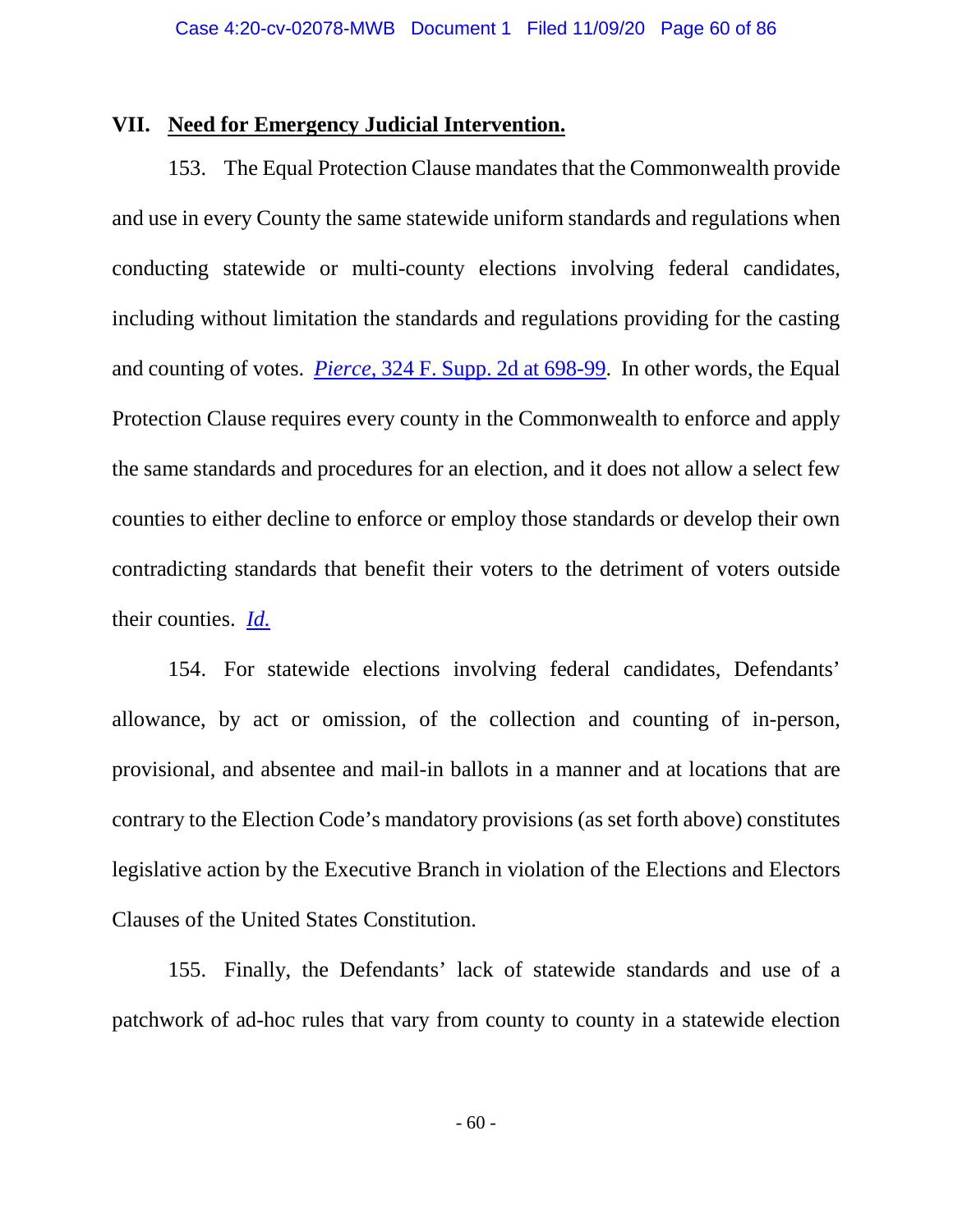#### Case 4:20-cv-02078-MWB Document 1 Filed 11/09/20 Page 61 of 86

involving federal and state-wide candidates violates the Equal Protection clause of the Fourteenth Amendment. *Pierce*, 324 F. Supp. 2d at 698-99.

156. Because the standards in the conduct of statewide elections involving federal and state candidates, including without limitation the casting and counting of votes, are to be uniform, Plaintiffs have a vested interest in ensuring that the electoral process is properly administered in every election district. However, the administration of the November 3, 2020 General Election across the counties of the Commonwealth, in particular in the named County Election Boards, was far from uniform and did not follow the strictures of the Election Code and the United States Constitution.

157. In light of the Defendants' clear violations of United States Constitution through their illegal implementation of Pennsylvania's Election Code, as set forth above, Plaintiffs seek an order, declaration and/or injunction directing the Defendants to verify and confirm that all mail-in ballots tabulated in the 2020 election results in Commonwealth of Pennsylvania were validly cast in compliance with state law.

158. The current voting regime as employed by Defendants has resulted in the denial of free and fair elections and other fundamental rights during the 2020 Pennsylvania General Election.

- 61 -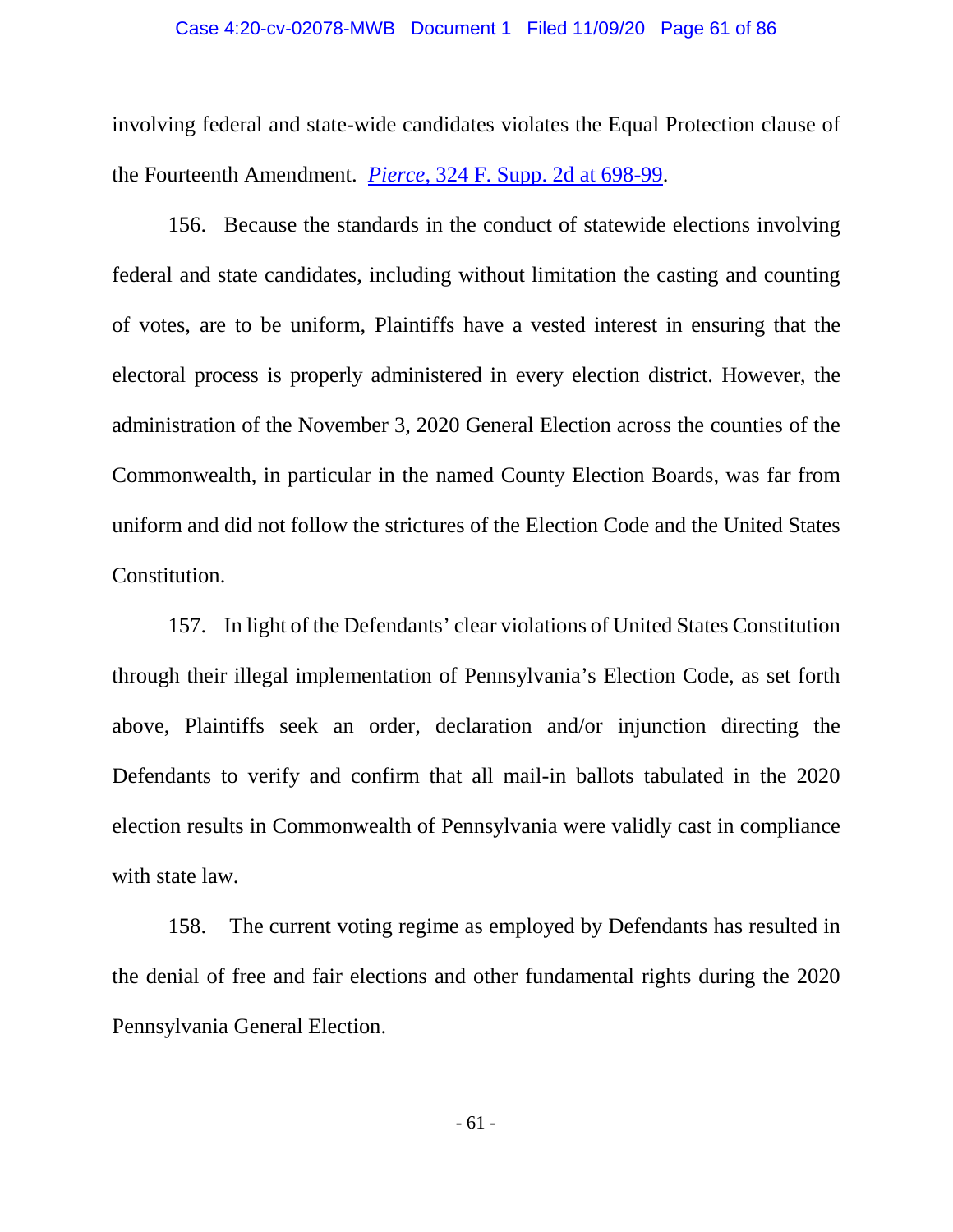# **COUNT I**

# **Fourteenth Amendments U.S. Const. Art. I § 4, cl. 1; Art. II, § 1, cl. 2; Amend. XIV, 42 U.S.C. § 1983 Denial of Due Process On The Right to Vote Invalid Enactment of Regulations Affecting Observation and Monitoring of the Election**

159. Plaintiffs refer to and incorporate by reference each of the prior paragraphs of this Complaint as though the same were repeated at length herein.

160. The right of qualified citizens to vote in a state election involving federal candidates is recognized as a fundamental right under the Fourteenth Amendment of the United States Constitution. *Harper v. Virginia State Board of Elections*, 383 U.S. 663, 665 (1966). *See also Reynolds*, 377 U.S. at 554 (The Fourteenth Amendment protects the "the right of all qualified citizens to vote, in state as well as in federal elections."). Indeed, ever since *Slaughter-House Cases*, 83 U.S. 36 (1873), the United States Supreme Court has held that the Privileges or Immunities Clause of the Fourteenth Amendment protects certain rights of federal citizenship from state interference, including the right of citizens to directly elect members of Congress. *See Twining v. New Jersey*, 211 U.S. 78, 97 (1908) (citing *Ex parte Yarbrough*, 110 U.S. 651, 663-64 (1884)). *See also Oregon v. Mitchell,*  400 U.S. 112, 148-49 (1970) (Douglas, J., concurring) (collecting cases).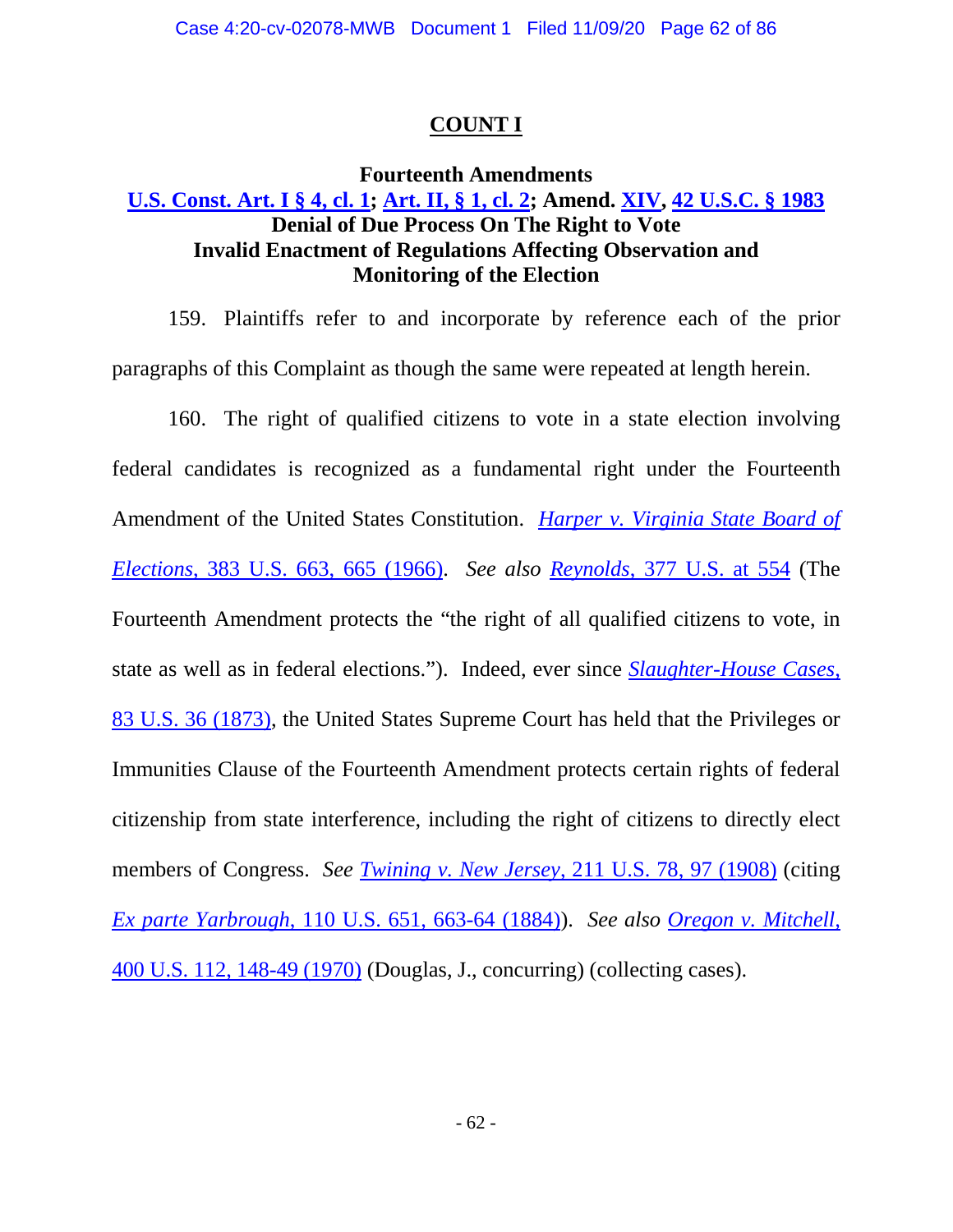161. The fundamental right to vote protected by the Fourteenth Amendment is cherished in our nation because it "is preservative of other basic civil and political rights." *Reynolds*, 377 U.S. at 562.

162. Voters have a "right to cast a ballot in an election free from the taint of intimidation and fraud," *Burson v. Freeman*, 504 U.S. 191, 211 (1992), and "[c]onfidence in the integrity of our electoral processes is essential to the functioning of our participatory democracy." *Purcell v. Gonzalez*, 549 U.S. 1, 4 (2006) (*per curiam*).

163. "Obviously included within the right to [vote], secured by the Constitution, is the right of qualified voters within a state to cast their ballots and have them counted" if they are validly cast. *United States v. Classic*, 313 U.S. 299, 315 (1941). "[T]he right to have the vote counted" means counted "at full value without dilution or discount." *Reynolds*, 377 U.S. at 555, n.29 (quoting *South v. Peters*, 339 U.S. 276, 279 (1950) (Douglas, J., dissenting)).

164. "Every voter in a federal . . . election, whether he votes for a candidate with little chance of winning or for one with little chance of losing, has a right under the Constitution to have his vote fairly counted, without its being distorted by fraudulently cast votes." *Anderson v. United States*, 417 U.S. 211, 227 (1974); *see also Baker v. Carr*, 369 U.S. 186, 208 (1962).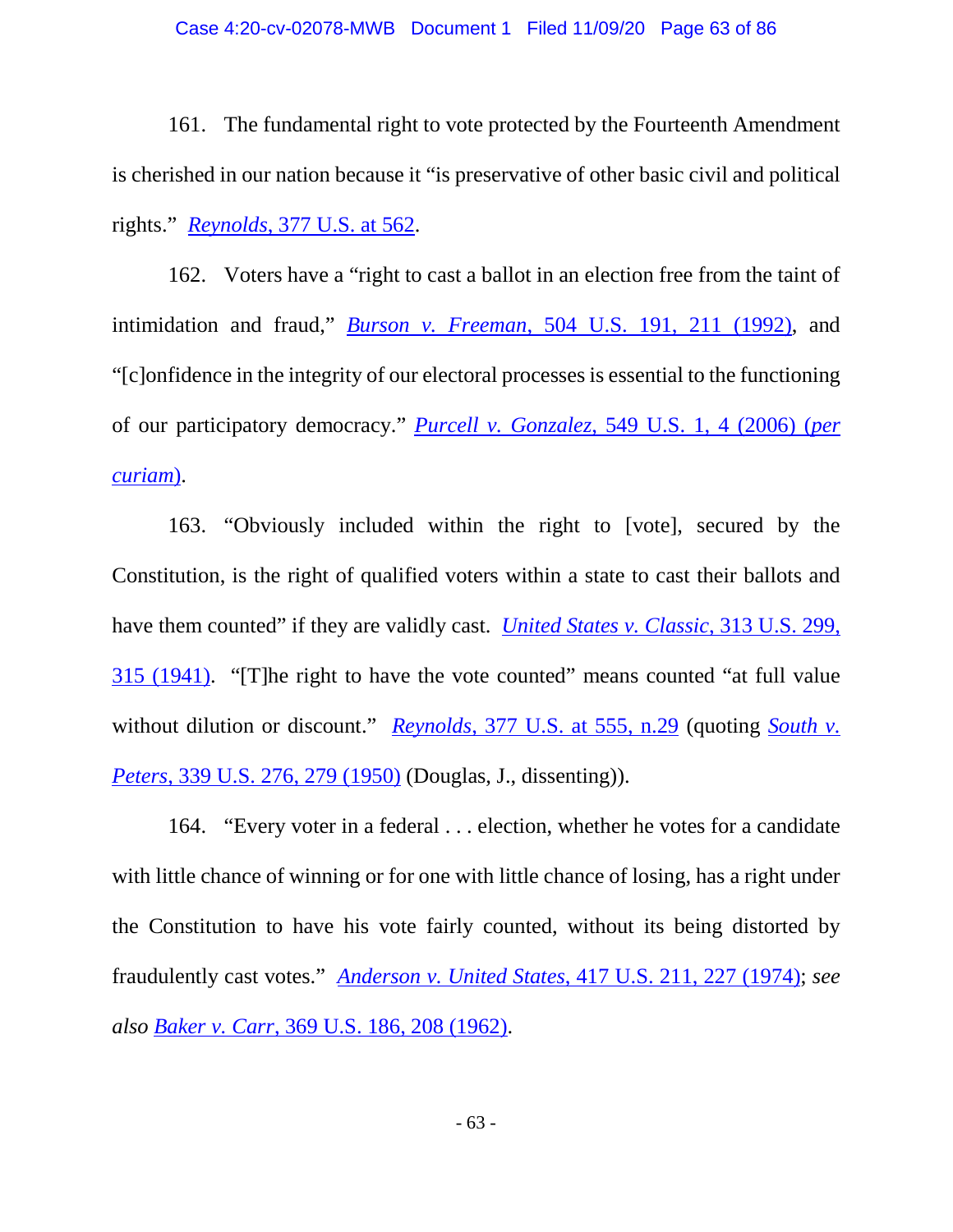165. Invalid or fraudulent votes "debase[]" and "dilute" the weight of each validly cast vote. *See Anderson*, 417 U.S. at 227.

166. The right to an honest [count] is a right possessed by each voting elector, and to the extent that the importance of his vote is nullified, wholly or in part, he has been injured in the free exercise of a right or privilege secured to him by the laws and Constitution of the United States." *Anderson*, 417 U.S. at 226 (quoting *Prichard v. United States*, 181 F.2d 326, 331 (6th Cir.), *aff'd due to absence of quorum*, 339 U.S. 974 (1950)).

167. Practices that promote the casting of illegal or unreliable ballots, or fail to contain basic minimum guarantees against such conduct, can violate the Fourteenth Amendment by leading to the dilution of validly cast ballots. *See Reynolds*, 377 U.S. at 555 ("[T]he right of suffrage can be denied by a debasement or dilution of the weight of a citizen's vote just as effectively as by wholly prohibiting the free exercise of the franchise.").

168. The Fourteenth Amendment Due Process Clause protects the right to vote from conduct by state officials which seriously undermines the fundamental fairness of the electoral process. *Marks v. Stinson*, 19 F.3d 873, 889 (3d Cir. 1994); *Griffin v. Burns*, 570 F.2d 1065, 1077-78 (1st Cir. 1978).

169. Separate from the Equal Protection Clause, the Fourteenth Amendment's due process clause protects the fundamental right to vote against "the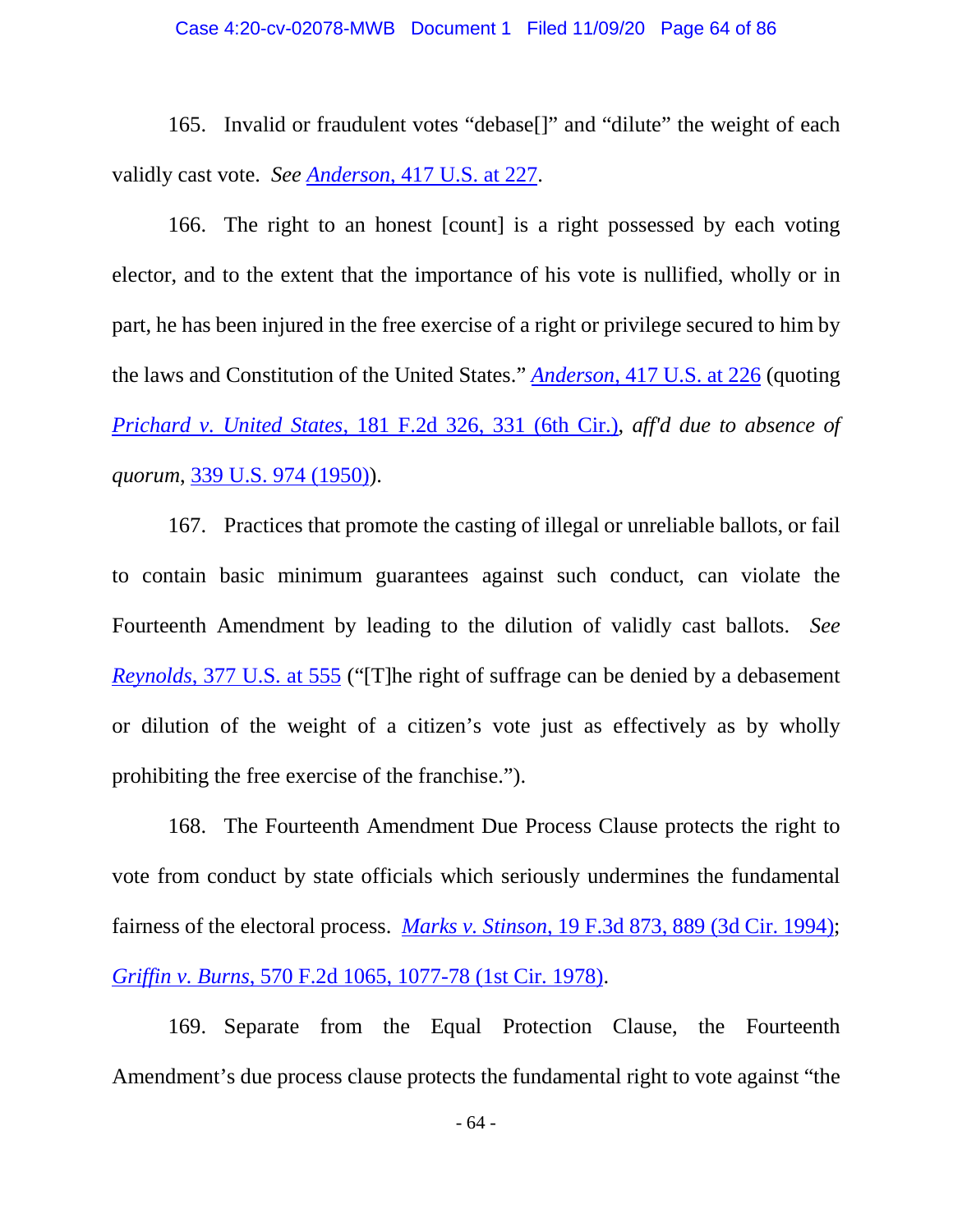disenfranchisement of a state electorate." *Duncan v. Poythress*, 657 F.2d 691, 702 (5th Cir. 1981).

170. "When an election process 'reaches the point of patent and fundamental unfairness,' there is a due process violation." *Florida State Conference of N.A.A.C.P. v. Browning*, 522 F.3d 1153, 1183-84 (11th Cir. 2008) (quoting *Roe v. Alabama,* 43 F.3d 574, 580 (11th Cir.1995) (citing *Curry v. Baker,* 802 F.2d 1302, 1315 (11th Cir.1986))). *See also Griffin*, 570 F.2d at 1077 ("If the election process itself reaches the point of patent and fundamental unfairness, a violation of the due process clause may be indicated and relief under § 1983 therefore in order."); *Marks v. Stinson,* 19 F.3d 873, 889 (3d Cir. 1994) (enjoining winning state senate candidate from exercising official authority where absentee ballots were obtained and cast illegally).

171. Part of courts' justification for such a ruling is the Supreme Court's recognition that the right to vote and to free and fair elections is one that is preservative of other basic civil and political rights. *See Black,* 209 F.Supp.2d at 900 (quoting *Reynolds,* 377 U.S. at 561-62 ("since the right to exercise the franchise in a free and unimpaired manner is preservative of other basic civil and political rights, any alleged infringement of the right of citizens to vote must be carefully and meticulously scrutinized.")); *see also Yick Wo v. Hopkins*, 118 U.S. 356, 370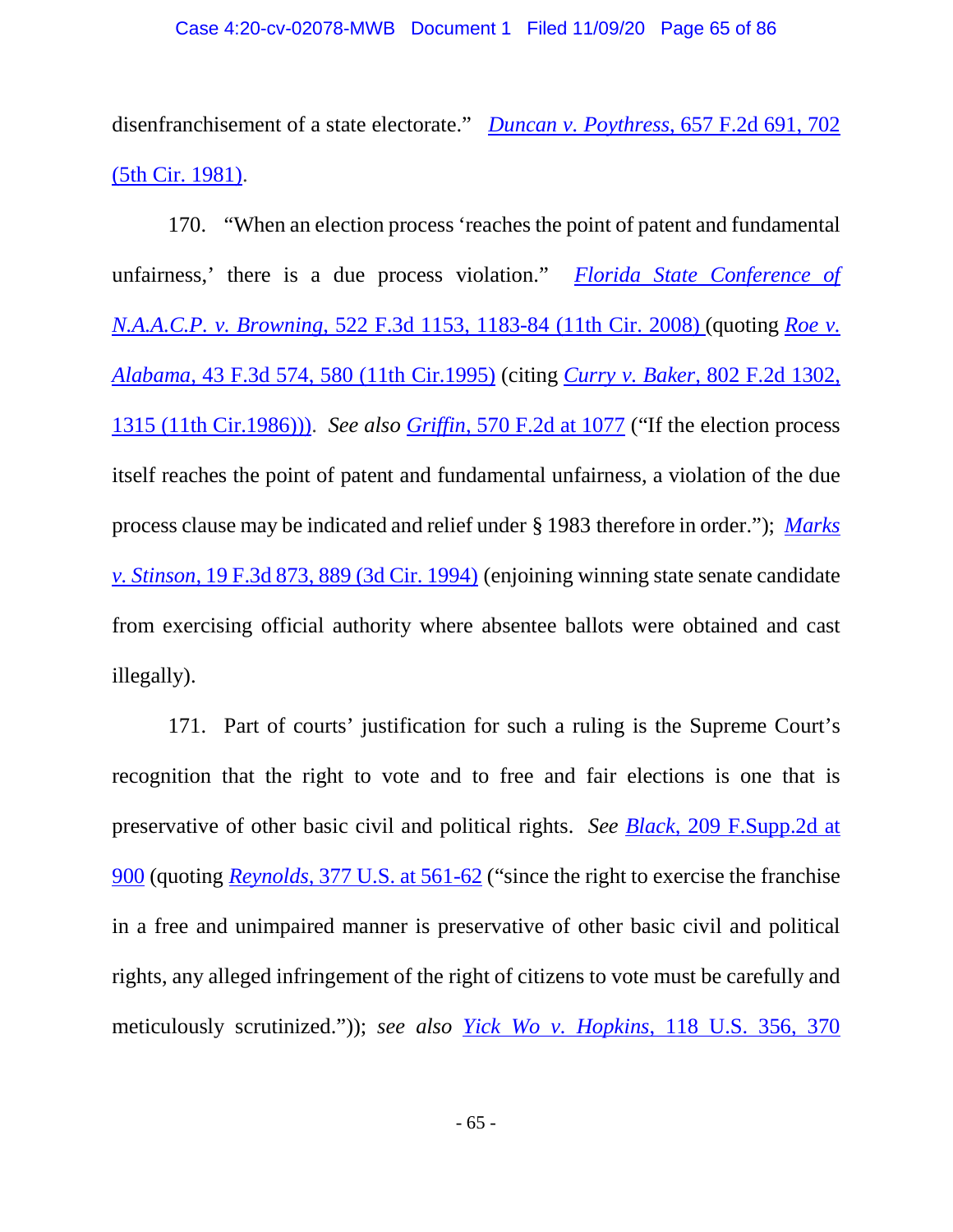#### Case 4:20-cv-02078-MWB Document 1 Filed 11/09/20 Page 66 of 86

(1886) ("the political franchise of voting … is regarded as a fundamental political right, because [*sic*] preservative of all rights.").

172. "[T]he right to vote, the right to have one's vote counted, and the right to have ones vote given equal weight are basic and fundamental constitutional rights incorporated in the due process clause of the Fourteenth Amendment to the Constitution of the United States." *Black,* 209 F. Supp. 2d at 900 (a state law that allows local election officials to impose different voting schemes upon some portions of the electorate and not others violates due process).

173. "Just as the equal protection clause of the Fourteenth Amendment prohibits state officials from improperly diluting the right to vote, the due process clause of the Fourteenth amendment forbids state officials from unlawfully eliminating that fundamental right." *Duncan,* 657 F.2d at 704.

174. "Having once granted the right to vote on equal terms, [Defendants] may not, by later arbitrary and disparate treatment, value one person's vote over that of another." *Bush*, 531 U.S. at 104-05.

175. In statewide and federal elections conducted in the Commonwealth of Pennsylvania, including without limitation the November 3, 2020 General Election, all candidates, political parties, and voters, including without limitation Plaintiffs, have a vested interest in being present and having meaningful access to observe and monitor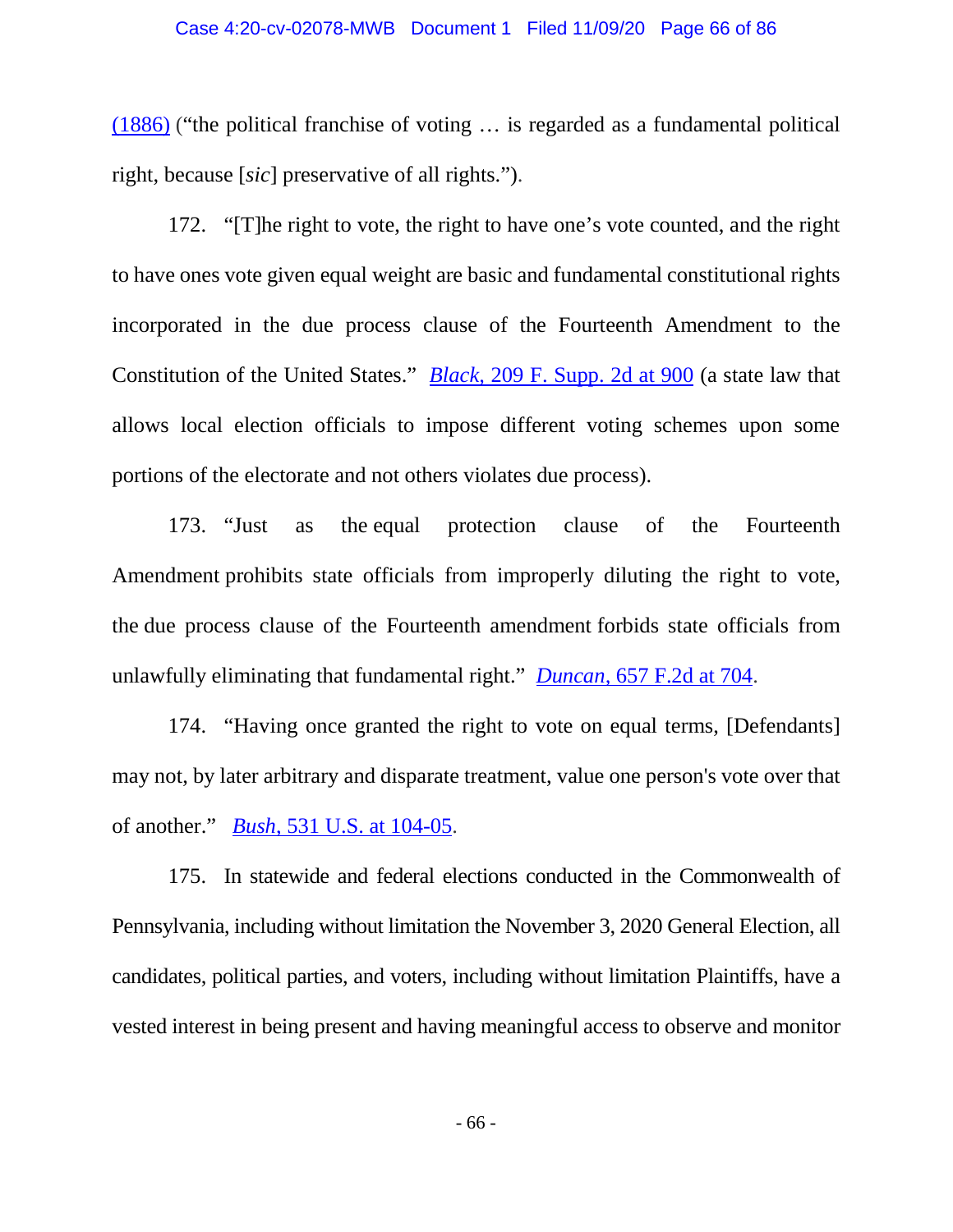### Case 4:20-cv-02078-MWB Document 1 Filed 11/09/20 Page 67 of 86

the electoral process to ensure that it is properly administered in every election district and otherwise free, fair, and transparent.

176. Moreover, through its provisions involving watchers and representatives, the Pennsylvania Election Code ensures that all candidates and political parties, including without limitation Plaintiff, the Trump Campaign, shall be "present" and have meaningful access to observe and monitor the electoral process to ensure that it is properly administered in every election district and otherwise free, fair, and transparent.

177. Defendants have a duty to guard against deprivation of the right to vote through the dilution of validly cast ballots by ballot fraud or election tampering.

178. Rather than heeding these mandates and duties, Defendants arbitrarily and capriciously denied the Trump Campaign meaningful access to observe and monitor the electoral process by: (a) mandating that representatives at the precanvass and canvass of all absentee and mail-ballots be either Pennsylvania barred attorneys or qualified registered electors of the county in which they sought to observe and monitor; and (b) not allowing watchers and representatives to visibly see and review all envelopes containing official absentee and mail-in ballots either at the time or before they were opened and/or when such ballots were counted and recorded. Instead, Defendants refused to credential all of the Trump Campaign's submitted watchers and representatives and/or kept Trump Campaign's watchers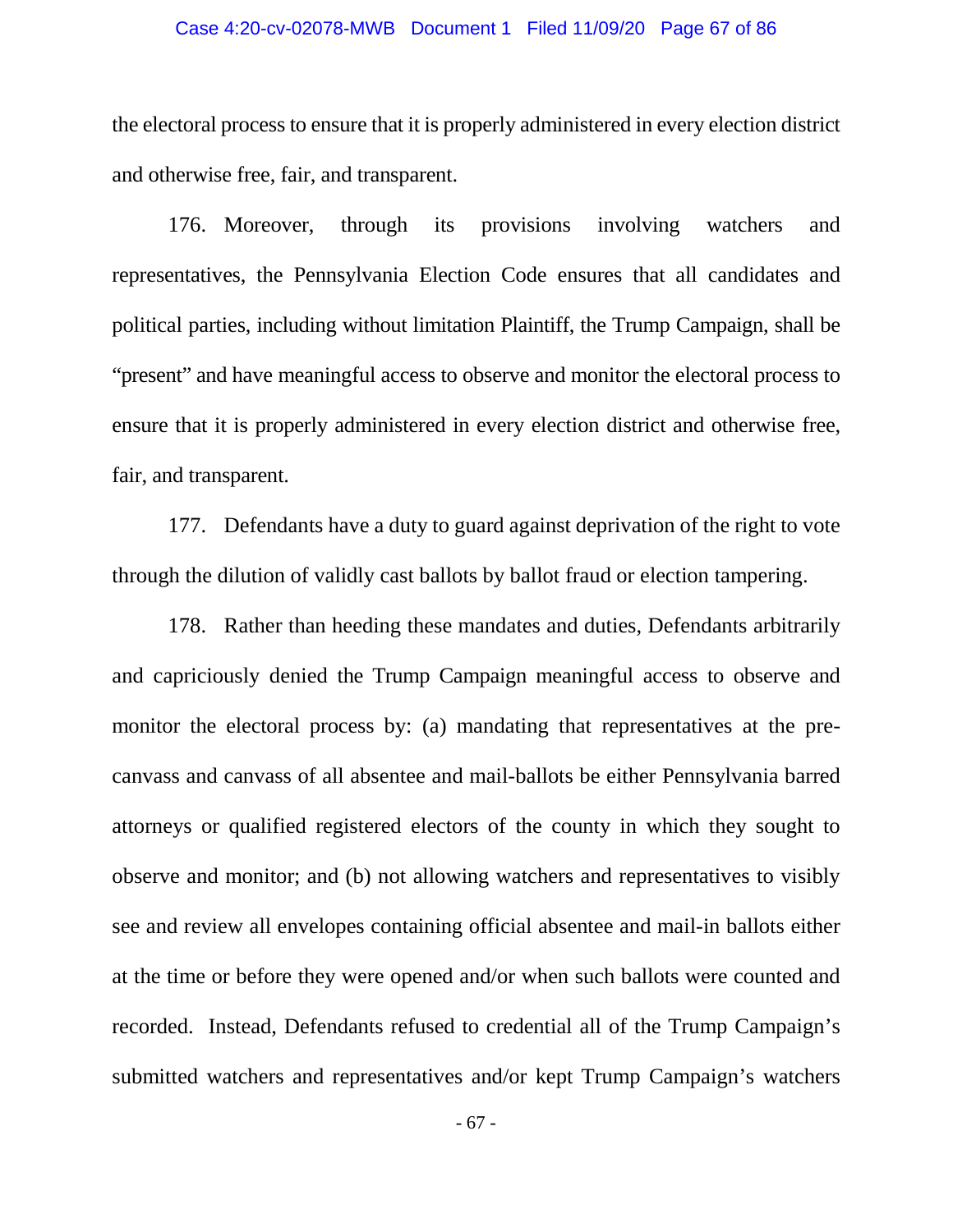### Case 4:20-cv-02078-MWB Document 1 Filed 11/09/20 Page 68 of 86

and representatives by security and metal barricades from the areas where the inspection, opening, and counting of absentee and mail-in ballots were taking place. Consequently, Defendants created a system whereby it was physically impossible for the candidates and political parties to view the ballots and verify that illegally cast ballots were not opened and counted.

179. Defendants intentionally and/or arbitrarily and capriciously denied Plaintiffs access to and/or obstructed actual observation and monitoring of the absentee and mail-in ballots being pre-canvassed and canvassed by Defendants.

180. Defendants have acted and will continue to act under color of state law to violate the right to vote and due process as secured by the Fourteenth Amendment to the United States Constitution.

181. Plaintiffs have no adequate remedy at law and will suffer serious and irreparable harm unless the injunctive relief requested herein is granted.

### **COUNT II**

# **Fourteenth Amendment U.S. Const. Amend. XIV, 42 U.S.C. § 1983 Denial of Equal Protection Invalid Enactment of Regulations Affecting Observation and Monitoring of the Election**

182. Plaintiffs refer to and incorporate by reference each of the prior paragraphs of this Complaint as though the same were repeated at length herein.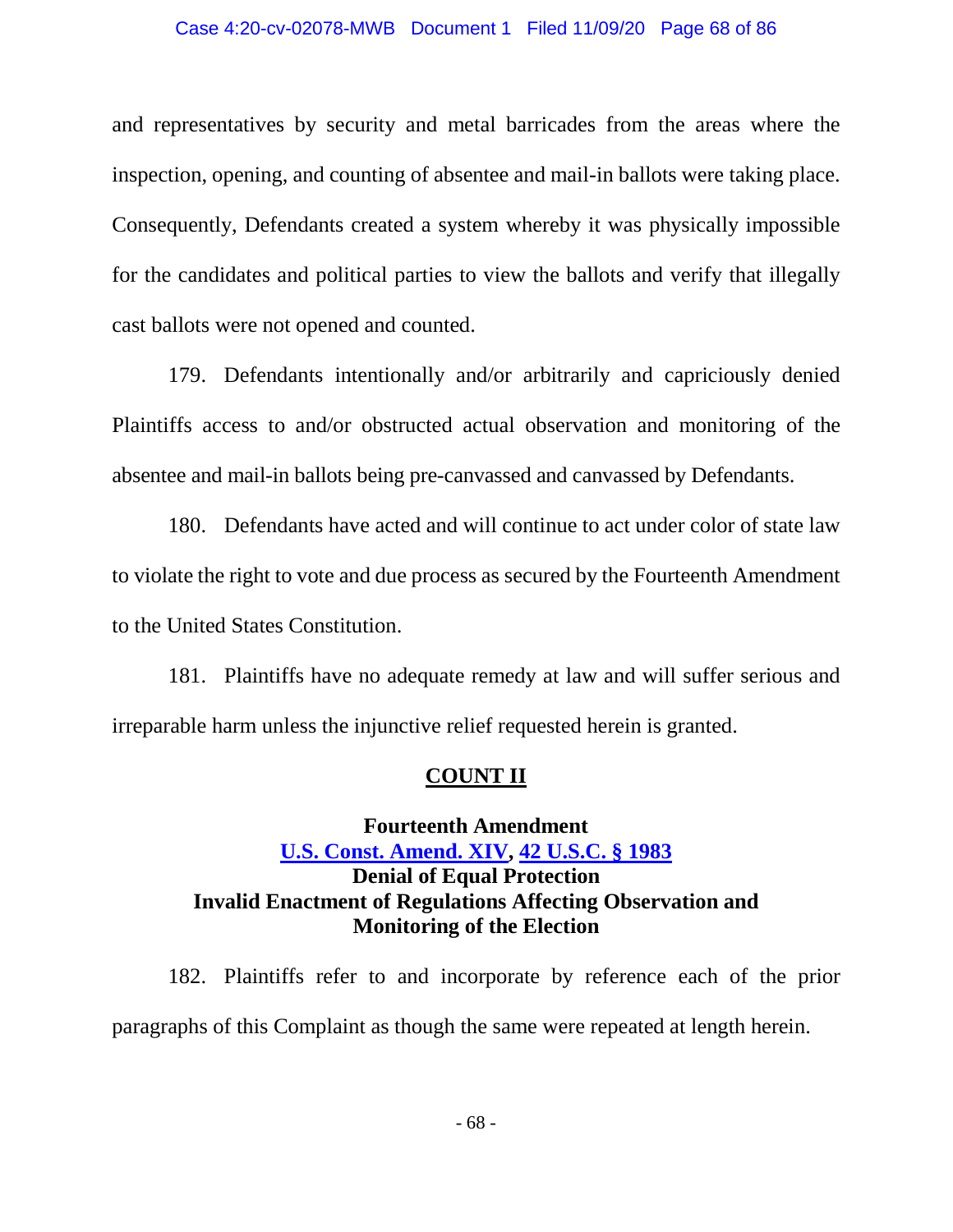### Case 4:20-cv-02078-MWB Document 1 Filed 11/09/20 Page 69 of 86

183. The equal enforcement of election laws is necessary to preserve our most basic and fundamental rights.

184. The requirement of equal protection is particularly stringently enforced as to laws that affect the exercise of fundamental rights, including the right to vote.

185. In statewide and federal elections conducted in the Commonwealth of Pennsylvania, including without limitation the November 3, 2020 General Election, all candidates, political parties, and voters, including without limitation Plaintiffs, have a vested interest in being present and having meaningful access to observe and monitor the electoral process in each County to ensure that it is properly administered in every election district and otherwise free, fair, and transparent.

186. Moreover, through its provisions involving watchers and representatives, the Pennsylvania Election Code ensures that all candidates and political parties in each County, including the Trump Campaign, have meaningful access to observe and monitor the electoral process to ensure that it is properly administered in every election district and otherwise free, fair, and transparent. *See, e.g.,* 25 P.S. §§ 3146.8(b) & (g)(1.1)-(2).

187. Defendants have a duty to treat the voting citizens in each County in the same manner as the citizens in other Counties in Pennsylvania.

188. Rather than heeding these mandates and duties, Defendants denied the Trump Campaign equal rights to meaningful access to observe and monitor the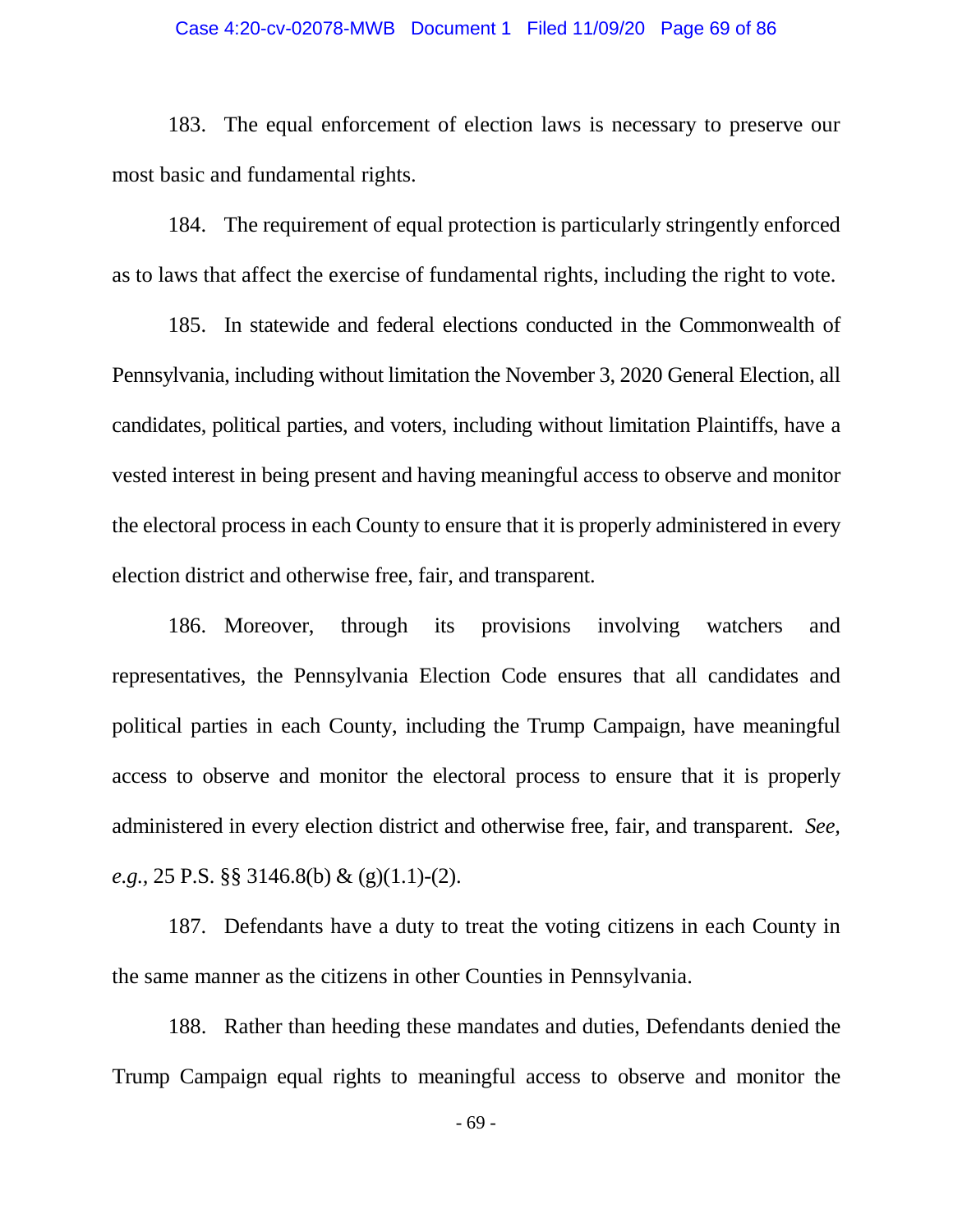### Case 4:20-cv-02078-MWB Document 1 Filed 11/09/20 Page 70 of 86

electoral process enjoyed by citizens in other Pennsylvania Counties by: (a) mandating that representatives at the pre-canvass and canvass of all absentee and mail-ballots be either Pennsylvania barred attorneys or qualified registered electors of the county in which they sought to observe and monitor; and (b) not allowing watchers and representatives to visibly see and review all envelopes containing official absentee and mail-in ballots either at or before they were opened and/or when such ballots were counted and recorded. Instead, Defendants refused to credential all of the Trump Campaign's submitted watchers and representatives and/or kept Trump Campaign's watchers and representatives by security and metal barricades from the areas where the inspection, opening, and counting of absentee and mail-in ballots were taking place. Consequently, Defendants created a system whereby it was physically impossible for the candidates and political parties to view the ballots and verify that illegally cast ballots were not opened and counted.

189. Other Pennsylvania county boards of elections provided watchers and representatives of candidates and political parties, including without limitation watchers and representatives of the Trump Campaign, with appropriate access to view the absentee and mail-in ballots being pre-canvassed and canvassed by those county election boards and without restricting representatives by any county residency or Pennsylvania bar licensure requirements.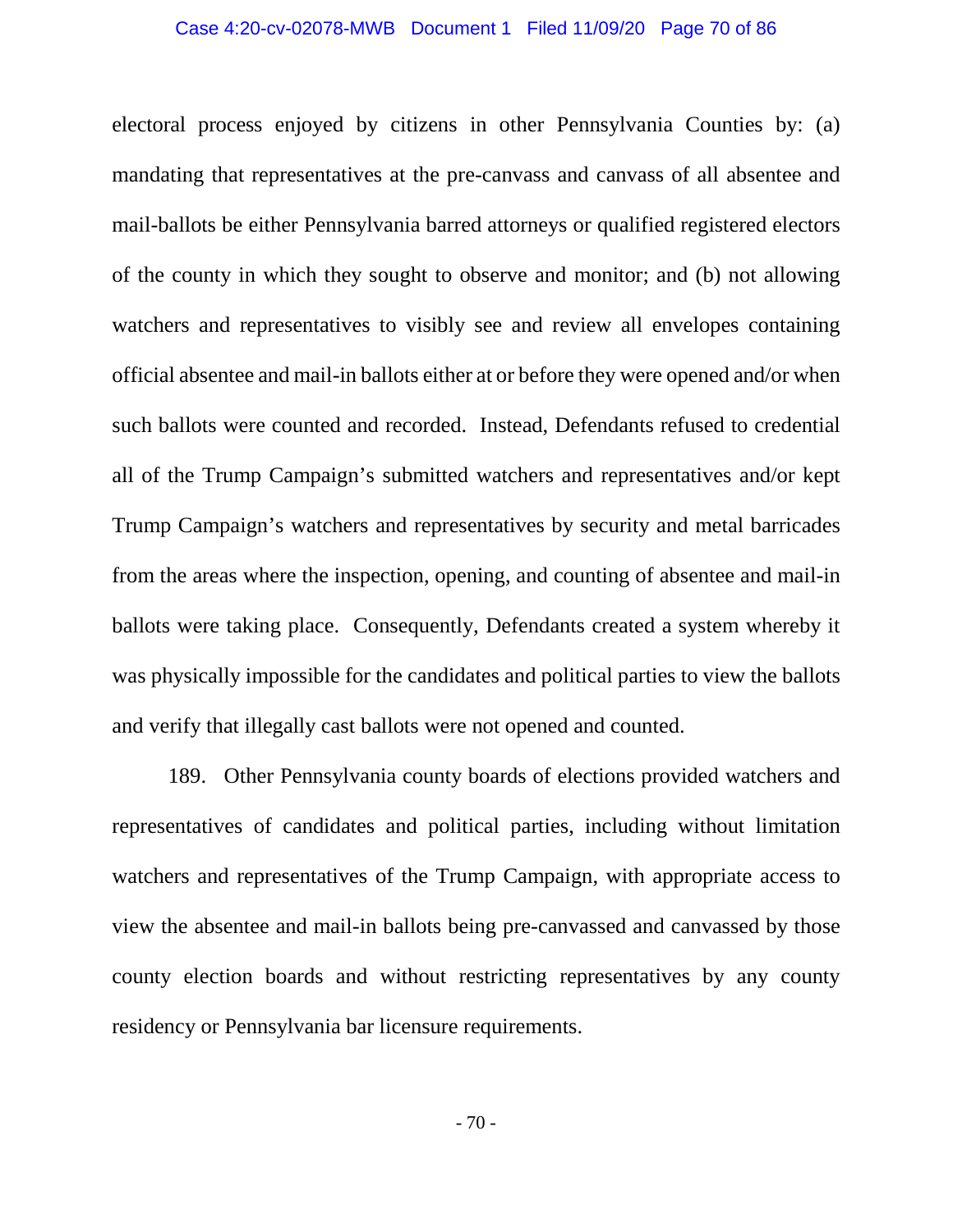190. Defendants intentionally and/or arbitrarily and capriciously denied Plaintiffs access to and/or obstructed actual observation and monitoring of the absentee and mail-in ballots being pre-canvassed and canvassed by Defendants, depriving them of the equal protection of those state laws enjoyed by citizens in other Counties.

191. Defendants have acted and will continue to act under color of state law to violate Plaintiffs' right to be present and have actual observation and access to the electoral process as secured by the Equal Protection Clause of the United States Constitution.

192. Plaintiffs have no adequate remedy at law and will suffer serious and irreparable harm unless the injunctive relief requested herein is granted.

### **COUNT III**

# **U.S. Const. Art. I, §4, cl. 1 & Art. II, § 1, cl. 2 Violation of the Electors & Elections Clauses**

193. Plaintiffs incorporate each of the prior allegations in this complaint.

194. The Electors Clause states that "[e]ach State shall appoint, in such Manner as *the Legislature* thereof may direct, a Number of Electors" for President. U.S. Const. art. II, § 1, cl. 2 (emphasis added). Likewise, the Elections Clause of the U.S. Constitution states that "[t]he Times, Places, and Manner of holding Elections for Senators and Representatives, shall be prescribed in each State by *the Legislature* thereof." U.S. Const. art. I, § 4, cl. 1 (emphasis added).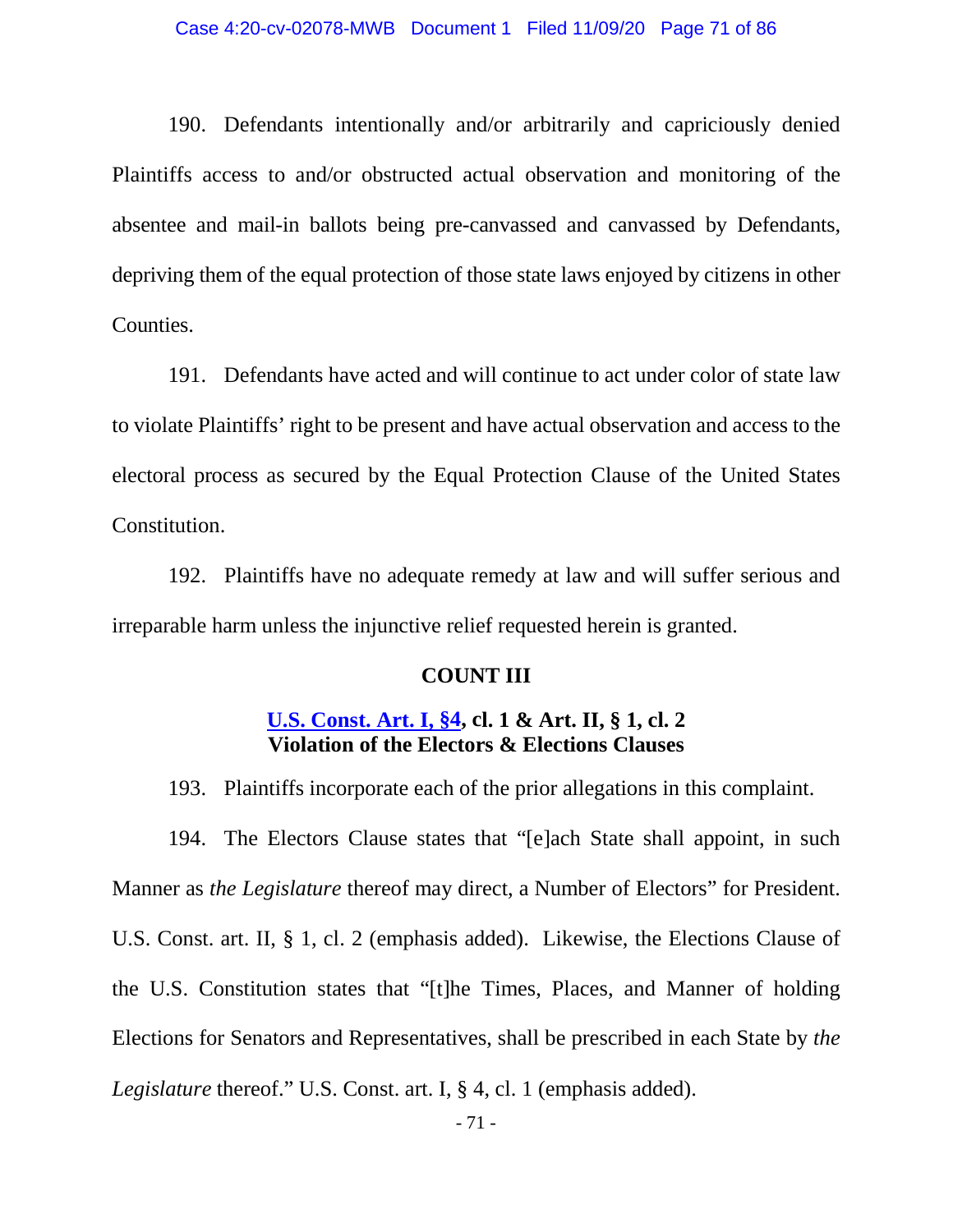195. The Legislature is "'the representative body which ma[kes] the laws of the people.'" *Smiley*, 285 U.S. at 365.

196. Regulations of congressional and presidential elections, thus, "must be in accordance with the method which the state has prescribed for legislative enactments." *Id*. at 367; *see also Ariz. State Legislature v. Ariz. Indep. Redistricting Comm'n*, 135 S. Ct. 2652, 2668 (2015).

197. In Pennsylvania, "[t]he legislative power of this Commonwealth shall be vested in a General Assembly, which shall consist of a Senate and a House of Representative." Pa. Const. Art. II, § 1. *See also Winston,* 91 A. at 522; *Patterson,*  60 Pa. at 75.

198. Defendants, as a member of the Governor's Executive Board and county boards of elections, are not part of the General Assembly and cannot exercise legislative power. Rather, Defendants' power is limited to "tak[ing] care that the laws be faithfully executed." Pa. Const. Art. IV, § 2.

199. Because the United States Constitution reserves for the General Assembly the power to set the time, place, and manner of holding elections for the President and Congress, county boards of elections and state executive officers have no authority to unilaterally exercise that power, much less to hold them in ways that conflict with existing legislation.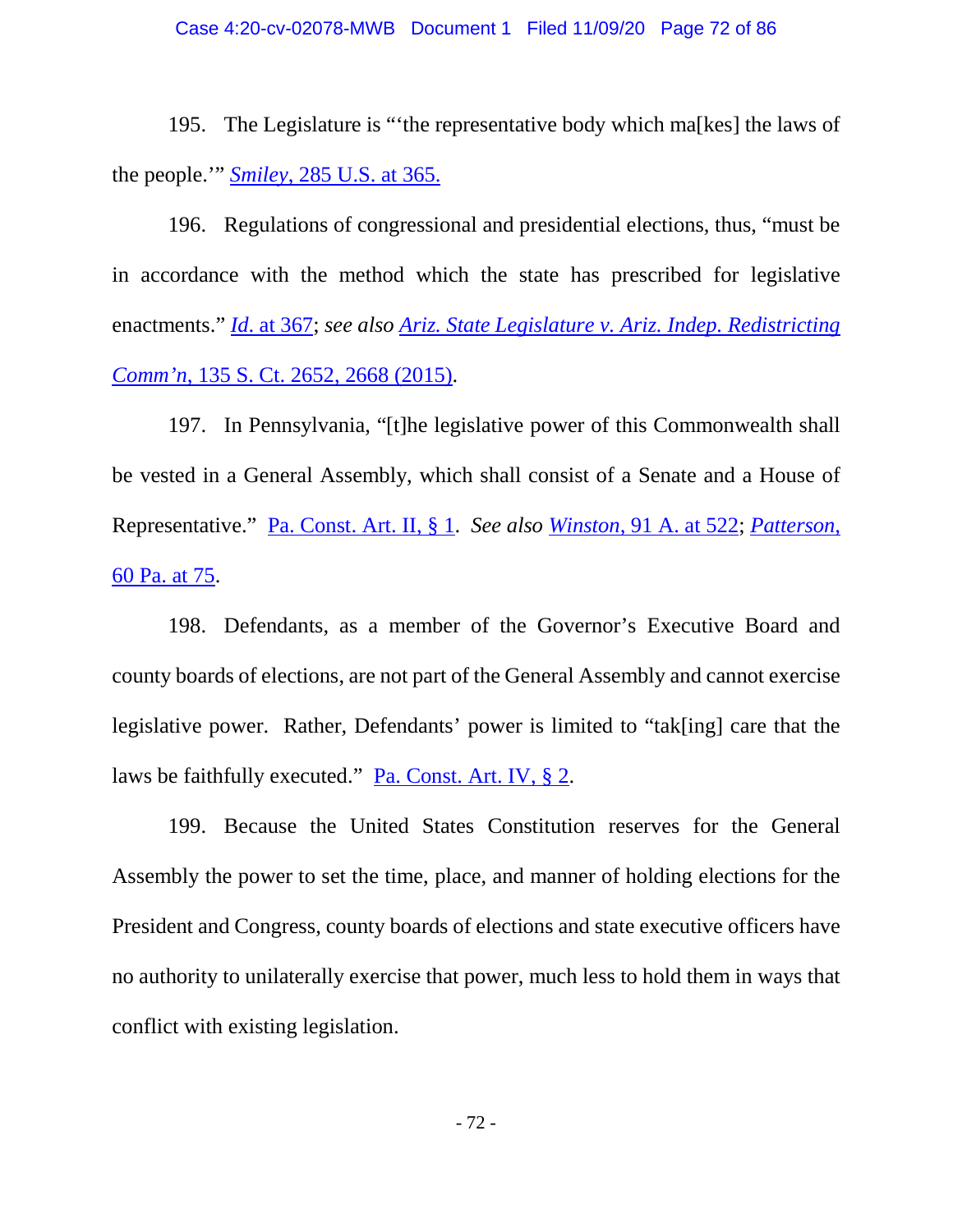### Case 4:20-cv-02078-MWB Document 1 Filed 11/09/20 Page 73 of 86

200. Through its provisions involving watchers and representatives, the Pennsylvania Election Code ensures that all candidates and political parties, including without limitation Plaintiff, the Trump Campaign, shall be "present" and have meaningful access to observe and monitor the electoral process to ensure that it is properly administered in every election district and otherwise free, fair, and transparent. *See, e.g.,* 25 P.S. §§ 3146.8(b) & (g)(1.1)-(2).

201. Defendants are not the legislature, and their unilateral decision to implement rules and procedures that deny Plaintiffs the ability to be "present" and have meaningful access to observe and monitor the electoral process violates the Electors and Elections Clauses of the United States Constitution.

202. Plaintiffs have no adequate remedy at law and will suffer serious and irreparable harm unless the injunctive relief requested herein is granted.

## **COUNT IV**

# **Fourteenth Amendment U.S. Const. Amend. XIV, 42 U.S.C. § 1983 Denial of Equal Protection Disparate Treatment of Absentee/Mail-In Voters Among Different Counties**

203. Plaintiffs incorporate each of the prior allegations in this Complaint.

204. According to the Supreme Court, the Fourteenth Amendment of the United States Constitution protects the "the right of all qualified citizens to vote … in federal elections." *Reynolds*, 77 U.S. at 554. Consequently, state election laws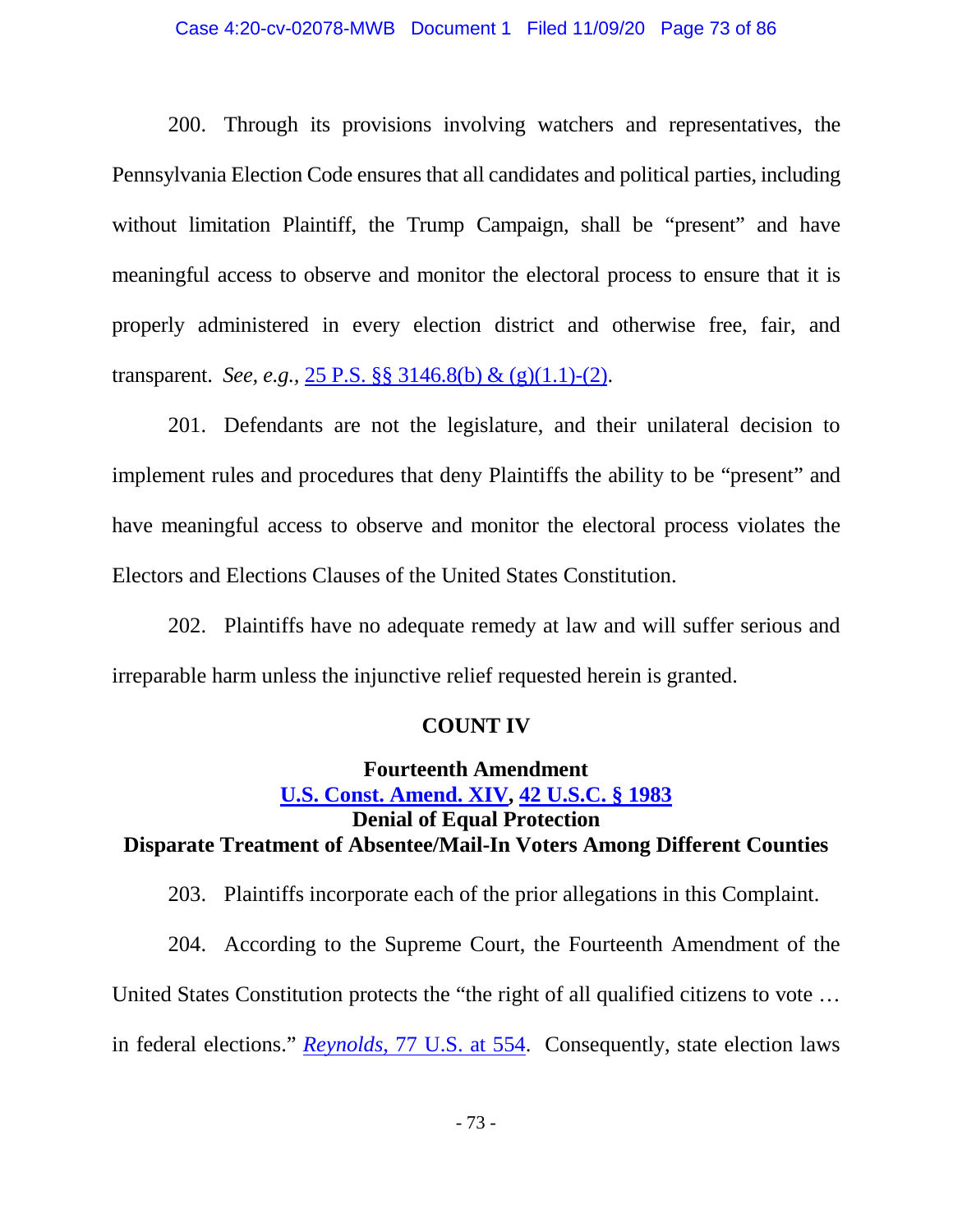may not "deny to any person within" the state's "jurisdiction the equal protection of the laws." U.S. Const. amend. XIV, §1, cl. 4.

205. The Equal Protection Clause requires States to "'avoid arbitrary and disparate treatment of the members of its electorate.'" *Charfauros v. Bd. of Elections*, 249 F.3d 941, 951 (9th Cir. 2001) (*quoting Bush*, 531 U.S. at 105). That is, each citizen "has a constitutionally protected right to participate in elections on an equal basis with other citizens in the jurisdiction." *Dunn v. Bloomstein*, 405 U.S. 330, 336 (1972). A qualified voter "is no more nor no less so because he lives in the city or on the farm. This is the clear and strong command of our Constitution's Equal Protection Clause." *Reynolds*, 377 U.S. at 568; *see also Gray v. Sanders*, 372 U.S. 368, 380 (1963) ("The idea that every voter is equal to every other voter in his State, when he casts his ballot in favor of one of several competing candidates, underlies many of [the Supreme Court's] decisions."). "[H]aving once granted the right to vote on equal terms, the State may not, by later arbitrary and disparate treatment, value one person's vote over that of another." *Bush*, 531 U.S. at 104-05.

206. "The right to vote extends to all phases of the voting process, from being permitted to place one's vote in the ballot box to having that vote actually counted. Thus, the right to vote applies equally to the 'initial allocation of the franchise' as well as 'the manner of its exercise.' Once the right to vote is granted, a state may not draw distinctions between voters that are inconsistent with the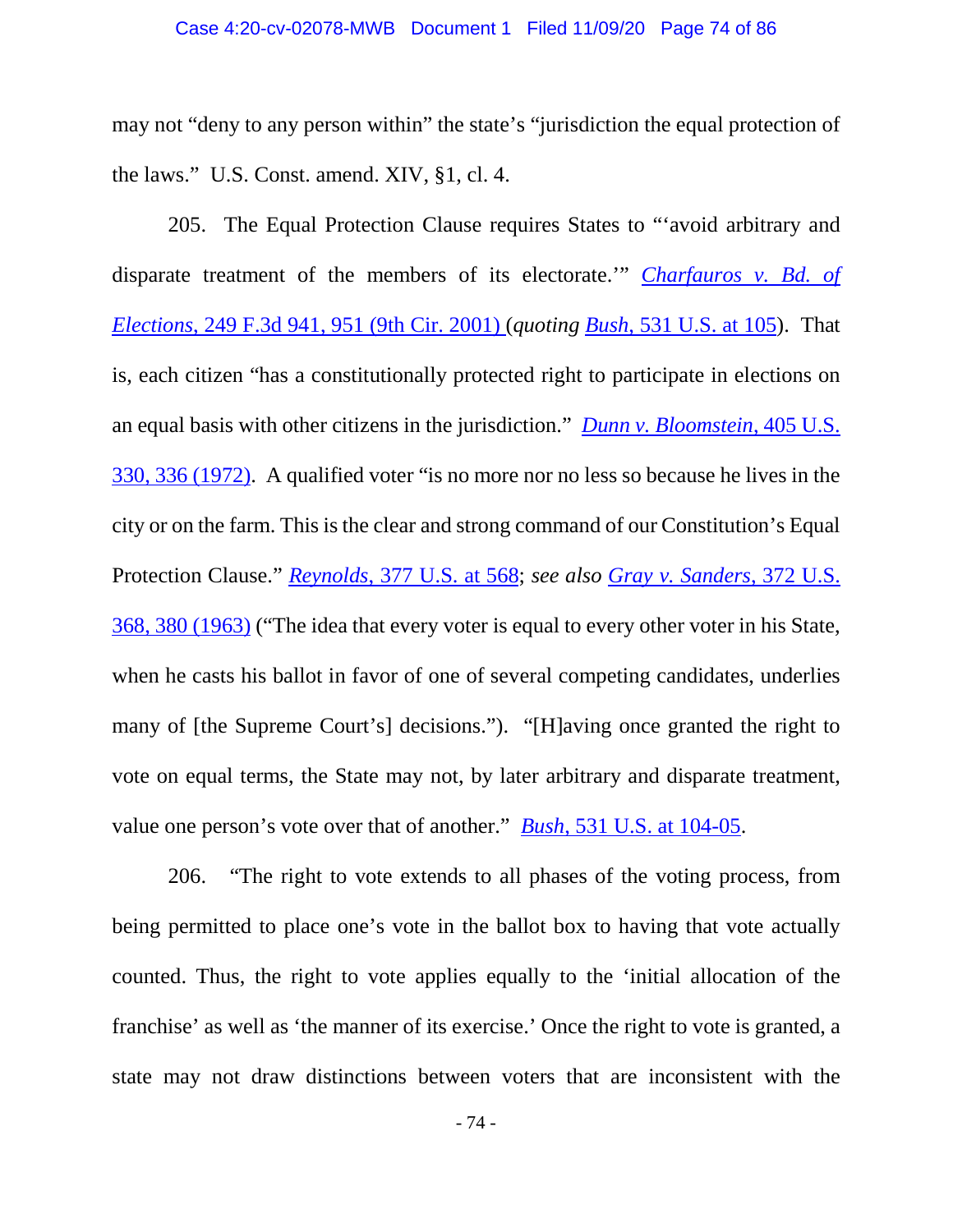guarantees of the Fourteenth Amendment's equal protection clause." *Pierce,* 324 F. Supp. 2d at 695.

207. "[T]reating voters differently" thus "violate[s] the Equal Protection Clause" when the disparate treatment is the result of arbitrary, ad hoc processes. *Charfauros*, 249 F.3d at 954. Indeed, a "minimum requirement for non-arbitrary treatment of voters [is] necessary to secure the fundamental right [to vote]." *Bush*, 531 U.S. at 105.

208. The use of "standardless" procedures can violate the Equal Protection Clause. *Bush*, 531 U.S. at 103. "The problem inheres in the absence of specific standards to ensure … equal application" of even otherwise unobjectionable principles. *Id.* at 106. Any voting system that involves discretion by decision makers about how or where voters will vote must be "confined by specific rules designed to ensure uniform treatment." *Id. See also Thomas v. Independence Twp.*, 463 F.3d 285, 297 (3d Cir. 2006) (Equal Protection Clause prohibits the "selective enforcement" of a law based on an unjustifiable standard); *United States v. Batchelder*, 442 U.S. 114, 125 n.9, 99 S. Ct. 2198, 60 L. Ed. 2d 755 (1979).

209. Allowing a patchwork of different rules from county to county, and as between similarly situated absentee and mail-in voters, in a statewide election involving federal and state candidates implicates equal protection concerns. *Pierce*, 324 F. Supp. 2d at 698-99. *See also Gray*, 372 U.S. at 379-81 (a county unit system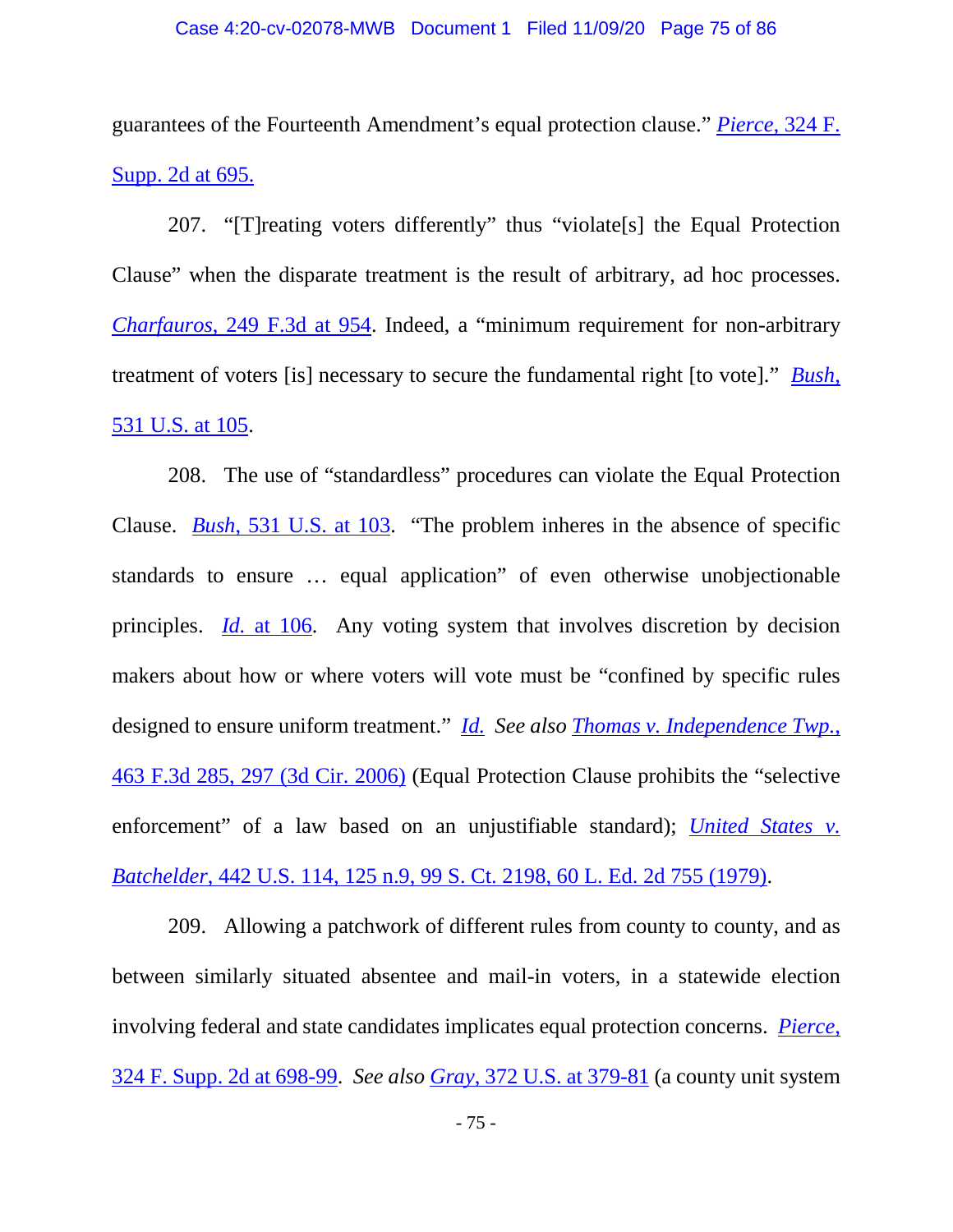#### Case 4:20-cv-02078-MWB Document 1 Filed 11/09/20 Page 76 of 86

which weights the rural vote more heavily than the urban vote and weights some small rural counties heavier than other larger rural counties violates the Equal Protection Clause and its one-person, one-vote jurisprudence).

210. The equal enforcement of election laws is necessary to preserve our most basic and fundamental rights. Moreover, the requirement of equal treatment is particularly stringently enforced as to laws that affect the exercise of fundamental rights, *see Reed v. Town of Gilbert*, 135 S. Ct. 2218, 2226 (2015), including the right to vote.

211. Because of Defendants' conduct, votersin some counties have been and being treated differently than voters in other counties—and for no good reason. A voter in any of the counties covered by the Defendant County Elections Boards, who received notice of a defective mail-in ballot and an opportunity to cure it by correcting the ballot or casting a new one before Election Day or by casting a provisional ballot at the polling place on Election Day, has had or may have his vote counted. But voters like Mr. Henry, who received no such opportunity, will not, as their votes were rejected as having been improperly cast and thus void.

212. That "different standards have been employed in different counties across the Commonwealth of Pennsylvania to determine whether an absentee ballot should be counted" is the "kind of disparate treatment" that violates "the equal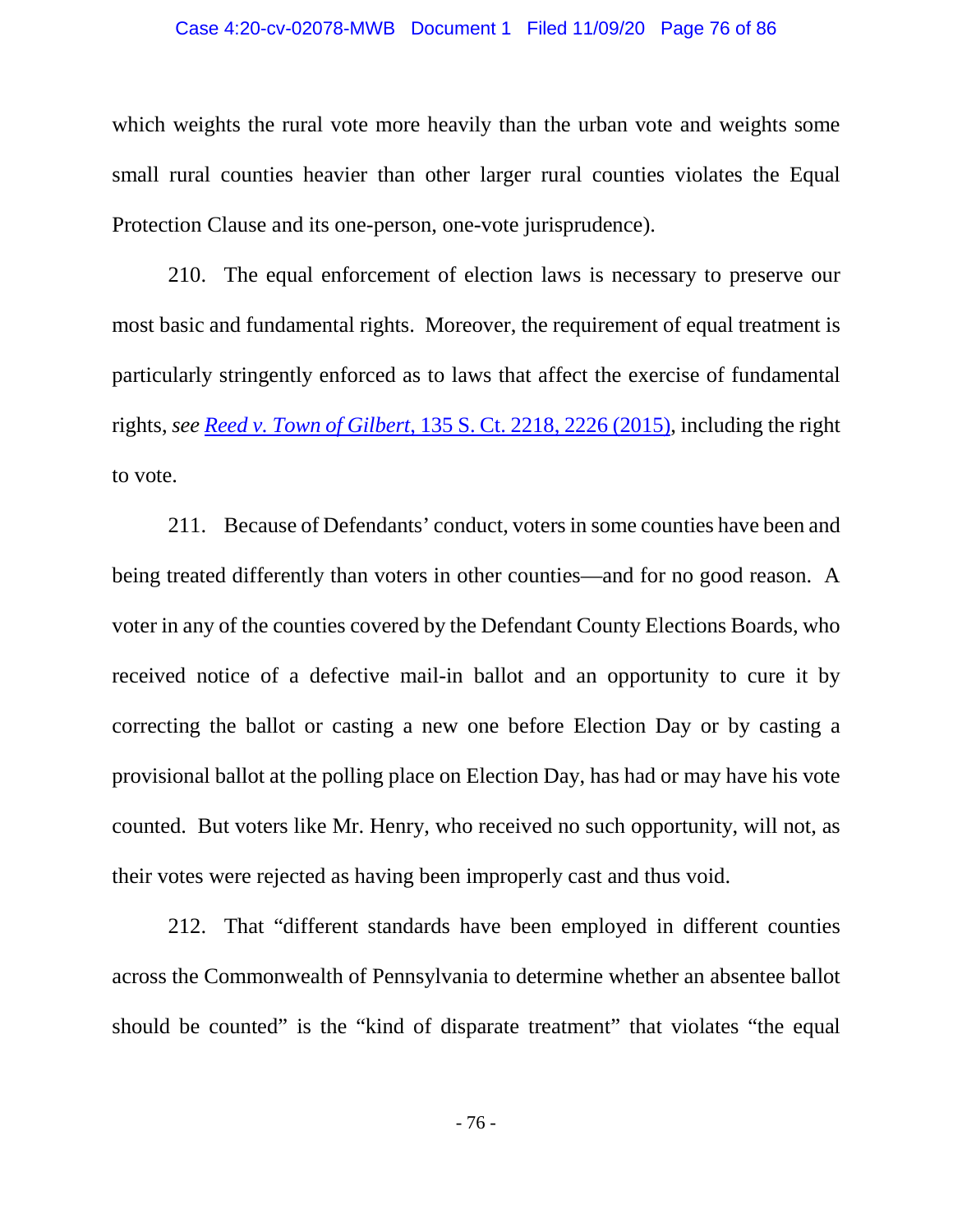protection clause because uniform standards will not be used statewide to discern the legality of a vote in a statewide election." *Pierce*, 324 F. Supp. 2d at 699.

213. Plaintiffs have no adequate remedy at law and will suffer serious and irreparable harm unless the injunctive relief requested herein is granted.

## **COUNT V**

## **U.S. Const. Art. I, §4, & Art. II, § 1 Violation of the Electors & Elections Clauses**

214. Plaintiffs incorporate each of the prior allegations in this complaint.

215. The Electors Clause states that "[e]ach State shall appoint, in such Manner as *the Legislature* thereof may direct, a Number of Electors" for President. Art. II, § 1, cl. 2 (emphasis added). Likewise, the Elections Clause of the U.S. Constitution states that "[t]he Times, Places, and Manner of holding Elections for Senators and Representatives, shall be prescribed in each State by *the Legislature* thereof." Art. I, § 4, cl. 1 (emphasis added).

216. The Legislature is "'the representative body which ma[kes] the laws of the people.'" *Smiley*, 285 U.S. at 1932.

217. Regulations of congressional and presidential elections, thus, "must be in accordance with the method which the state has prescribed for legislative enactments." *Id*. at 367; *see also Ariz. State Legislature v. Ariz. Indep. Redistricting Comm'n*, 135 S. Ct. 2652, 2668 (2015).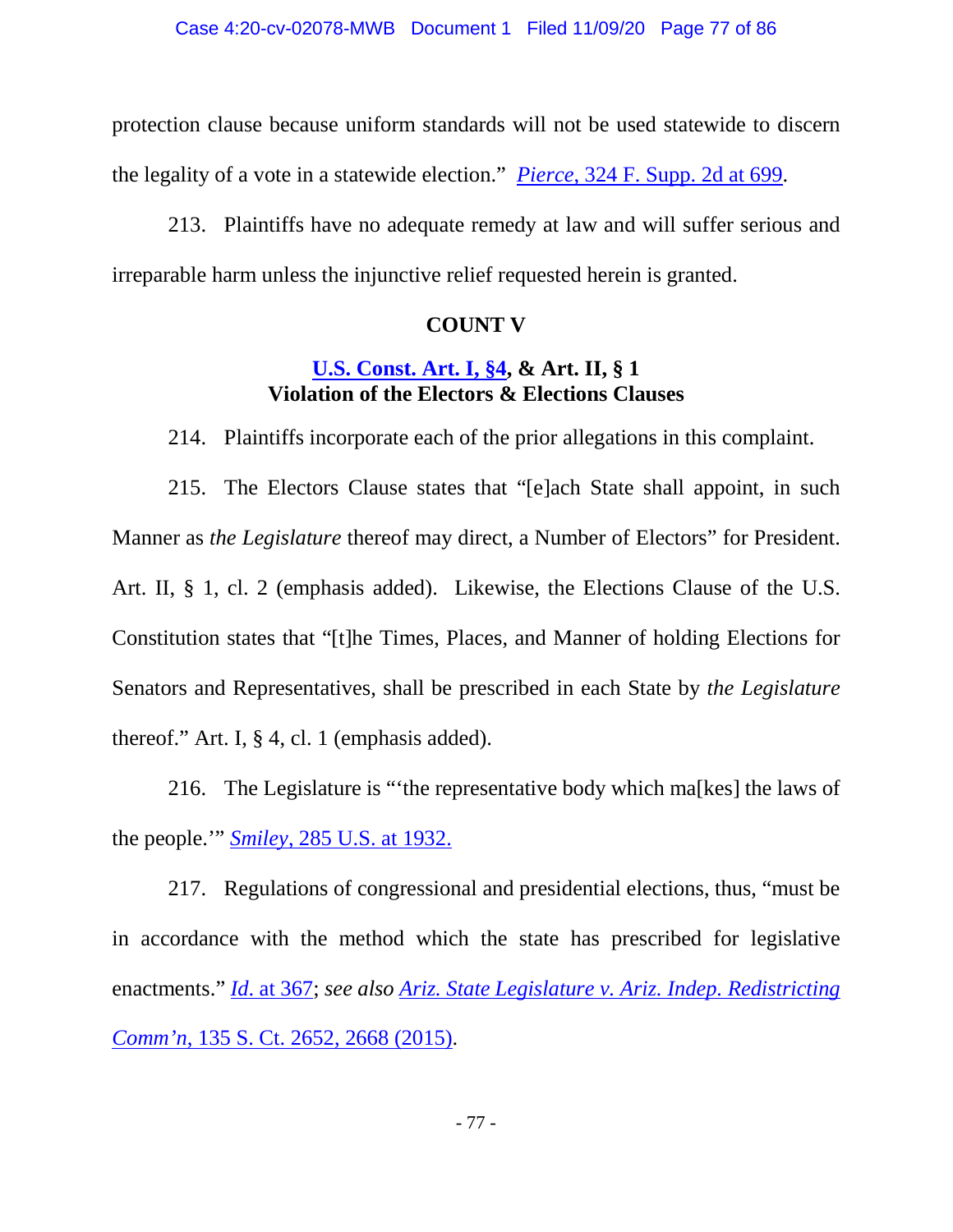218. In Pennsylvania, "[t]he legislative power of this Commonwealth shall be vested in a General Assembly, which shall consist of a Senate and a House of Representative." Pa. Const. Art. II, § 1. *See also Winston,* 91 A. at 522; *Patterson,*  60 Pa. at 75.

219. Defendants, as a member of the Governor's Executive Board and county boards of elections, are not part of the General Assembly and cannot exercise legislative power. Rather, Defendants' power is limited to "tak[ing] care that the laws be faithfully executed." Pa. Const. Art. IV, § 2.

220. Because the United States Constitution reserves for the General Assembly the power to set the time, place, and manner of holding elections for the President and Congress, county boards of elections and state executive officers have no authority to unilaterally exercise that power, much less to hold them in ways that conflict with existing legislation.

221. According to the Pennsylvania Supreme Court, "although the Election Code provides the procedures for casting and counting a vote by mail, it does not provide for the 'notice and opportunity to cure' procedure[.]" *Pa. Democratic Party*, 2020 Pa. LEXIS 4872, at \*56. Moreover, "[t]o the extent that a voter is at risk for having his or her ballot rejected due to minor errors made in contravention of those requirements, … the decision to provide a 'notice and opportunity to cure' procedure to alleviate that risk is one best suited for the Legislature[,] . . . particularly in light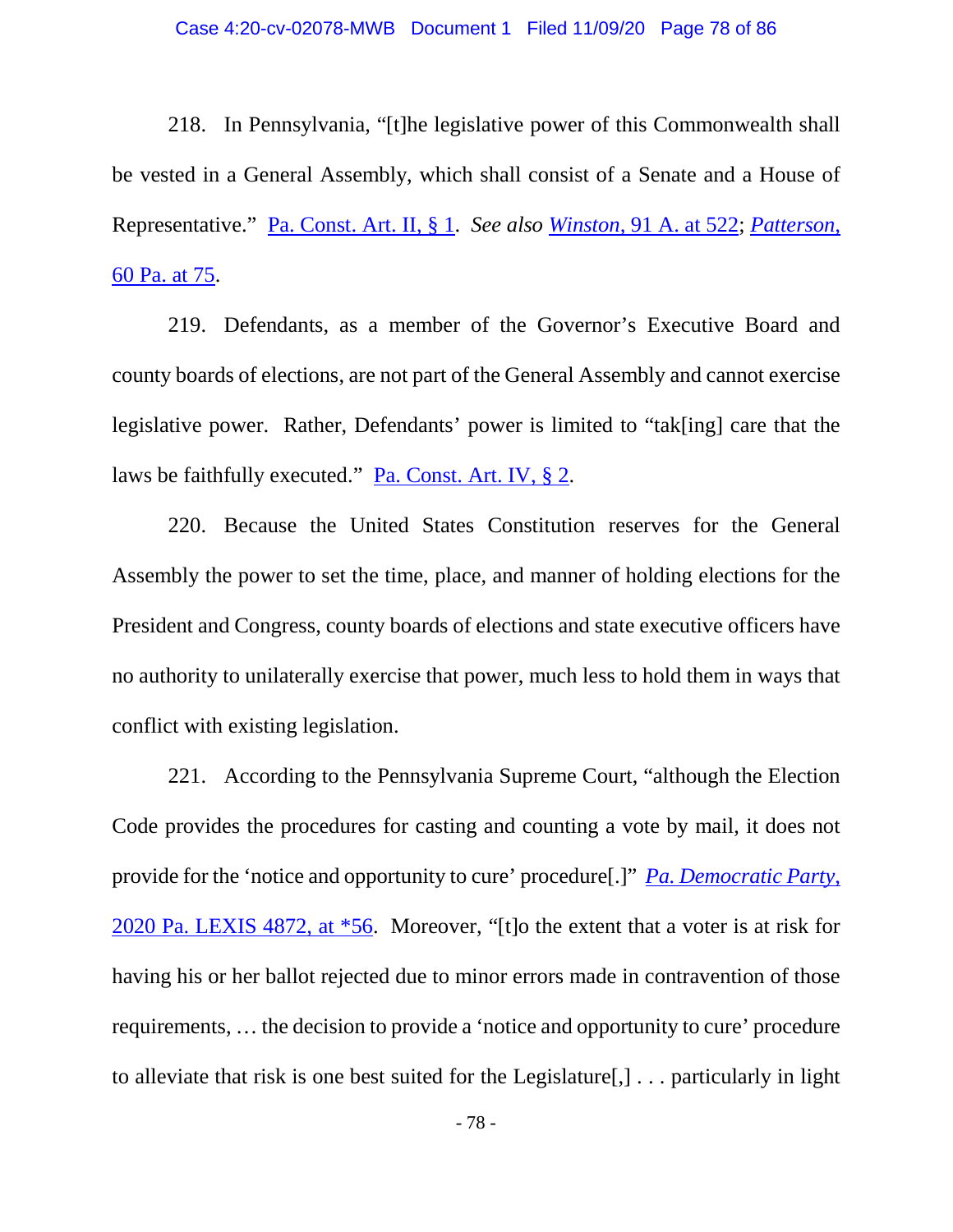### Case 4:20-cv-02078-MWB Document 1 Filed 11/09/20 Page 79 of 86

of the open policy questions attendant to that decision, including what the precise contours of the procedure would be, how the concomitant burdens would be addressed, and how the procedure would impact the confidentiality and counting of ballots, all of which are best left to the legislative branch of Pennsylvania's government." *Id*.

222. Defendants are not the legislature, and their unilateral decision to create a cure procedure violates the Electors and Elections Clauses of the United States Constitution.

223. Plaintiffs have no adequate remedy at law and will suffer serious and irreparable harm unless the injunctive relief requested herein is granted.

## **COUNT VI**

## **Fourteenth Amendment Equal Protection Clause U.S. Const. Amend. XIV, 42 U.S.C. § 1983 Denial of Due Process Disparate Treatment of Absentee/Mail-In Voters Among Different Counties**

224. Plaintiffs incorporate each of the prior allegations in this Complaint.

225. Voting is a fundamental right protected by the Fourteenth Amendment

to the United States Constitution.

226. The Fourteenth Amendment protects the right to vote from conduct by state officials which seriously undermines the fundamental fairness of the electoral process. *Marks v. Stinson*, 19 F.3d 873, 889 (3d Cir. 1994); *Griffin*, 570 F.2d at 1077-78. "[H]aving once granted the right to vote on equal terms, the State may not,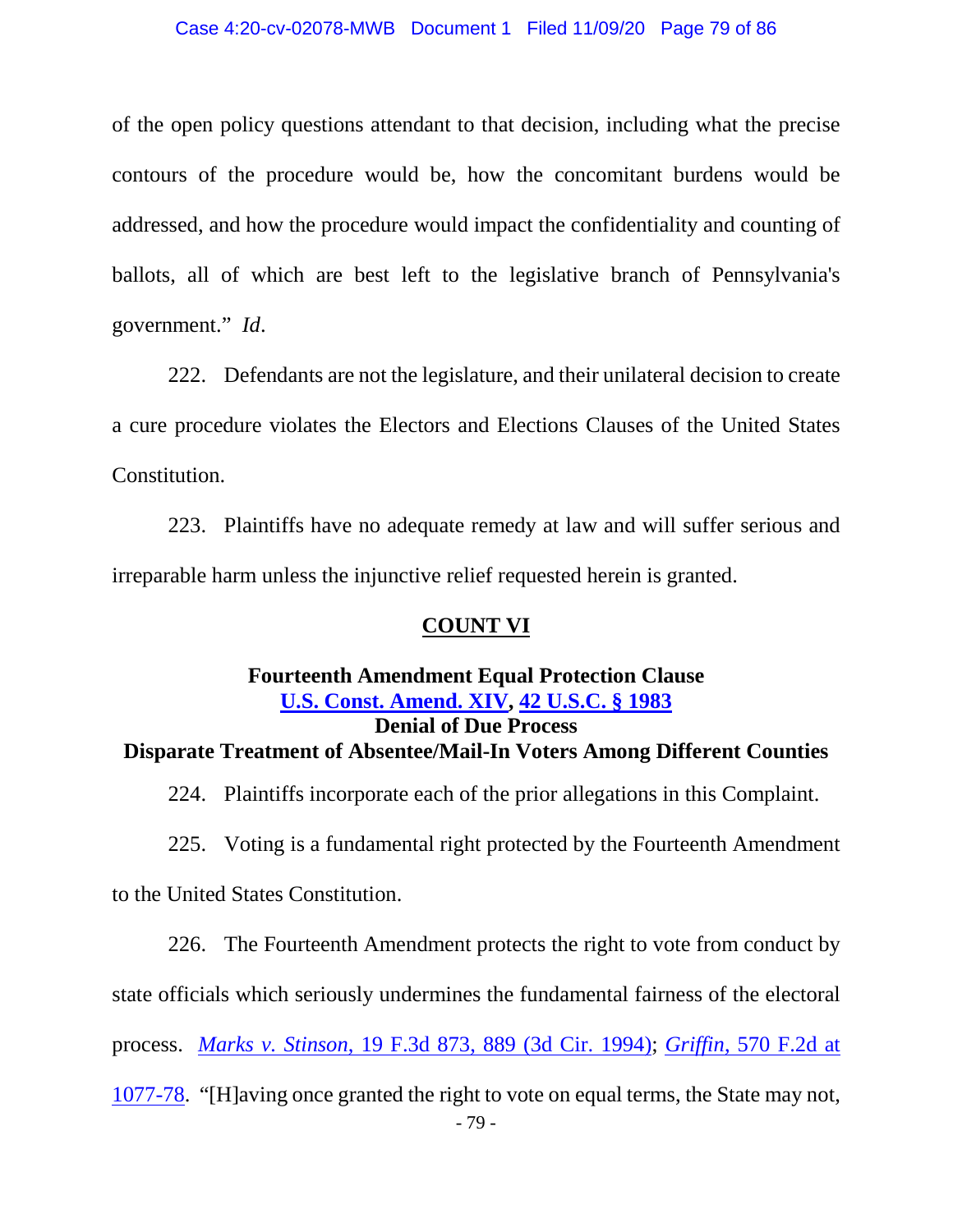by later arbitrary and disparate treatment, value one person's vote over that of another." *Bush*, 531 U.S. at 104-05.

227. The United States Constitution entrusts state legislatures to set the time, place, and manner of congressional elections and to determine how the state chooses electors for the presidency. *See* U.S. Const. Art. I, § 4, cl. 1 & Art. II, § 1, cl. 2.

228. In Pennsylvania, "[t]he legislative power of this Commonwealth shall be vested in a General Assembly, which shall consist of a Senate and a House of Representative." Pa. Const. Art. II, § 1. *See also Winston,* 91 A. at 522; *Patterson,*  60 Pa. at 75.

229. Defendants, as a member of the Governor's Executive Board and county executive agencies, are not part of the General Assembly and cannot exercise legislative power. Rather, Defendants' power is limited to "tak[ing] care that the laws be faithfully executed." Pa. Const. Art. IV, § 2.

230. Although the Pennsylvania General Assembly may enact laws governing the conduct of elections, "no legislative enactment may contravene the requirements of the Pennsylvania or United States Constitutions." *Shankey*, 257 A. 2d at 898.

231. According to the Pennsylvania Supreme Court, "although the Election Code provides the procedures for casting and counting a vote by mail, it does not provide for the 'notice and opportunity to cure' procedure[.]" *Pa. Democratic Party*,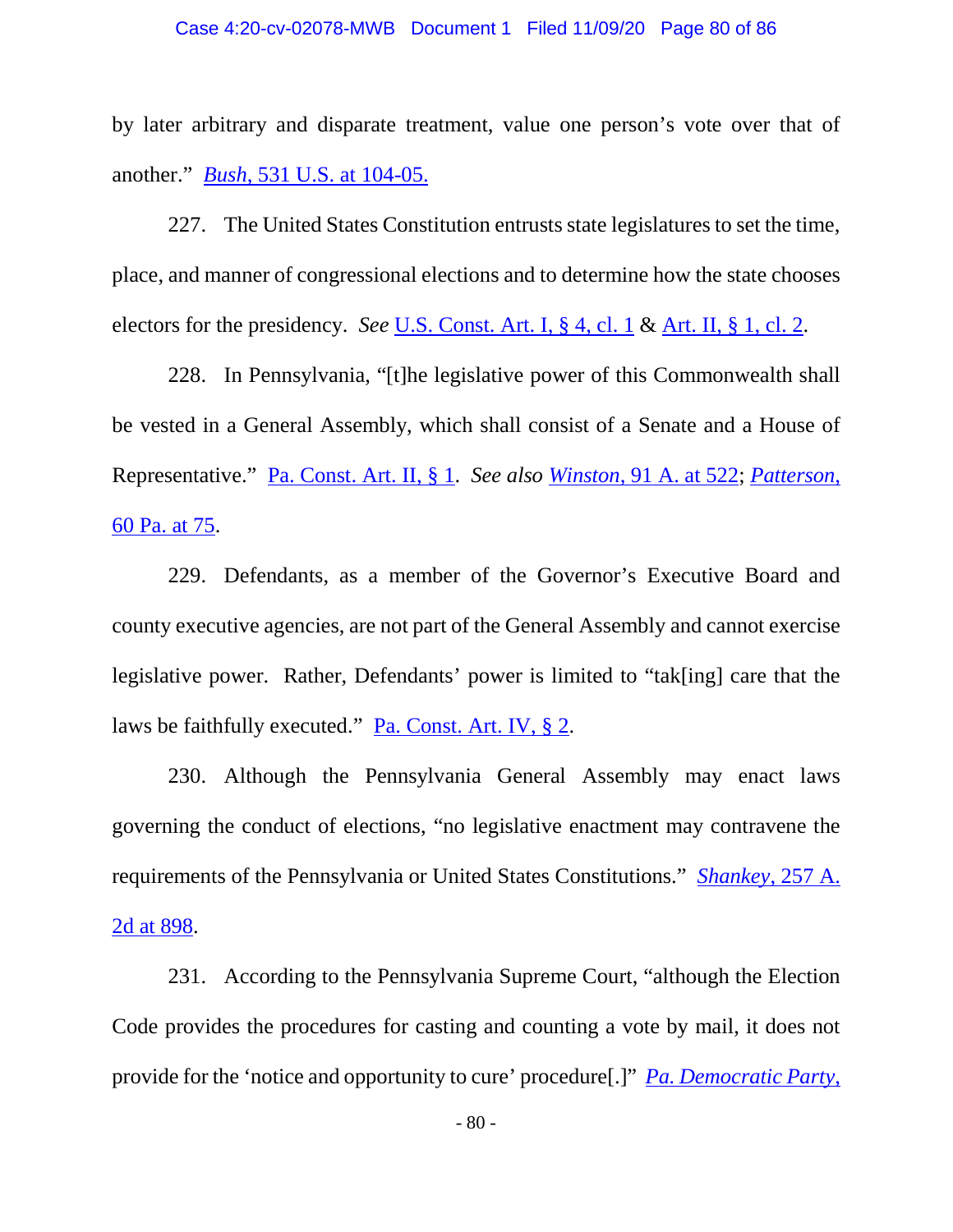2020 Pa. LEXIS 4872, at \*56. Moreover, "[t]o the extent that a voter is at risk for having his or her ballot rejected due to minor errors made in contravention of those requirements, … the decision to provide a 'notice and opportunity to cure' procedure to alleviate that risk is one best suited for the Legislature[,] . . . particularly in light of the open policy questions attendant to that decision, including what the precise contours of the procedure would be, how the concomitant burdens would be addressed, and how the procedure would impact the confidentiality and counting of ballots, all of which are best left to the legislative branch of Pennsylvania's government." *Id*.

232. Defendants are not the legislature, and their unilateral decision to create and implement a cure procedure for some but not all absentee and mail-in voters in this Commonwealth violates the Due Process Clause of the United States Constitution.

233. Plaintiffs have no adequate remedy at law and will suffer serious and irreparable harm unless the injunctive relief requested herein is granted.

## **COUNT VII**

## **U.S. Const. Art. I, §4, & Art. II, § 1 Violation of the Electors & Elections Clauses**

234. Plaintiffs incorporate each of the prior allegations in this complaint. 235. The Electors Clause states that "[e]ach State shall appoint, in such Manner as *the Legislature* thereof may direct, a Number of Electors" for President.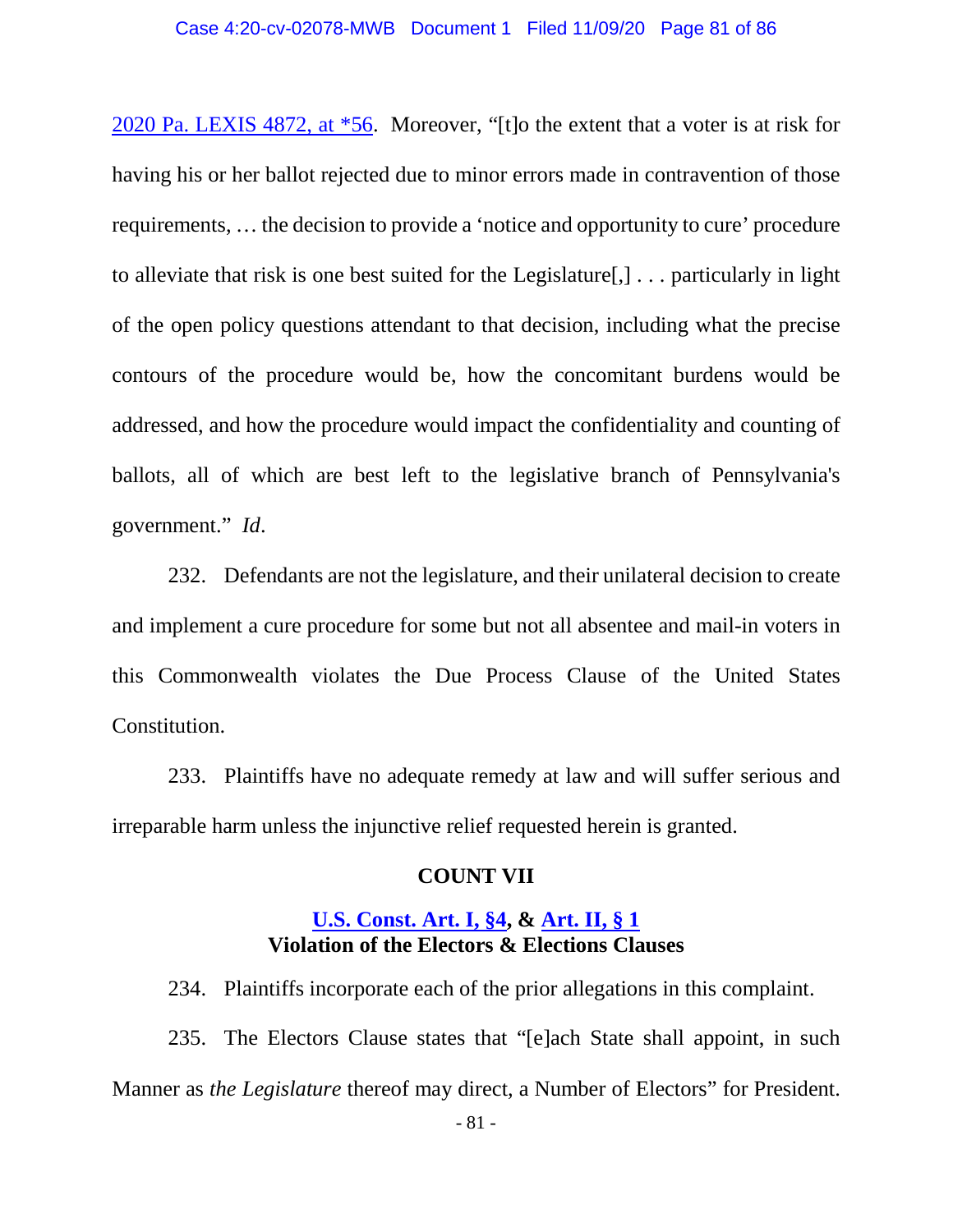Art. II, § 1, cl. 2 (emphasis added). Likewise, the Elections Clause of the U.S. Constitution states that "[t]he Times, Places, and Manner of holding Elections for Senators and Representatives, shall be prescribed in each State by *the Legislature* thereof." Art. I, § 4, cl. 1 (emphasis added).

236. The Legislature is "'the representative body which ma[kes] the laws of the people.'" *Smiley*, 285 U.S. at 193.

237. Regulations of congressional and presidential elections, thus, "must be in accordance with the method which the state has prescribed for legislative enactments." *Id*. at 367; *see also Ariz. State Legislature v. Ariz. Indep. Redistricting Comm'n*, 135 S. Ct. 2652, 2668 (2015).

238. In Pennsylvania, "[t]he legislative power of this Commonwealth shall be vested in a General Assembly, which shall consist of a Senate and a House of Representative." Pa. Const. Art. II, § 1. *See also Winston,* 91 A. at 522; *Patterson,*  60 Pa. at 75.

239. Defendants, as a member of the Governor's Executive Board and county boards of elections, are not part of the General Assembly and cannot exercise legislative power. Rather, Defendants' power is limited to "tak[ing] care that the laws be faithfully executed." Pa. Const. Art. IV, § 2.

240. Because the United States Constitution reserves for the General Assembly the power to set the time, place, and manner of holding elections for the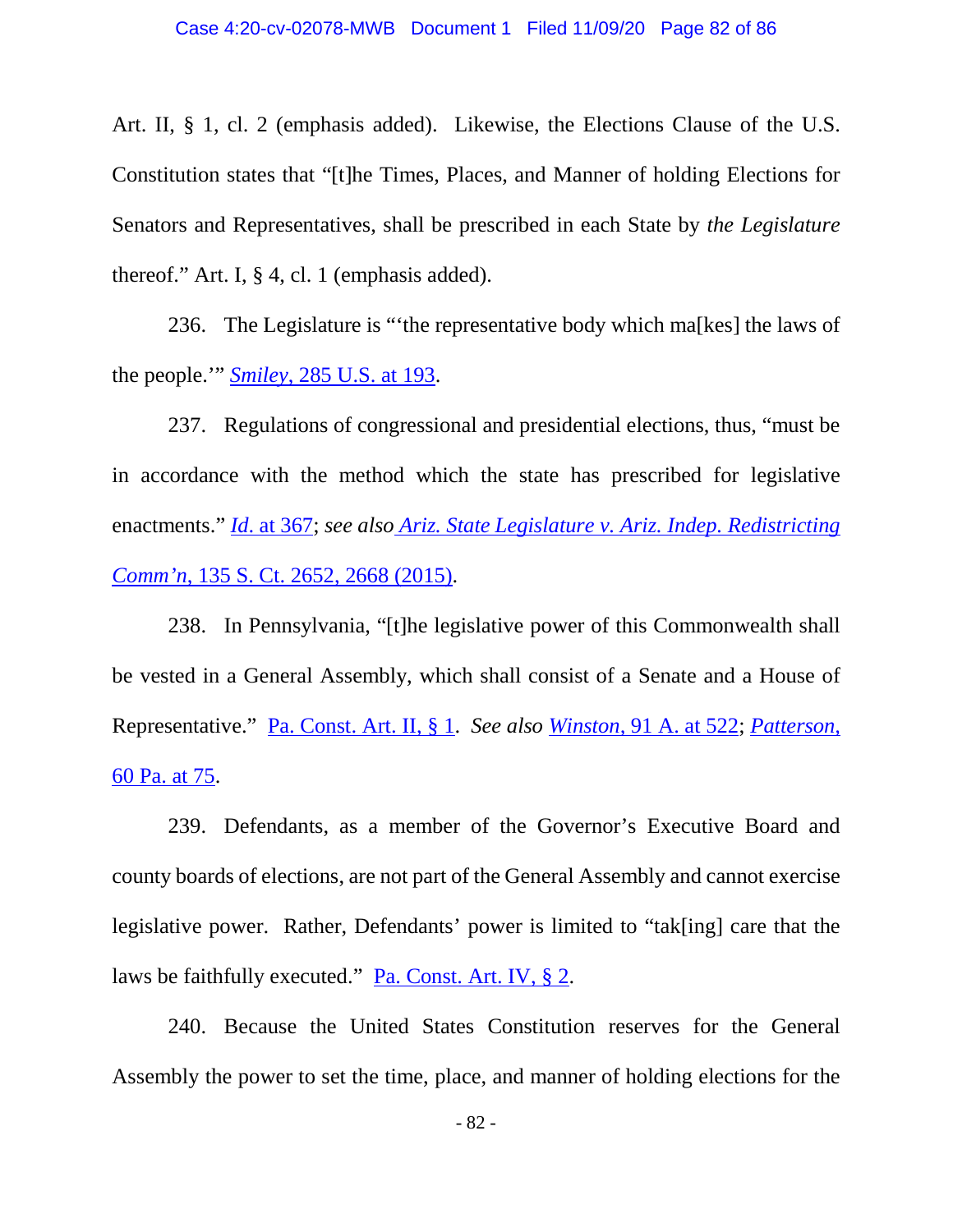President and Congress, county boards of elections and state executive officers have no authority to unilaterally exercise that power, much less to hold them in ways that conflict with existing legislation.

241. According to the Pennsylvania Supreme Court, "although the Election Code provides the procedures for casting and counting a vote by mail, it does not provide for the 'notice and opportunity to cure' procedure[.]" *Pa. Democratic Party*, 2020 Pa. LEXIS 4872, at \*56. Moreover, "[t]o the extent that a voter is at risk for having his or her ballot rejected due to minor errors made in contravention of those requirements, … the decision to provide a 'notice and opportunity to cure' procedure to alleviate that risk is one best suited for the Legislature[,] . . . particularly in light of the open policy questions attendant to that decision, including what the precise contours of the procedure would be, how the concomitant burdens would be addressed, and how the procedure would impact the confidentiality and counting of ballots, all of which are best left to the legislative branch of Pennsylvania's government." *Id*.

242. Defendants are not the legislature, and their unilateral decision to create a cure procedure violates the Electors and Elections Clauses of the United States Constitution.

243. Plaintiffs have no adequate remedy at law and will suffer serious and irreparable harm unless the injunctive relief requested herein is granted.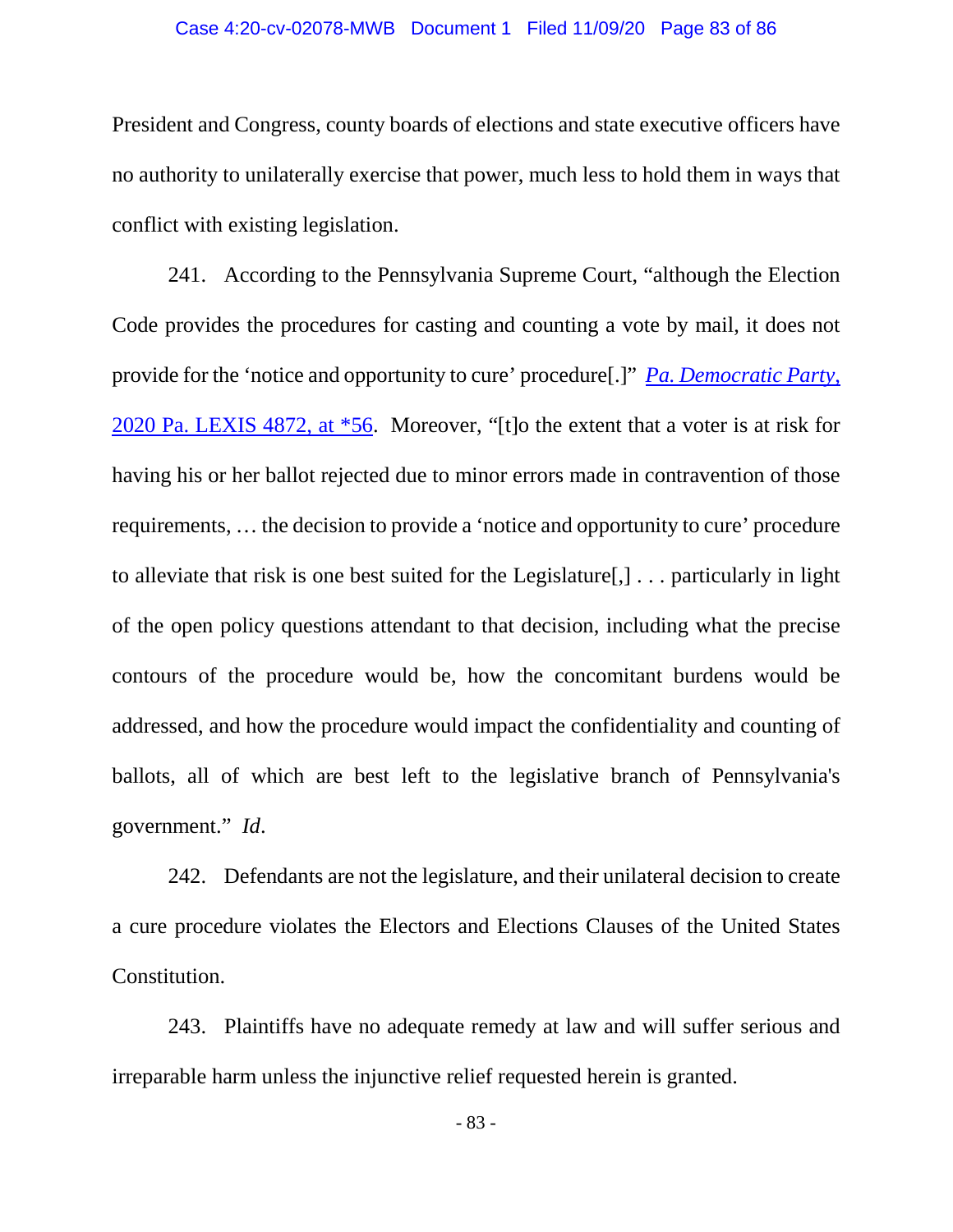WHEREFORE, in addition to any other affirmative relief that the Court may

deem necessary and proper, Plaintiffs ask this Court to enter judgment in their favor

and provide the following alternative relief:

- i. An order, declaration, and/or injunction that prohibits the Defendant County Boards of Elections and Defendant Secretary Boockvar from certifying the results of the 2020 General Election in Pennsylvania on a Commonwealth-wide basis;
- ii. As an alternative to the first request for relief, an order, declaration, and/or injunction that prohibits Defendants from certifying the results of the General Elections which include the tabulation of absentee and mail-in ballots for which Plaintiffs' watchers were prevented from observing during the pre-canvass and canvass in the County Election Boards;
- iii. In addition to the alternative requests for relief, an order, declaration, and/or injunction that prohibits Defendants from certifying the results of the General Elections which include the tabulation of absentee and mail-in ballots which Defendants improperly permitted to be cured;
- iv. A temporary restraining order and preliminary injunction granting the above relief during the pendency of this action;
- v. Plaintiffs' reasonable costs and expenses of this action, including attorneys' fees; and cost; and
- vi. All other further relief to which Plaintiffs might be entitled.

Date: November 9, 2020 Respectfully submitted,

# PORTER WRIGHT MORRIS & ARTHUR, LLP

By: */s/ Ronald L. Hicks, Jr.*  Ronald L. Hicks, Jr. (PA #49520) Carolyn B. McGee (PA #208815)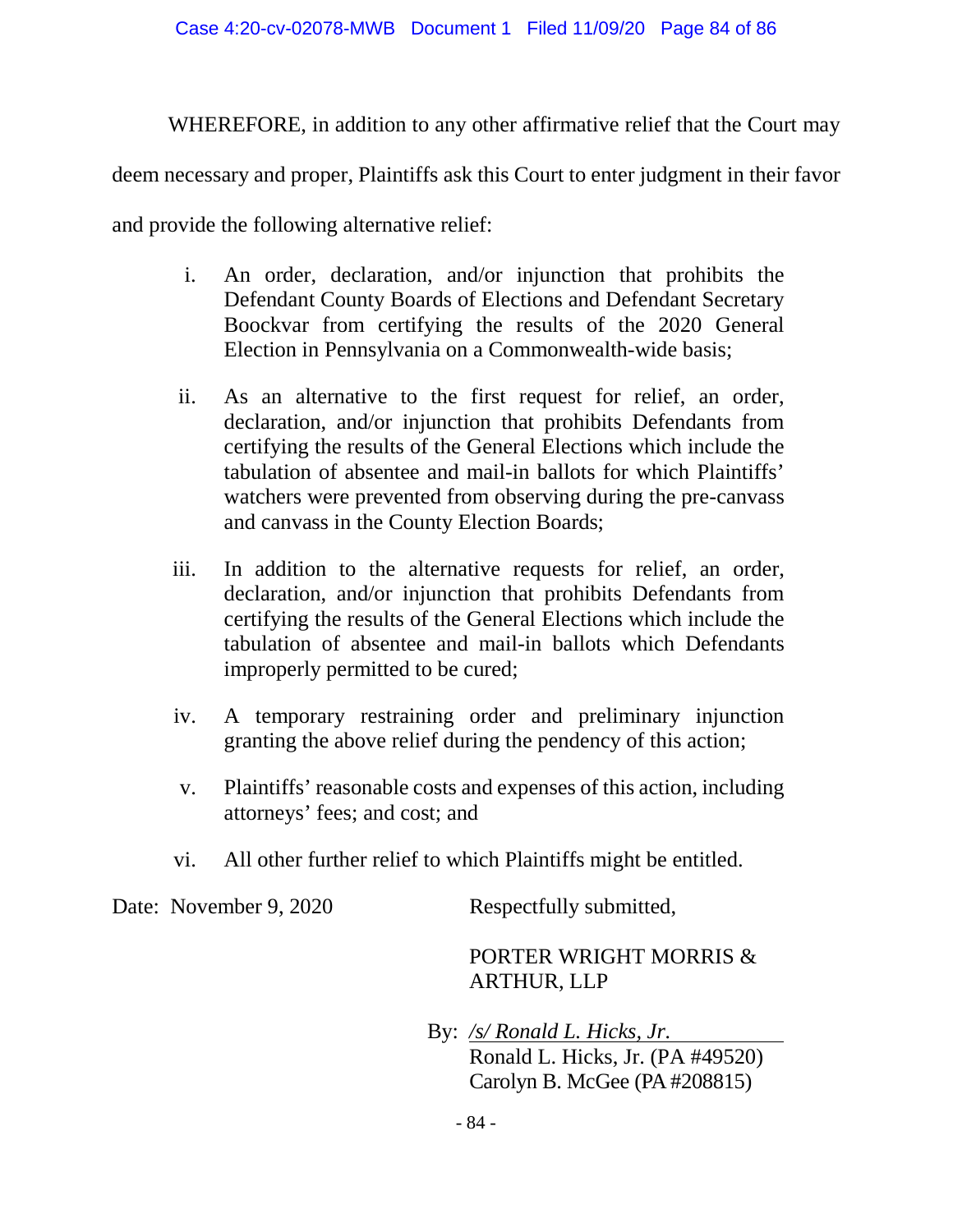Six PPG Place, Third Floor Pittsburgh, PA 15222 (412) 235-4500 (Telephone) (412) 235-4510 (Fax) rhicks@porterwright.com cmcgee@porterwright.com

and

*/s/ Linda A. Kerns*  Linda A. Kerns (PA #84495) Law Offices of Linda A. Kerns, LLC 1420 Locust Street, Suite 200 Philadelphia, PA 19102 *linda@lindakernslaw.com* 

*Counsel for Plaintiffs*